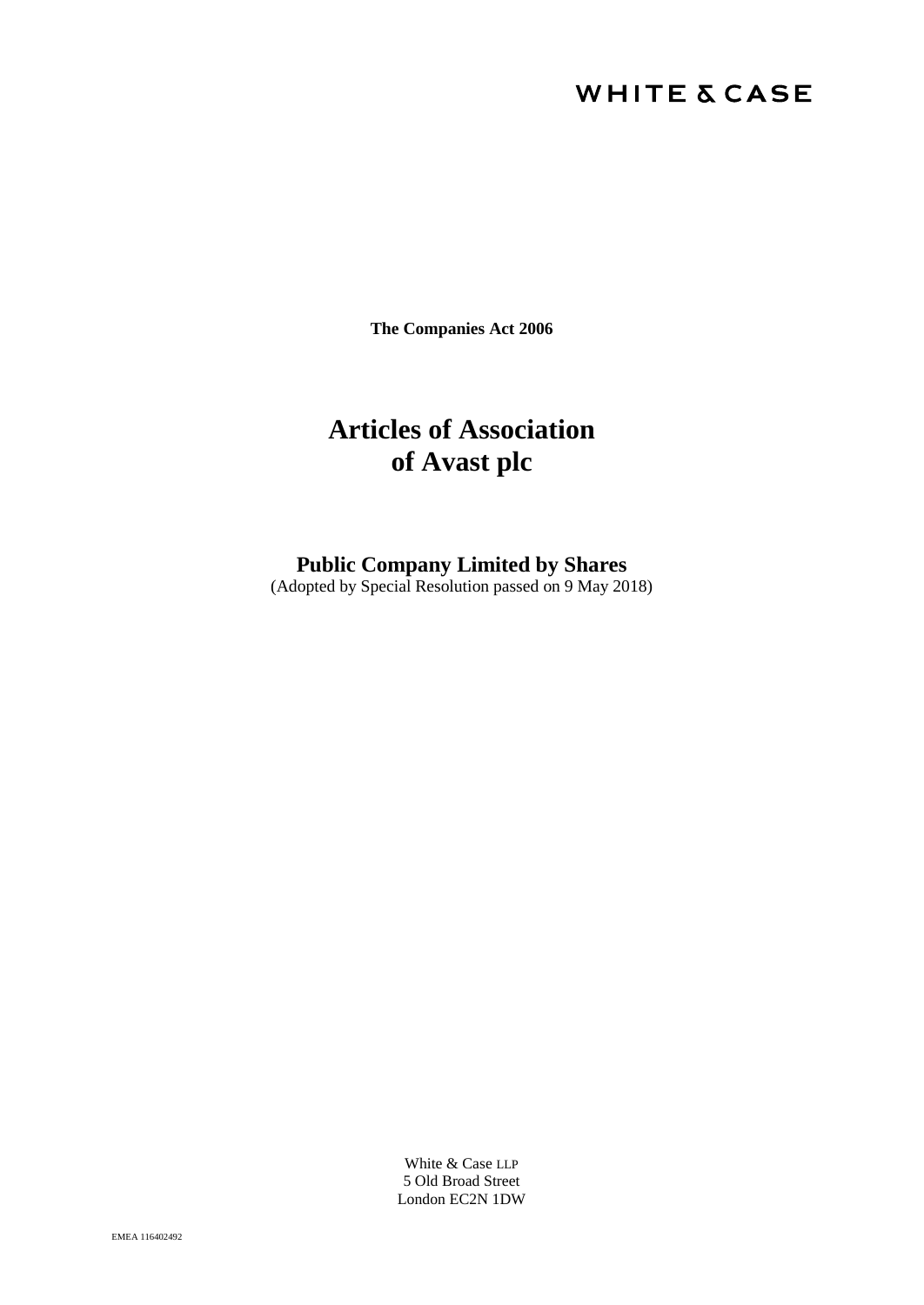# **Table of Contents**

| 1.  |  |
|-----|--|
| 2.  |  |
| 3.  |  |
| 4.  |  |
| 5.  |  |
| 6.  |  |
| 7.  |  |
| 8.  |  |
| 9.  |  |
| 10. |  |
| 11. |  |
| 12. |  |
| 13. |  |
| 14. |  |
| 15. |  |
| 16. |  |
| 17. |  |
| 18. |  |
| 19. |  |
| 20. |  |
| 21. |  |
| 22. |  |
| 23. |  |
| 24. |  |
| 25. |  |
| 26. |  |
| 27. |  |
| 28. |  |
| 29. |  |
| 30. |  |
| 31. |  |
| 32. |  |
| 33. |  |
| 34. |  |
| 35. |  |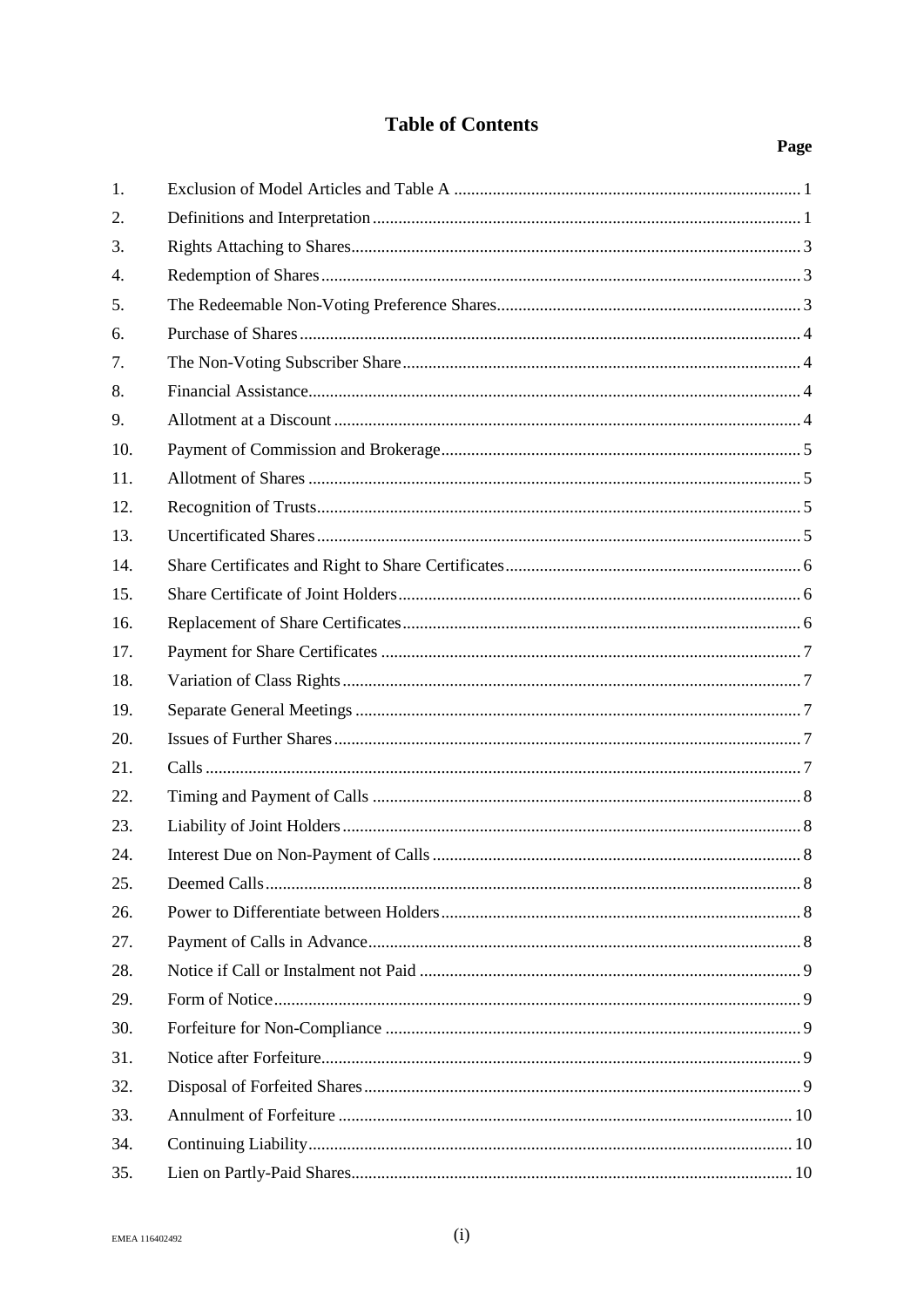| 36. |                                                                            |  |
|-----|----------------------------------------------------------------------------|--|
| 37. |                                                                            |  |
| 38. |                                                                            |  |
| 39. |                                                                            |  |
| 40. |                                                                            |  |
| 41. |                                                                            |  |
| 42. |                                                                            |  |
| 43. |                                                                            |  |
| 44. |                                                                            |  |
| 45. |                                                                            |  |
| 46. |                                                                            |  |
| 47. |                                                                            |  |
| 48. |                                                                            |  |
| 49. |                                                                            |  |
| 50. |                                                                            |  |
| 51. |                                                                            |  |
| 52. |                                                                            |  |
| 53. |                                                                            |  |
| 54. |                                                                            |  |
| 55. |                                                                            |  |
| 56. |                                                                            |  |
| 57. |                                                                            |  |
| 58. |                                                                            |  |
| 59. |                                                                            |  |
| 60. |                                                                            |  |
| 61. |                                                                            |  |
| 62. |                                                                            |  |
| 63. |                                                                            |  |
| 64. | Omission or Non-Receipt of Notice of Resolution or Meeting or Proxy  18    |  |
| 65. |                                                                            |  |
| 66. |                                                                            |  |
| 67. |                                                                            |  |
| 68. | Arrangements for Simultaneous Attendance, Security and Orderly Conduct  19 |  |
| 69. |                                                                            |  |
| 70. |                                                                            |  |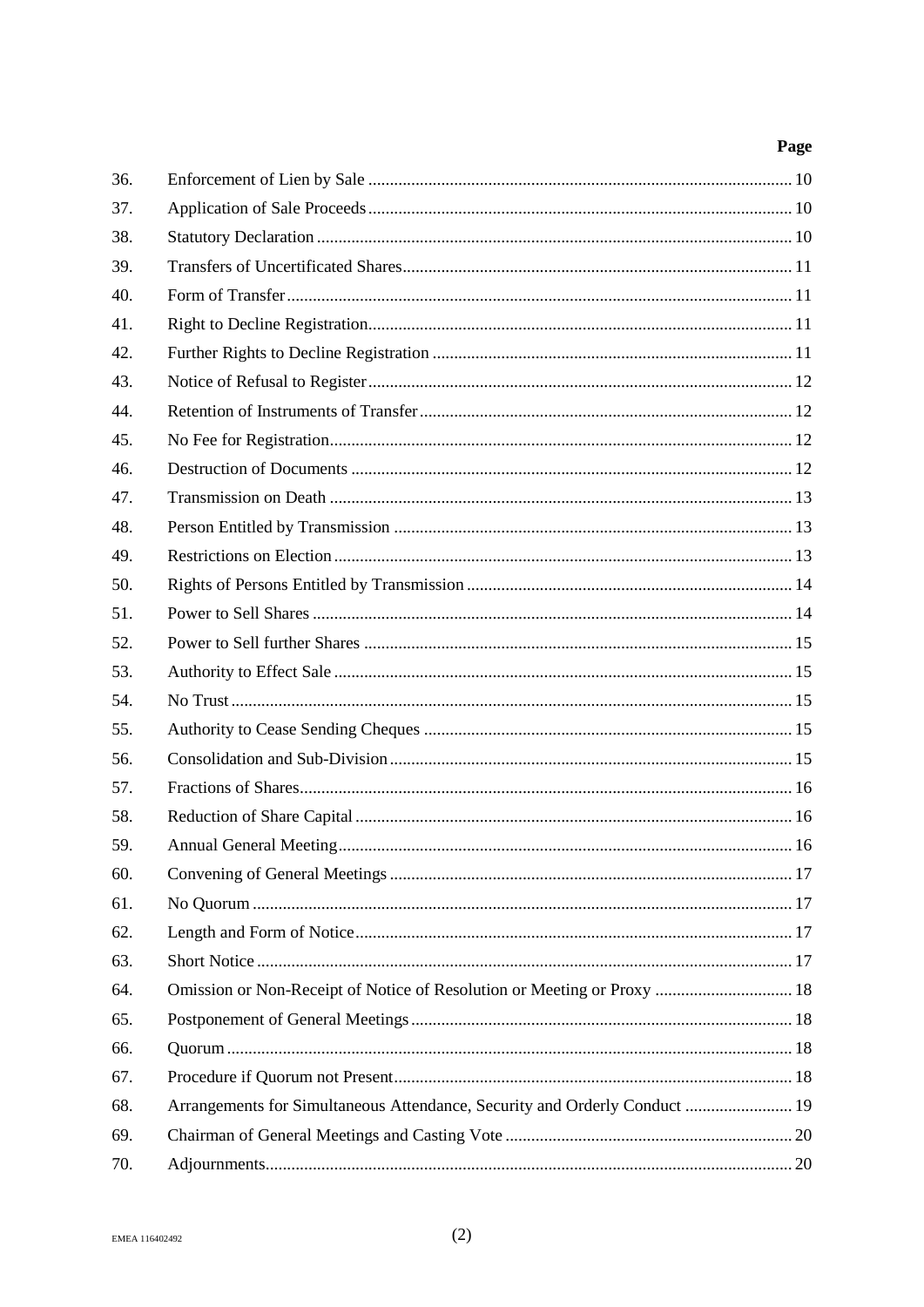| 71.  |                                                                                   |  |
|------|-----------------------------------------------------------------------------------|--|
| 72.  |                                                                                   |  |
| 73.  |                                                                                   |  |
| 74.  |                                                                                   |  |
| 75.  |                                                                                   |  |
| 76.  |                                                                                   |  |
| 77.  | Suspension of Rights for Non-Payment of Calls and Non-Disclosure of Interests  23 |  |
| 78.  |                                                                                   |  |
| 79.  |                                                                                   |  |
| 80.  |                                                                                   |  |
| 81.  |                                                                                   |  |
| 82.  |                                                                                   |  |
| 83.  |                                                                                   |  |
| 84.  |                                                                                   |  |
| 85.  |                                                                                   |  |
| 86.  |                                                                                   |  |
| 87.  |                                                                                   |  |
| 88.  |                                                                                   |  |
| 89.  |                                                                                   |  |
| 90.  |                                                                                   |  |
| 91.  |                                                                                   |  |
| 92.  |                                                                                   |  |
| 93.  |                                                                                   |  |
| 94.  |                                                                                   |  |
| 95.  |                                                                                   |  |
| 96.  |                                                                                   |  |
| 97.  |                                                                                   |  |
| 98.  |                                                                                   |  |
| 99.  |                                                                                   |  |
| 100. |                                                                                   |  |
| 101. |                                                                                   |  |
| 102. |                                                                                   |  |
| 103. |                                                                                   |  |
| 104. |                                                                                   |  |
| 105. |                                                                                   |  |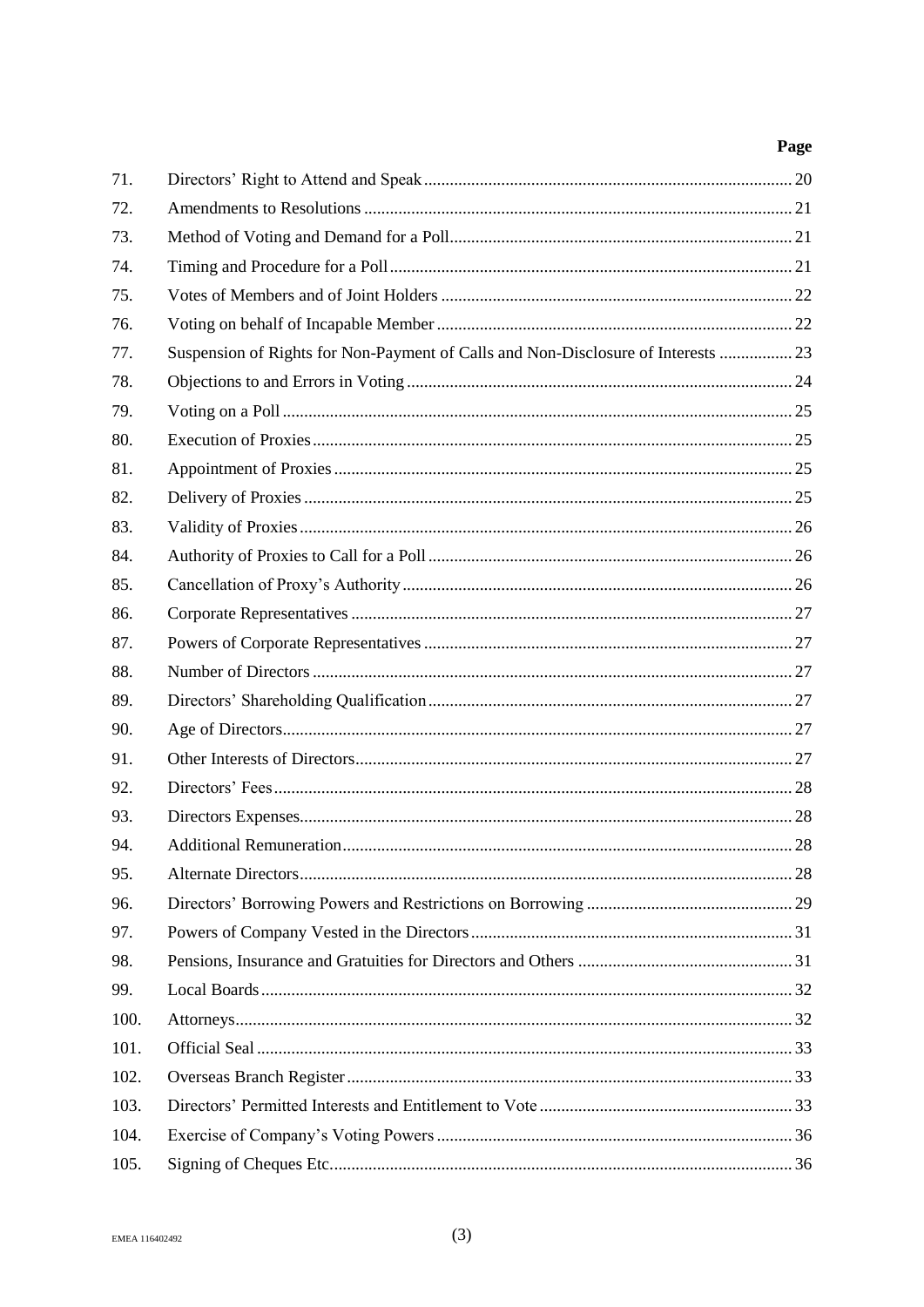| 106. |  |
|------|--|
| 107. |  |
| 108. |  |
| 109. |  |
| 110. |  |
| 111. |  |
| 112. |  |
| 113. |  |
| 114. |  |
| 115. |  |
| 116. |  |
| 117. |  |
| 118. |  |
| 119. |  |
| 120. |  |
| 121. |  |
| 122. |  |
| 123. |  |
| 124. |  |
| 125. |  |
| 126. |  |
| 127. |  |
| 128. |  |
| 129. |  |
| 130. |  |
| 131. |  |
| 132. |  |
| 133. |  |
| 134. |  |
| 135. |  |
| 136. |  |
| 137. |  |
| 138. |  |
| 139. |  |
| 140. |  |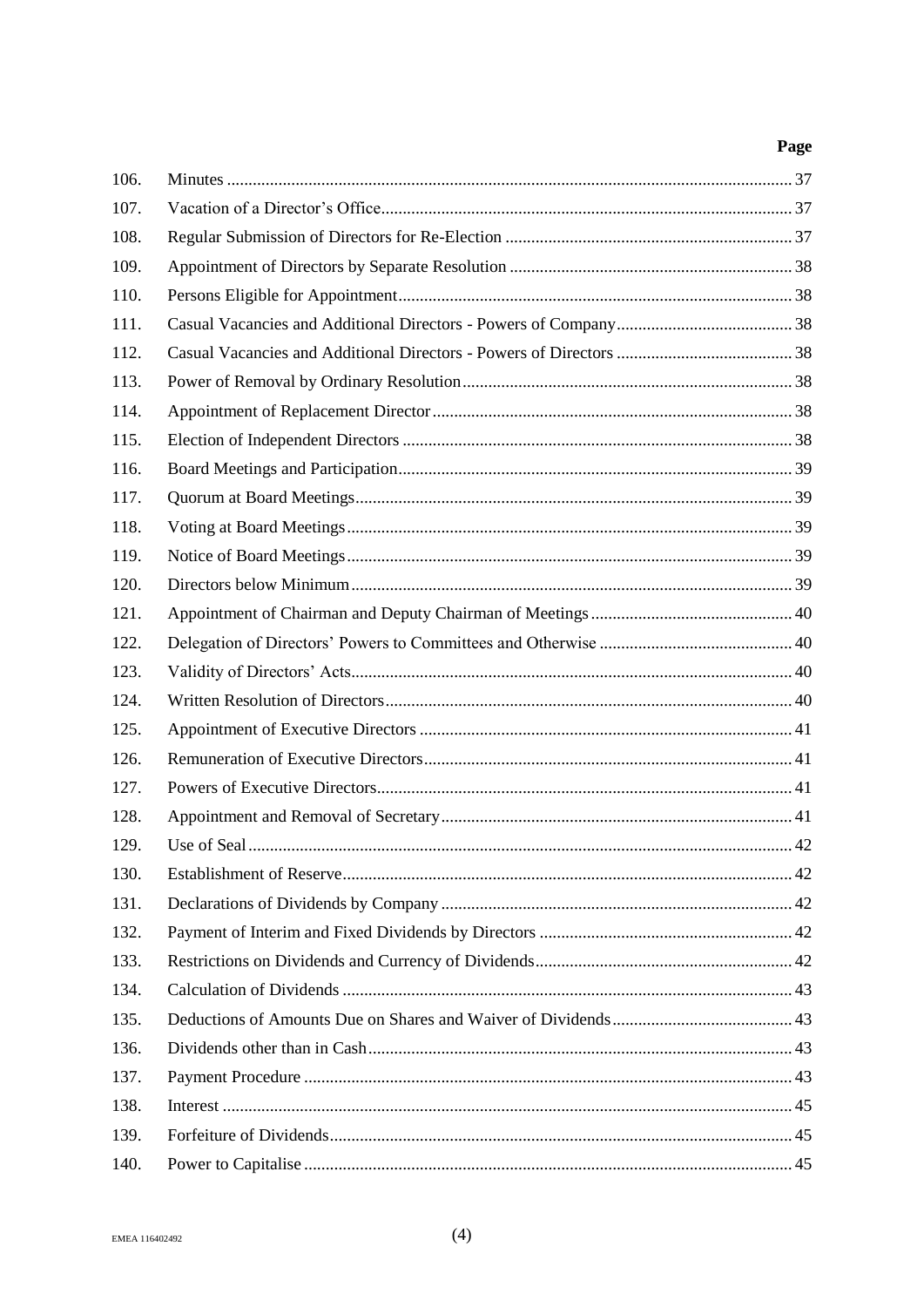| 141. |  |
|------|--|
| 142. |  |
| 143. |  |
| 144. |  |
| 145. |  |
| 146. |  |
| 147. |  |
| 148. |  |
| 149. |  |
| 150. |  |
| 151. |  |
| 152. |  |
| 153. |  |
| 154. |  |
| 155. |  |
| 156. |  |
| 157. |  |
| 158. |  |
| 159. |  |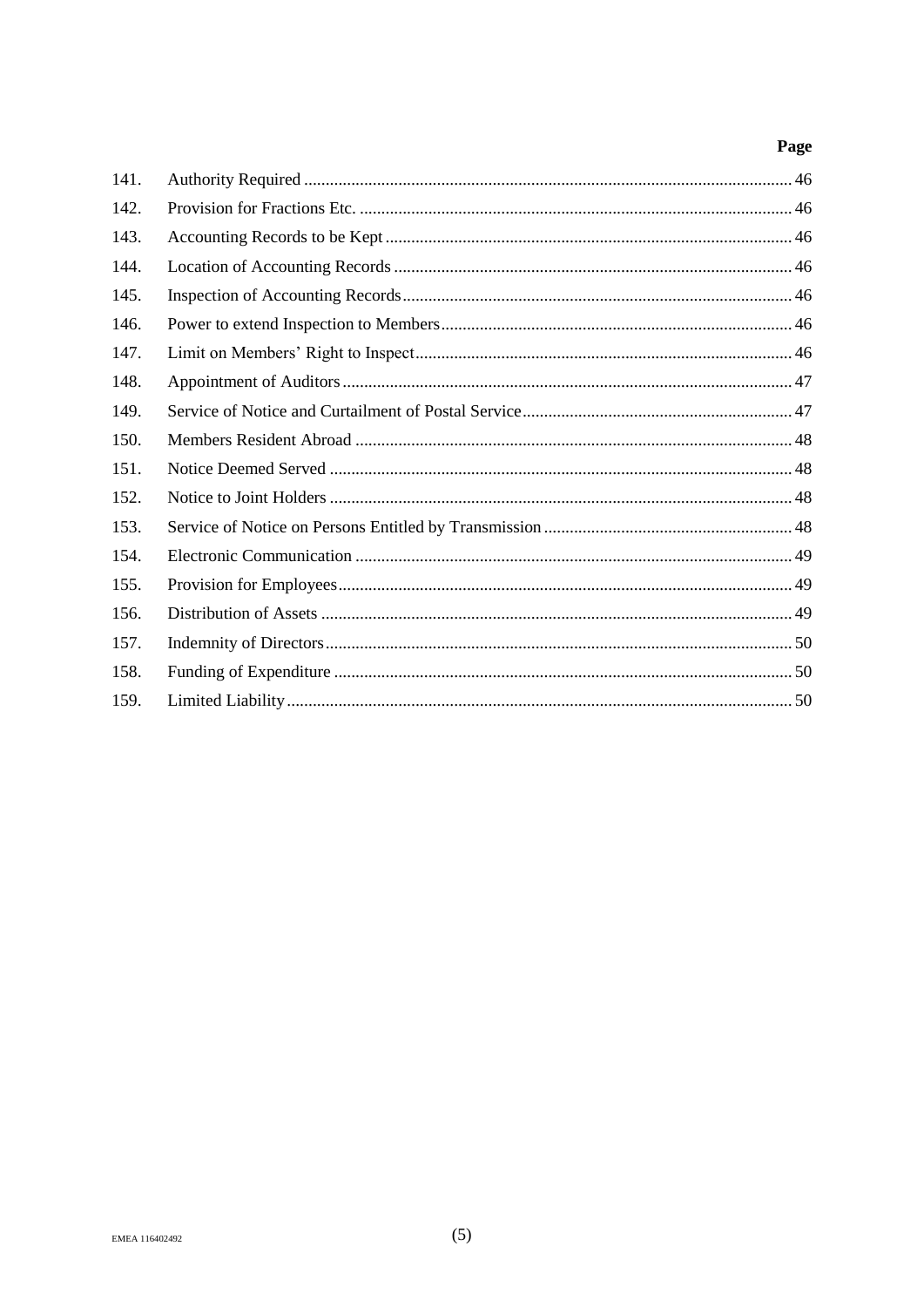#### The Companies Act 2006

#### **Articles of Association**

#### **of**

#### **Avast plc**

Public Company Limited by Shares

(Adopted by special resolution passed on 9 May 2018)

# **Preliminary**

### <span id="page-6-0"></span>**1. Exclusion of Model Articles and Table A**

The regulations contained in Model Articles of Association applicable to the Company under or pursuant to the 2006 Act, or in Table A in the schedule to The Companies (Tables A to F) Regulations 1985 and in any Table A applicable to the Company, under any former enactment relating to companies shall not apply to the Company except in so far as they are repeated or contained in these Articles.

# <span id="page-6-1"></span>**2. Definitions and Interpretation**

2.1 In these Articles, unless the context otherwise requires:

"**the 2006 Act**" means the Companies Act 2006:

"**address**" shall, in any case where electronic form is permitted by or pursuant to these Articles or the 2006 Act, include a number or address used for the purpose of sending or receiving notices, documents or information by electronic means but, in any other case, shall not include any number or address used for such purpose;

"**Articles**" means these articles of association as altered from time to time;

"**Auditors**" means the auditors for the time being of the Company;

"**Companies Acts"** shall have the same meaning as in section 2 of the 2006 Act in so far as they apply to the Company;

"**clear days' notice**" means that the notice shall be exclusive of the day on which it is served or deemed to be served and of the day for which it is given or on which it is to take effect;

"**Directors**" means the directors for the time being of the Company, or, as the case may be, the board of directors for the time being of the Company or the persons present at a duly convened meeting of the board of directors or any duly authorised committee thereof at which a quorum is present;

"**dividend**" includes bonus;

"**electronic form**" and "**electronic means**" shall, where the context so admits, have the same meaning as in the 2006 Act;

"**electronic platform**" includes, without limitation, website addresses and conference call systems;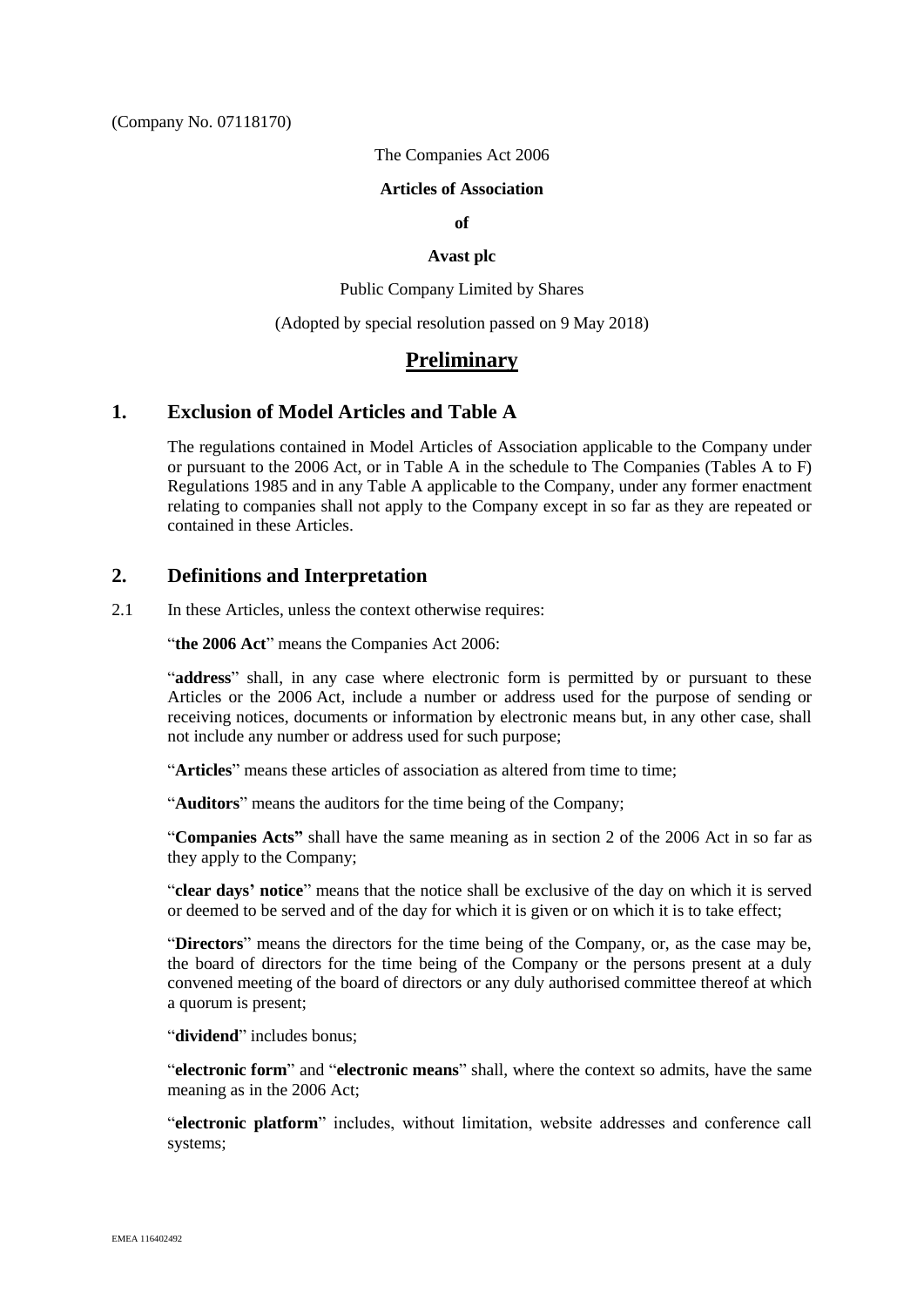"**Listing Rules**" means the Listing Rules issued and maintained by the Financial Conduct Authority under Part IV of FSMA;

"**London Stock Exchange**" means London Stock Exchange plc;

"**Member**" means a member of the Company;

"month" means calendar month;

"**non-voting subscriber share**" means the non-voting subscriber share of £1.00 in the capital of the Company;

"**Offer**" means the offer to be made by the Company on 10 May 2018 to the public for ordinary shares in the share capital of the Company;

"**Office**" means the registered office for the time being of the Company;

"**paid up**" includes credited as paid up;

"**present**" means, for the purposes of physical general meetings, present in person, or for the purposes of electronic general meetings, present via the electronic platform(s) stated in the notice of such meeting;

"**properly authenticated dematerialised instruction**" shall have the same meaning as in the Regulations;

"**redeemable non-voting preference shares**" means the redeemable non-voting preference shares of £1.00 each in the capital of the Company;

"**Register**" means the register of members of the Company required to be kept by the Statutes;

"**Regulations**" means the Uncertificated Securities Regulations 2001;

"**relevant system**" shall have the same meaning as in the Regulations;

"**Seal**" means the common seal of the Company or any official or securities seal that the Company may have or be permitted to have under the Statutes;

"**Secretary**" includes a joint, deputy or assistant secretary, and any person appointed by the Directors to perform the duties of the secretary of the Company;

"**Statutes**" means the Companies Acts as defined by section 2 of the 2006 Act, and includes the Regulations, and every other statute or subordinate legislation for the time being in force concerning companies and affecting the Company;

"**treasury shares**" means qualifying shares (within the meaning of section 724(2) of the 2006 Act) held by the Company under section 724(3)(a) of the 2006 Act;

"**United Kingdom**" means Great Britain and Northern Ireland; and

"**in writing**" and "**written**" includes printing, lithography, typewriting, photography and other modes of representing or reproducing words in visible form, whether sent or supplied in electronic form, made available on a website or otherwise.

- 2.2 Words importing the singular number only shall include the plural, and vice versa.
- 2.3 Words importing the masculine gender only shall include the feminine gender.
- 2.4 Words importing individuals and words importing persons shall include bodies corporate and unincorporated associations.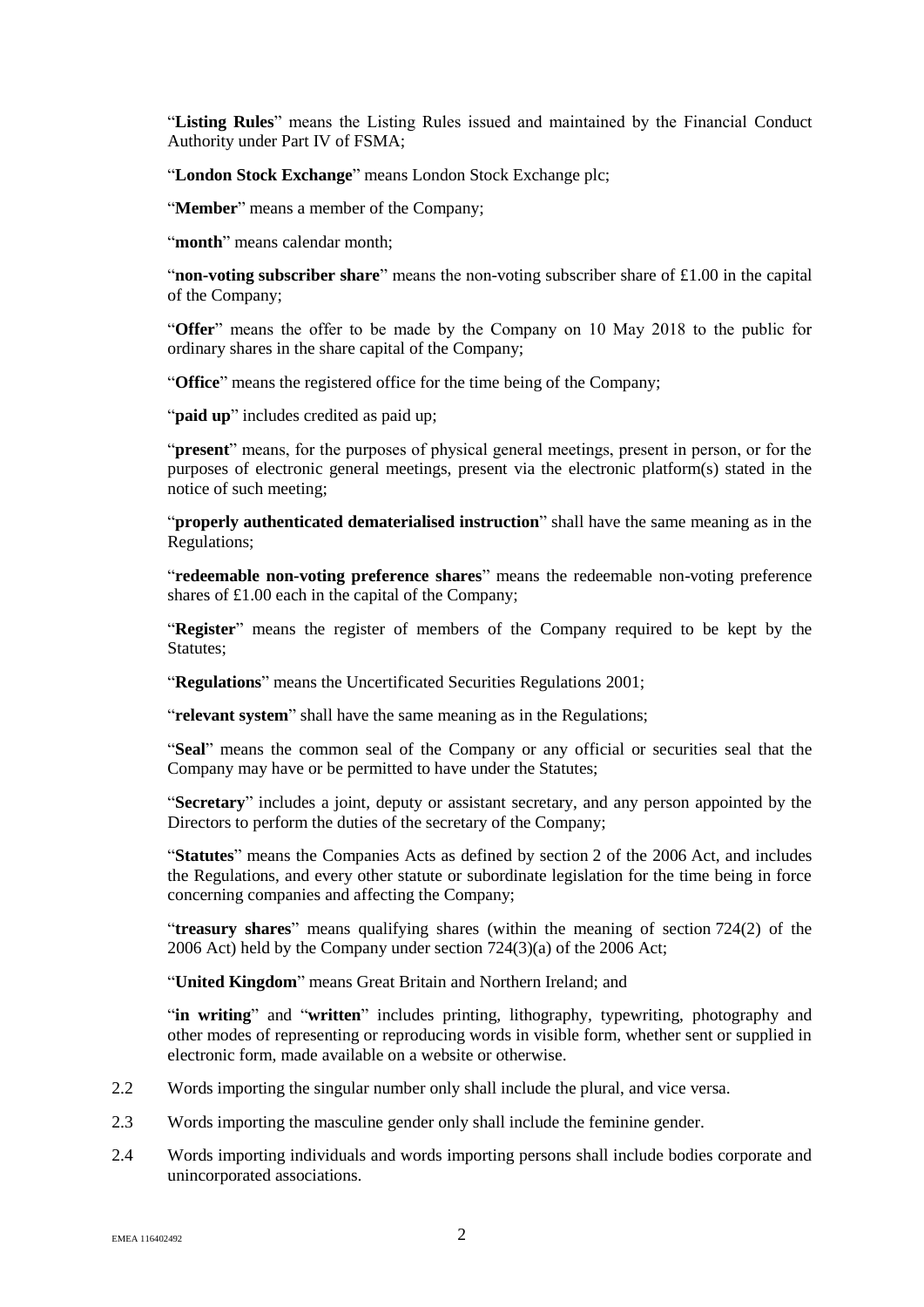- 2.5 Any reference herein to the provisions of any statute or of any subordinate legislation shall include any amendment or re-enactment (with or without amendment) thereof for the time being in force.
- 2.6 Subject as aforesaid, and unless the context otherwise requires, words and expressions defined in the Statutes, or the Regulations, shall bear the same meanings in these Articles.
- 2.7 A special resolution shall be effective for any purpose for which an ordinary resolution is expressed to be required under any provision of these Articles.
- 2.8 References herein to a share being in uncertificated form are references to that share being an uncertificated unit of a security.
- 2.9 Headings to these Articles are for convenience only and shall not affect construction.

# **Shares**

#### <span id="page-8-0"></span>**3. Rights Attaching to Shares**

Without prejudice to any special rights previously conferred on the holders of any existing shares or class of shares, any share in the Company may be issued with such rights (including preferred, deferred or other special rights) or such restrictions, whether in regard to dividend, voting, return of capital or otherwise as the Company may from time to time by ordinary resolution determine (or, in the absence of any such determination, as the Directors may determine).

# <span id="page-8-1"></span>**4. Redemption of Shares**

Subject to the provisions of the Statutes, any shares may be issued which are to be redeemed or are liable to be redeemed at the option of the Company or the shareholder. The terms and conditions and manner of redemption may be determined by the Directors *provided that* this is done before the shares are allotted.

# <span id="page-8-2"></span>**5. The Redeemable Non-Voting Preference Shares**

The rights and restrictions attached to the redeemable non-voting preferences shares of  $\pounds1.00$ each shall be as follows

- (a) the redeemable non-voting preference shares shall carry no rights to receive any of the profits of the Company available for distribution by way of dividend or otherwise;
- (b) if there is a return of capital on winding-up or otherwise, the assets of the Company available for distribution among the members shall be applied first in repaying in full the holder of the redeemable non-voting preference shares the amount paid up on such shares;
- (c) except as provided above, the redeemable non-voting preference shares shall not carry any right to participate in profits or assets of the Company;
- (d) subject to the provisions of the Companies Acts, the Company may redeem the redeemable non-voting preference shares at their nominal amount at any time specified by either the directors or the holders of the redeemable non-voting preference shares, provided always that if the Company shall at any time be unable, in compliance with the provisions of the Companies Acts, to redeem the redeemable non-voting preference shares on the date specified by the directors of the Company or by the holders of the redeemable non-voting preference shares, then the Company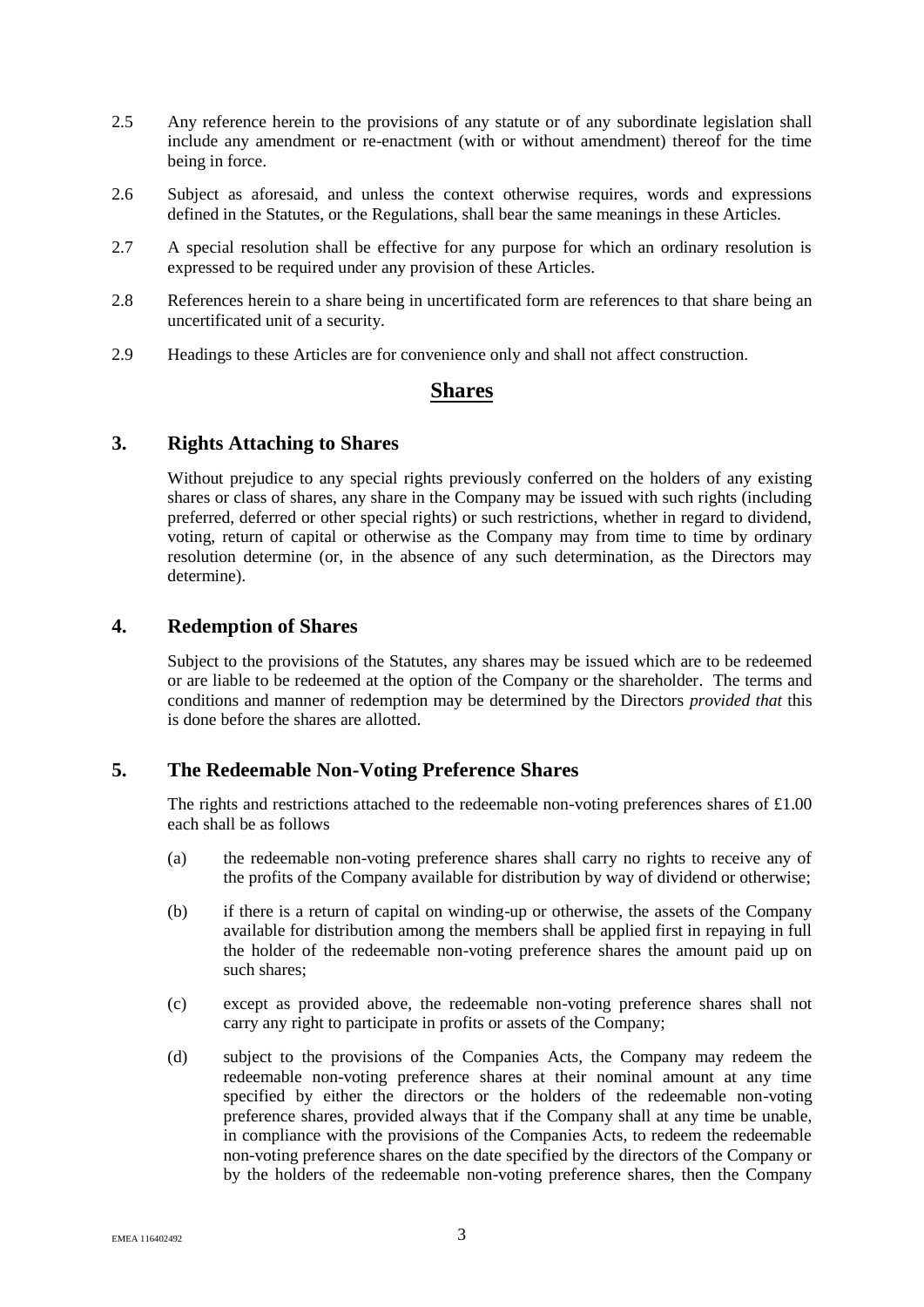shall redeem such shares as soon as it is able to comply with such provisions of the Companies Acts;

- (e) on the redemption of any redeemable non-voting preference shares such redeemable non-voting preference share shall be cancelled;
- (f) subject to the provisions of the Companies Acts, any notice of redemption served shall specify the date fixed for redemption and upon such date the holders of the redeemable non-voting preference shares shall be bound to present the certificate in respect thereof in order that the same may be cancelled. Upon such delivery the Company shall pay to such holders the amount due to them in respect of such redemption; and
- (g) the holders of the redeemable non-voting preference shares shall not be entitled to receive notice of or attend and vote at any general meeting of the Company unless a resolution is to be proposed
	- (i) to wind up the Company, or
	- (ii) which varies, modifies, alters or abrogates any of the rights attaching to the redeemable non-voting preference shares.

# <span id="page-9-0"></span>**6. Purchase of Shares**

Subject to the provisions of the Statutes, the Company may purchase any of its own shares (including any redeemable shares).

## <span id="page-9-1"></span>**7. The Non-Voting Subscriber Share**

The rights and restrictions attached to the non-voting subscriber share of £1.00, issued at the date of incorporation of the Company as an ordinary share and reclassified as a non-voting subscriber share with effect from the first issue of ordinary shares in connection with the Offer, shall be as follows:

- (a) the non-voting subscriber share shall carry no rights to receive any of the profits of the Company available for distribution by way of dividend or otherwise;
- (b) if there is a return of capital on winding-up or otherwise, the assets of the Company available for distribution among the members shall be applied first in repaying the holder of the non-voting subscriber share the amount paid up on such share; and
- (c) except as provided above, the non-voting subscriber share shall not carry any right to participate in profits or assets of the Company.

#### <span id="page-9-2"></span>**8. Financial Assistance**

The Company shall not give any financial assistance for the acquisition of shares in the Company except and in so far as permitted by the Statutes.

#### <span id="page-9-3"></span>**9. Allotment at a Discount**

The shares of the Company shall not be allotted at a discount and save as permitted by the Statutes shall not be allotted except as paid up at least as to one-quarter of their nominal value and the whole of any premium thereon.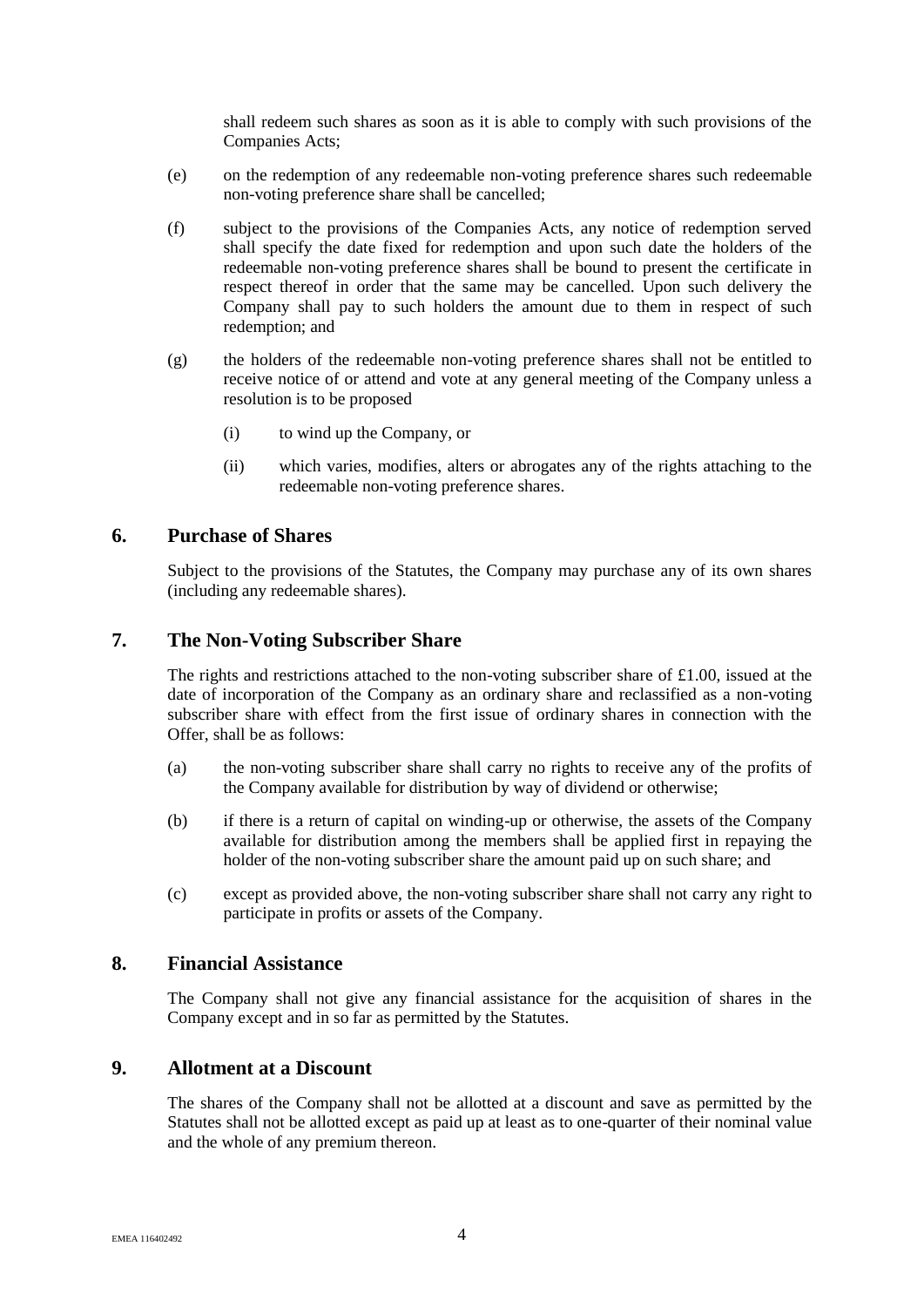# <span id="page-10-0"></span>**10. Payment of Commission and Brokerage**

The Company may exercise the powers of paying commissions conferred by the Statutes to the full extent thereby permitted. Such commission may be satisfied by the payment of cash or the allotment of fully or partly paid shares or partly in one way and partly in the other. The Company may also on any issue of shares pay such brokerage as may be lawful.

# <span id="page-10-1"></span>**11. Allotment of Shares**

Save as otherwise provided in the Statutes or in these Articles, the Directors may allot (with or without conferring a right of renunciation), grant options over, offer or otherwise deal with or dispose of shares in the Company to such persons at such times and generally on such terms and conditions as they may determine. The Directors may at any time after the allotment of any share but before any person has been entered in the Register as the holder, recognise a renunciation thereof by the allottee in favour of some other person and may accord to any allottee of a share a right to effect such renunciation upon and subject to such terms and conditions as the Directors may think fit to impose.

# <span id="page-10-2"></span>**12. Recognition of Trusts**

Except as required by law or pursuant to the provisions of these Articles, no person shall be recognised by the Company as holding any share upon any trust, and (except only as by these Articles or by law otherwise provided or under an order of a court of competent jurisdiction) the Company shall not be bound by or be compelled in any way to recognise (even when having notice thereof) any equitable, contingent, future or partial interest in any share or any interest in any fractional part of a share or any other rights in respect of any share except an absolute right to the entirety thereof in the registered holder.

# **Share Certificates**

# <span id="page-10-3"></span>**13. Uncertificated Shares**

- <span id="page-10-4"></span>13.1 Unless otherwise determined by the Directors and permitted by the Regulations, no person shall be entitled to receive a certificate in respect of any share for so long as the title to that share is evidenced otherwise than by a certificate and for so long as transfers of that share may be made otherwise than by a written instrument by virtue of the Regulations. Notwithstanding any provisions of these Articles, the Directors shall have power to implement any arrangements they may, in their absolute discretion, think fit in relation to the evidencing of title to and transfer of an uncertificated share (subject always to the Regulations and the facilities and requirements of the relevant system concerned). No provision of these Articles shall apply or have effect to the extent that it is in any respect inconsistent with the holding of shares in uncertificated form.
- 13.2 Conversion of a certificated share into an uncertificated share, and vice versa, may be made in such manner as the Directors may, in their absolute discretion, think fit (subject always to the Regulations and the facilities and requirements of the relevant system concerned).
- 13.3 The Company shall enter on the Register how many shares are held by each Member in uncertificated form and in certificated form and shall maintain the Register in each case as required by the Regulations and the relevant system concerned. Unless the Directors otherwise determine, holdings of the same holder or joint holders in certificated form and uncertificated form shall be treated as separate holdings.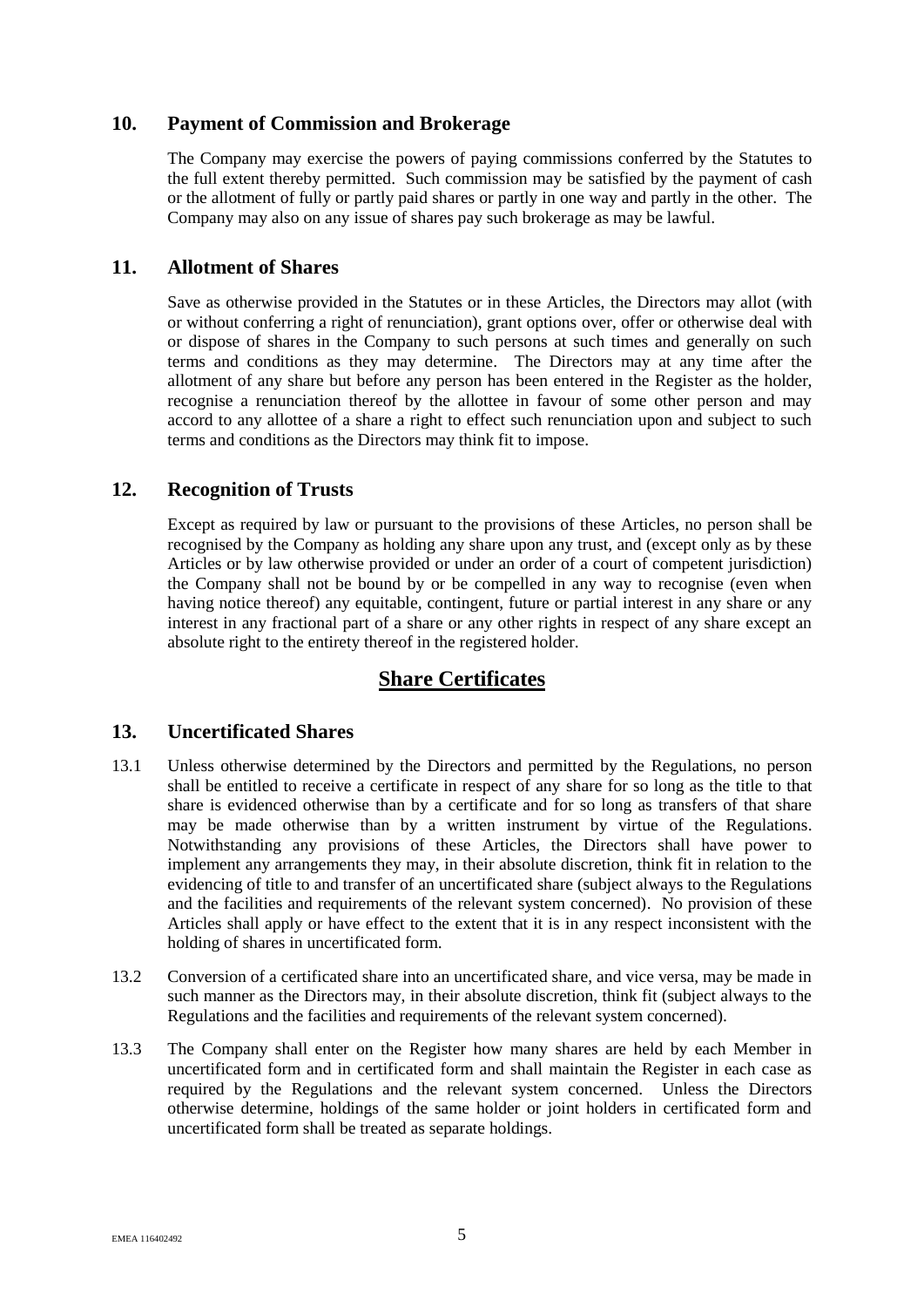- 13.4 A class of share shall not be treated as two classes by virtue only of that class comprising both certificated shares and uncertificated shares or as a result of any provision of these Articles or the Regulations which applies only in respect of certificated or uncertificated shares.
- 13.5 The Company shall be entitled, in accordance with regulation 32(2)(c) of the Regulations, to require the conversion of an uncertificated share into certificated form to enable it to deal with that share in accordance with any provision in these Articles, including in particular, Articles [51](#page-19-1) t[o 53,](#page-20-1) [57](#page-21-0) and [77.](#page-28-0)
- 13.6 The provisions of Articles [14](#page-11-0) to [17](#page-12-0) inclusive shall not apply to uncertificated shares.

# <span id="page-11-0"></span>**14. Share Certificates and Right to Share Certificates**

- 14.1 Every share certificate shall be executed under a seal or in such other manner as the Directors may authorise, and shall specify the number and class and the distinguishing number (if any) of the shares to which it relates and the amount paid up thereon. No certificate shall be issued relating to shares of more than one class. The Directors may by resolution decide, either generally or in any particular case or cases, that any signatures on any share certificates need not be autographic but may be applied to the certificates by some mechanical or electronic or other means or may be printed on them or that the certificates need not be signed by any person.
- 14.2 Subject to Article [13,](#page-10-3) every person (other than a recognised clearing house (within the meaning of the Financial Services and Markets Act 2000) or a nominee of a recognised clearing house or of a recognised investment exchange (within the meaning of the Financial Services and Markets Act 2000) in respect of whom the Company is not by law required to complete and have ready for delivery a certificate) upon becoming the holder of a certificated share and whose name is entered as a Member on the Register shall be entitled without payment to receive within two months after allotment or lodgement of transfer (or within such other period as the conditions of issue shall provide) one certificate for all the certificated shares registered in his name or, in the case of shares of more than one class being registered in his name, a separate certificate for each class of certificated share so registered, and where a Member (except such a clearing house or nominee) transfers part of the shares of any class registered in his name he shall be entitled without payment to one certificate for the balance of certificated shares of that class retained by him. If a Member shall require additional certificates he shall pay for each additional certificate such reasonable sum (if any) as the Directors may determine.

# <span id="page-11-1"></span>**15. Share Certificate of Joint Holders**

In respect of certificated shares of one class held jointly by more than one person the Company shall not be bound to issue more than one certificate, and delivery of a certificate for such shares to one of the joint holders of such shares shall be sufficient delivery to all such holders.

# <span id="page-11-2"></span>**16. Replacement of Share Certificates**

If any certificate be defaced then upon delivery thereof to the Directors they may, on such indemnity with or without security as the Directors deem adequate being given, order the same to be cancelled and may issue a new certificate in lieu thereof; and if any certificate be worn out, lost or destroyed, then upon proof thereof to the satisfaction of the Directors and on such indemnity with or without security as the Directors deem adequate being given, a new certificate in lieu thereof shall be given to the party entitled to such worn out, lost or destroyed certificate.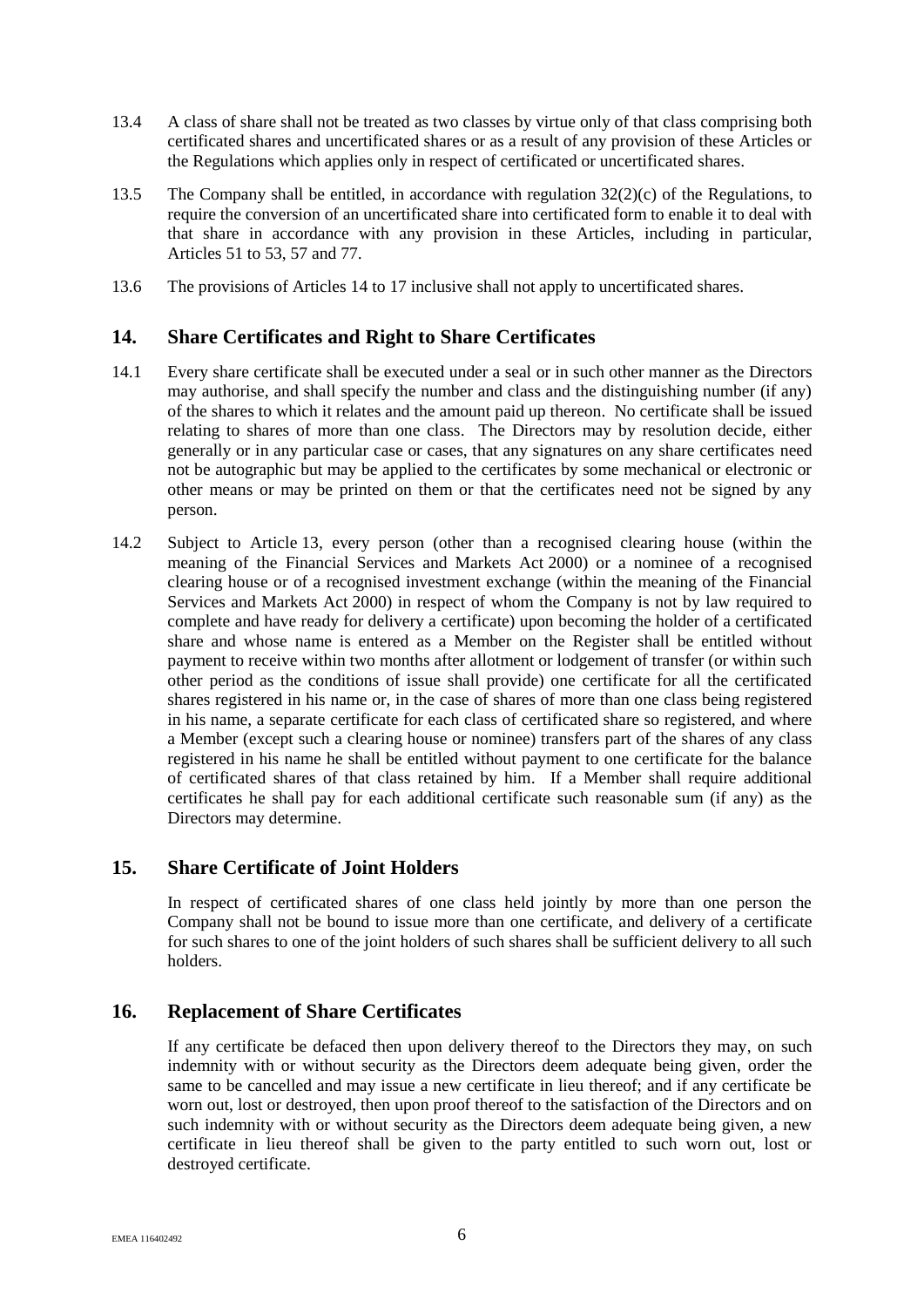# <span id="page-12-0"></span>**17. Payment for Share Certificates**

Every certificate issued under the last preceding Article shall be issued without payment, but there shall be paid to the Company such exceptional out-of-pocket expenses of the Company in connection with the request (including, without limiting the generality of the foregoing, the investigation of such request and the preparation and execution of any such indemnity or security) as the Directors think fit.

# **Variation of Rights**

# <span id="page-12-1"></span>**18. Variation of Class Rights**

The rights attached to any class of shares or any of such rights may, subject to the provisions of the Statutes, whether or not the Company is being wound up, be abrogated or varied with the consent in writing of the holders of at least three-quarters in nominal value of the issued shares of that class (excluding any shares of that class held as treasury shares), or with the sanction of a special resolution passed at a separate general meeting of the holders of the shares of that class.

# <span id="page-12-2"></span>**19. Separate General Meetings**

To every such separate general meeting the provisions of chapter 3 of part 13 of the 2006 Act (save as stated in section 334(2) to (3)) and the provisions of these Articles relating to general meetings shall, *mutatis mutandis*, so far as applicable apply, subject to the following provisions, namely:

- <span id="page-12-5"></span>(a) the necessary quorum at any such meeting, other than an adjourned meeting, shall be two persons present holding at least one-third in nominal value of the issued shares of the class in question (excluding any shares of that class held as treasury shares) and at an adjourned meeting one person present holding shares of the class in question; and
- (b) any holder of shares of the class in question present in person or by proxy may demand a poll.

For the purposes of Article [19\(a\)](#page-12-5) above, where a person is present by proxy or proxies, he is treated as holding only the shares in respect of which those proxies are authorised to exercise voting rights.

# <span id="page-12-3"></span>**20. Issues of Further Shares**

The rights attached to any class of shares shall, unless otherwise expressly provided by the terms of issue of the shares of that class or by the terms upon which such shares are for the time being held, be deemed not to be abrogated or varied by the creation or issue of further shares ranking *pari passu* therewith.

# **Calls on Shares**

# <span id="page-12-4"></span>**21. Calls**

The Directors may, subject to the terms of allotment thereof, from time to time make such calls upon the Members as they think fit in respect of any monies unpaid on their shares (whether on account of the nominal value of the shares or by way of premium) and each Member shall (subject to the Company serving on him at least 14 days' notice specifying the time or times and place of payment) pay to the Company at the time or times and place so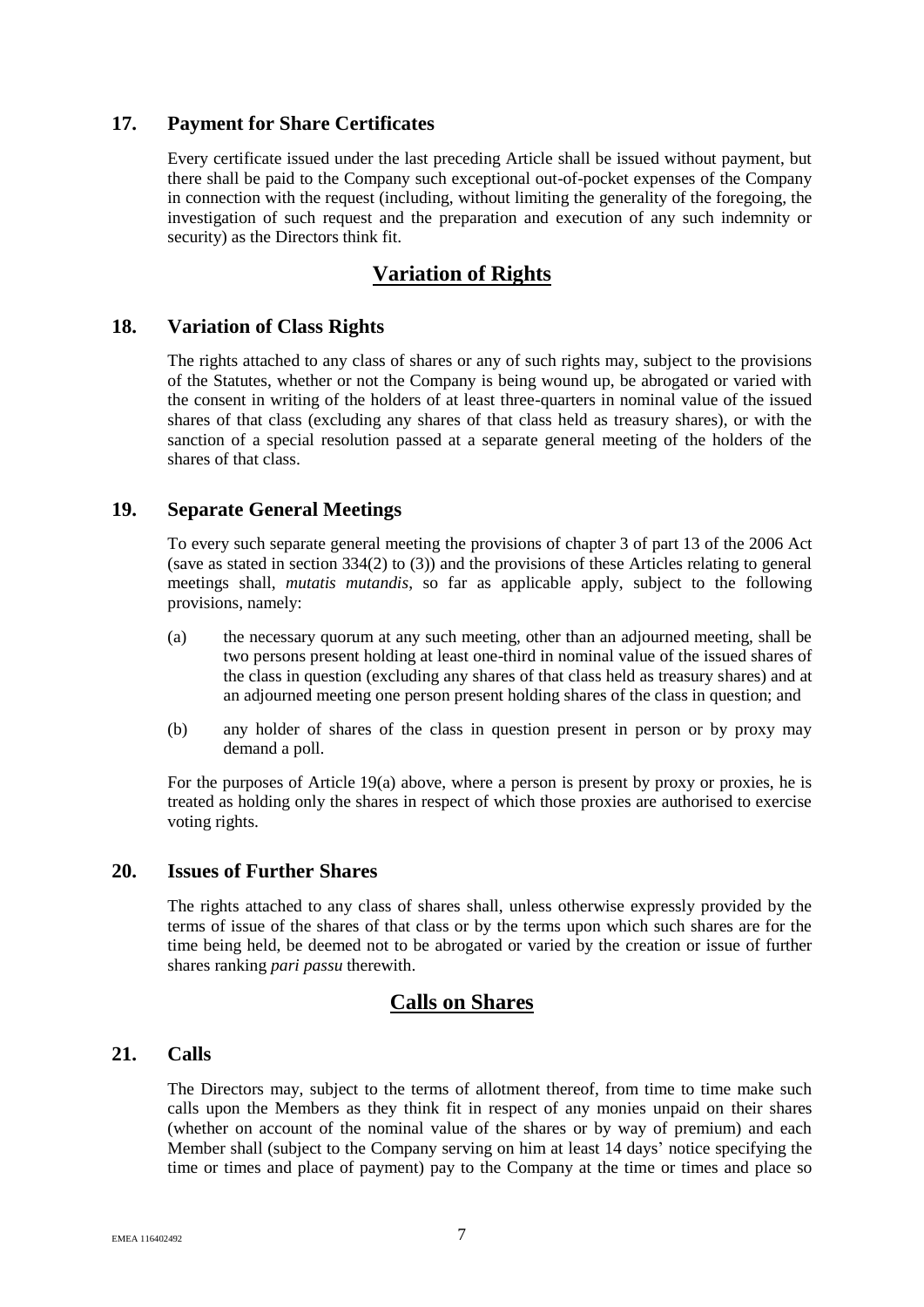specified the amount called on his shares. A call may be revoked or postponed, in whole or in part, as the Directors may determine. A person upon whom a call is made shall remain liable for all calls made upon him notwithstanding the subsequent transfer of the shares in respect of which the call was made.

# <span id="page-13-0"></span>**22. Timing and Payment of Calls**

A call shall be deemed to have been made at the time when the resolution of the Directors authorising the call was passed and may be required to be paid by instalments.

# <span id="page-13-1"></span>**23. Liability of Joint Holders**

The joint holders of a share shall be jointly and severally liable to pay all calls in respect thereof.

# <span id="page-13-2"></span>**24. Interest Due on Non-Payment of Calls**

If a sum payable in respect of any call or instalment is not paid on or before the day appointed for payment thereof, the person from whom it is due shall pay interest on the sum at such rate, not exceeding 15 per cent. per annum, as the Directors may determine from the day appointed for the payment thereof until the actual payment thereof, and all expenses that may have been incurred by the Company by reason of such non-payment; but the Directors may, if they shall think fit, waive the payment of such interest and expenses or any part thereof.

# <span id="page-13-3"></span>**25. Deemed Calls**

Any sum which by the terms of issue of a share becomes payable on allotment or at any fixed date, whether on account of the nominal value of the share or by way of premium, shall for the purposes of these Articles be deemed to be a call duly made and payable on the date on which by the terms of issue the same becomes payable, and in case of non-payment all the relevant provisions of these Articles as to payment of interest and expenses, forfeiture or otherwise shall apply as if such sum had become payable by virtue of a call duly made and notified.

# <span id="page-13-4"></span>**26. Power to Differentiate between Holders**

The Directors may, on the issue of shares, differentiate between the holders of such shares as regards the amounts of calls to be paid and the times of payment of such calls.

# <span id="page-13-5"></span>**27. Payment of Calls in Advance**

The Directors may, if they think fit, receive from any Member willing to advance the same all or any part of the monies, whether on account of the nominal value of the shares or by way of premium, uncalled and unpaid upon any shares held by him; and upon all or any of the monies so paid in advance the Directors may (until the same would, but for such advance, become presently payable) pay interest at such rate not exceeding (unless the Company in general meeting shall otherwise direct) 15 per cent. per annum, as may be agreed upon between the Directors and the Member paying such monies in advance.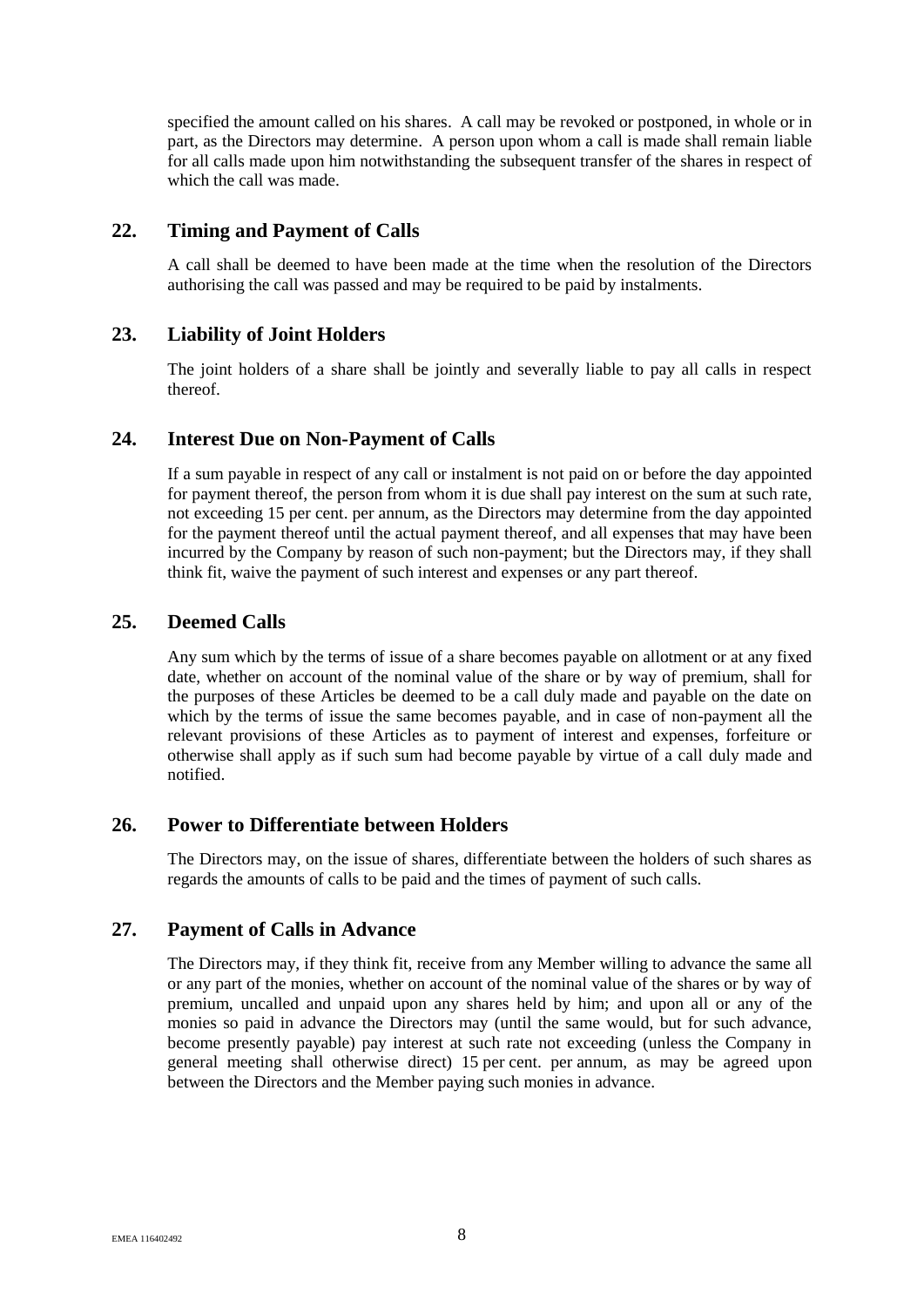# **Forfeiture and Lien**

#### <span id="page-14-0"></span>**28. Notice if Call or Instalment not Paid**

If any Member fails to pay any call or instalment in full on or before the day appointed for payment thereof, the Directors may, at any time thereafter, serve a notice on him requiring him to pay so much of the call or instalment as is unpaid, together with any interest which may have accrued and any expenses incurred by the Company by reason of such non-payment.

# <span id="page-14-1"></span>**29. Form of Notice**

The notice shall name a further day (not earlier than the expiration of 14 days from the date of service of the notice) on or before which, and the place where, such call or instalment and such interest and expenses as aforesaid are to be paid. The notice shall also state that in the event of non-payment at or before the time and at the place appointed, the shares in respect of which such call or instalment is payable will be liable to be forfeited.

# <span id="page-14-2"></span>**30. Forfeiture for Non-Compliance**

If the requirements of any such notice as aforesaid are not complied with, any share in respect of which such notice has been given may at any time after the day specified in such notice, before the payment required by the notice has been made, be forfeited by a resolution of the Directors to that effect. Such forfeiture shall extend to all dividends declared and other monies payable in respect of the shares so forfeited and not actually paid before such forfeiture. Forfeiture shall be deemed to occur at the time of the passing of the said resolution of the Directors. The Directors may accept a surrender of any share liable to be forfeited hereunder upon such terms and conditions as they think fit.

#### <span id="page-14-3"></span>**31. Notice after Forfeiture**

When any share has been forfeited notice of the forfeiture shall be served upon the person who was before forfeiture the holder of the share, or any person entitled to the share by transmission, and an entry of the forfeiture or surrender, with the date thereof, shall forthwith be made in the Register, but no forfeiture or surrender shall be invalidated by any failure to give such notice or make such entry as aforesaid.

# <span id="page-14-4"></span>**32. Disposal of Forfeited Shares**

A share so forfeited or surrendered shall be deemed to be the property of the Company, and may be sold, re-allotted or otherwise disposed of either to the person who was, before forfeiture, the holder or to any other person in such manner, either subject to or discharged from all calls made or instalments due prior to the forfeiture or surrender, as the Directors think fit, provided that the Company shall not exercise any voting rights in respect of such share and any such share not disposed of in accordance with the foregoing within a period of three years from the date of its forfeiture or surrender shall thereupon be cancelled in accordance with the provisions of the Statutes. For the purpose of giving effect to any such sale or other disposition the Directors may authorise some person to transfer the share so sold or otherwise disposed of to, or in accordance with the directions of, the buyer thereof or other person becoming entitled thereto.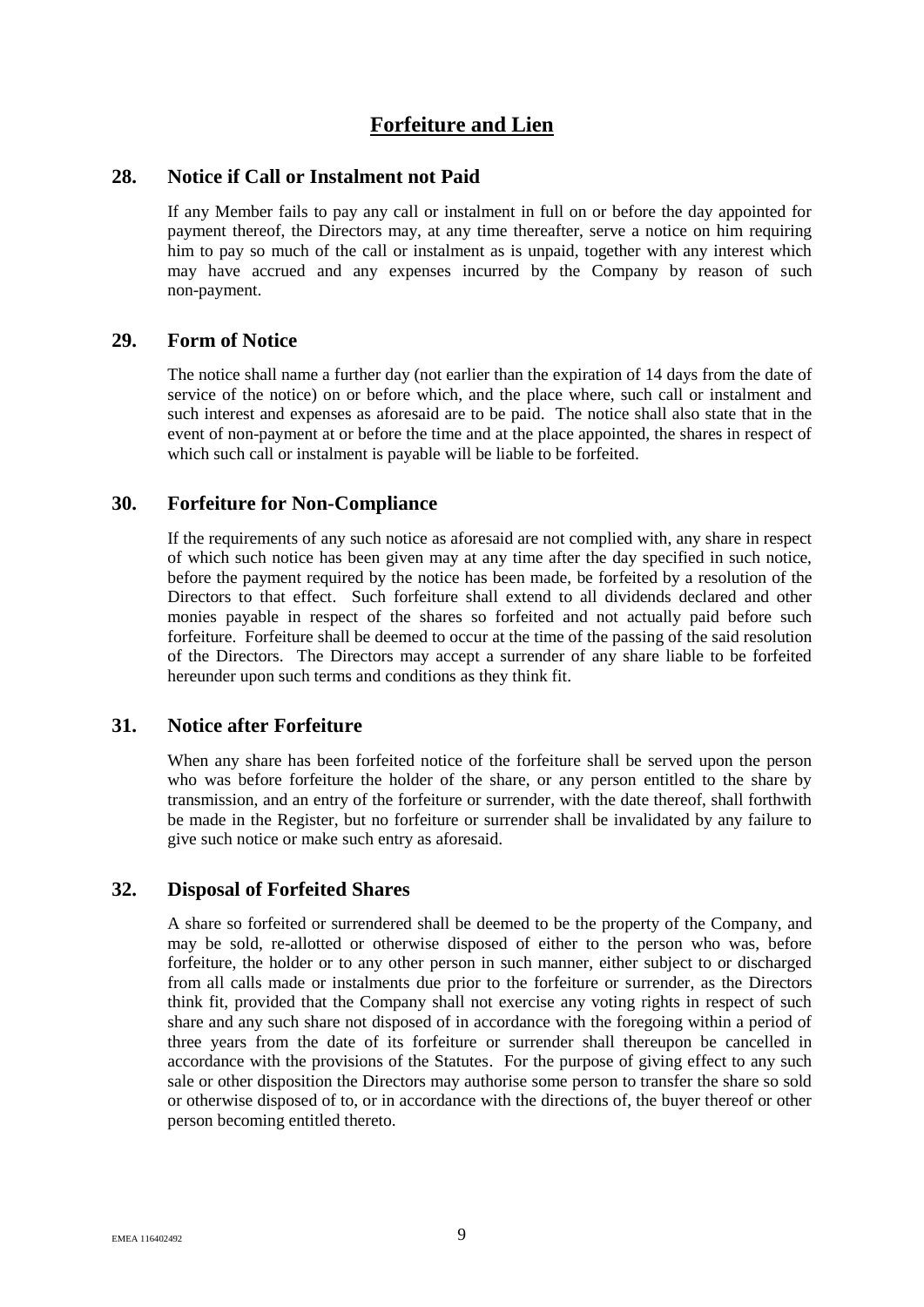# <span id="page-15-0"></span>**33. Annulment of Forfeiture**

The Directors may, at any time before any share so forfeited or surrendered shall have been cancelled or sold, re-allotted or otherwise disposed of, annul the forfeiture or surrender upon such terms as they think fit.

# <span id="page-15-1"></span>**34. Continuing Liability**

Any person whose shares have been forfeited or surrendered shall cease to be a Member in respect of those shares and shall surrender to the Company for cancellation the certificate for the forfeited or surrendered shares, but shall, notwithstanding such forfeiture or surrender, remain liable to pay to the Company all monies which, at the date of the forfeiture or surrender, were payable by him to the Company in respect of the shares, together with interest thereon at such rate, not exceeding 15 per cent. per annum, as the Directors may determine from the time of forfeiture or surrender until the time of payment, but his liability shall cease if and when the Company shall have received payment in full of all such monies in respect of the shares, together with interest as aforesaid. The Directors may, if they shall think fit, waive the payment of such interest or any part thereof. The Company may enforce payment of such monies without being under any obligation to make any allowance for the value of the shares forfeited or surrendered or for any consideration received on their disposal.

# <span id="page-15-2"></span>**35. Lien on Partly-Paid Shares**

The Company shall have a first and paramount lien on every share (not being a fully-paid share) for all monies (whether presently payable or not) called or payable at a fixed time in respect of such share; but the Directors may at any time waive any lien which has arisen and may declare any share to be wholly or in part exempt from the provisions of this Article. The Company's lien, if any, on a share shall extend to all amounts payable in respect of it.

# <span id="page-15-3"></span>**36. Enforcement of Lien by Sale**

The Company may sell, in such manner as the Directors think fit, any share on which the Company has a lien, but no sale shall be made unless a sum in respect of which the lien exists is presently payable, nor until the expiration of 14 days after a notice in writing (i) stating, and demanding payment of, the sum presently payable, and (ii) giving notice of intention to sell in default of such payment, has been given to the registered holder for the time being of the share, or the person entitled thereto by reason of his death or bankruptcy or otherwise by operation of law.

# <span id="page-15-4"></span>**37. Application of Sale Proceeds**

The net proceeds of such sale, after payment of the costs thereof, shall be applied in or towards satisfaction of such part of the amount in respect of which the lien exists as is presently payable. The residue, if any, shall (subject to a like lien for sums not presently payable as existed upon the shares before the sale) be paid to the person entitled to the shares at the date of sale. For giving effect to any such sale the Directors may authorise some person to transfer the shares sold to, or in accordance with the directions of, the buyer.

# <span id="page-15-5"></span>**38. Statutory Declaration**

A statutory declaration in writing that the declarant is a Director or the Secretary of the Company, and that a share has been duly forfeited or surrendered or sold to satisfy a lien of the Company on a date stated in the declaration, shall be conclusive evidence of the facts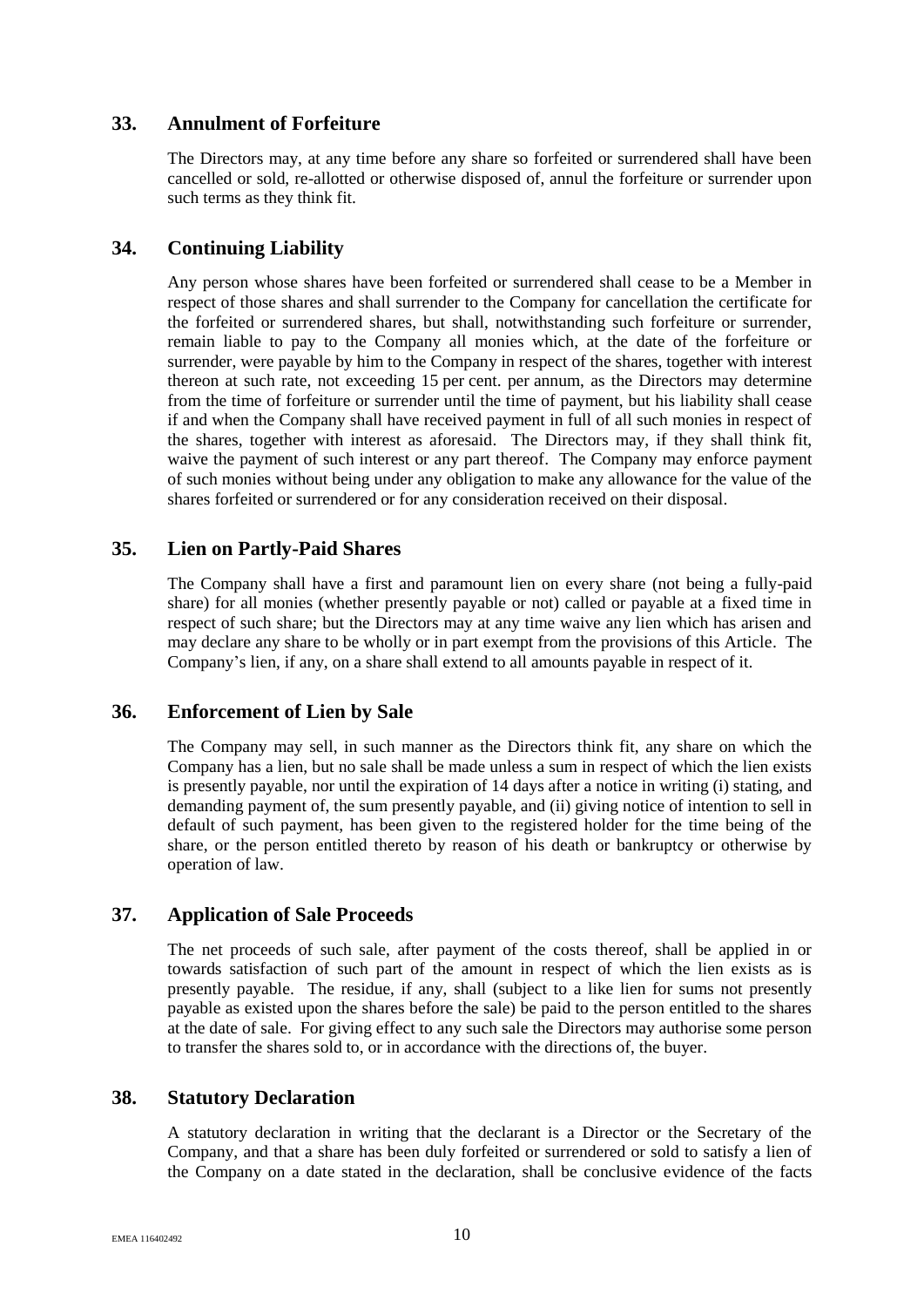stated therein against all persons claiming to be entitled to the share. Such declaration and the receipt of the Company for the consideration (if any) given for the share on the sale, re-allotment or disposal thereof, together with, in the case of certificated shares, the share certificate delivered to a buyer or allottee thereof, shall (subject to the execution of a transfer if the same be required) constitute a good title to the share and the person to whom the share is sold, re-allotted or disposed of shall be registered as the holder of the share and shall not be bound to see to the application of the purchase money (if any) nor shall his title to the share be affected by any irregularity or invalidity in the proceedings relating to the forfeiture, surrender, sale, re-allotment or disposal of the share.

# **Transfer of Shares**

### <span id="page-16-0"></span>**39. Transfers of Uncertificated Shares**

All transfers of uncertificated shares shall be made in accordance with and be subject to the provisions of the Regulations and the facilities and requirements of the relevant system and, subject thereto, in accordance with any arrangements made by the Directors pursuant to Article [13.1.](#page-10-4)

#### <span id="page-16-1"></span>**40. Form of Transfer**

- 40.1 All transfers of certificated shares shall be effected by instrument in writing in any usual or common form or any other form which the Directors may approve.
- 40.2 The instrument of transfer of any certificated share in the Company shall be signed by or on behalf of the transferor (and, in the case of a share which is not fully paid, shall also be signed by or on behalf of the transferee). In relation to the transfer of any share (whether a certificated or an uncertificated share) the transferor shall be deemed to remain the holder of the share until the name of the transferee is entered in the Register in respect thereof.

# <span id="page-16-2"></span>**41. Right to Decline Registration**

Subject to Article [77,](#page-28-0) the Directors may, in their absolute discretion, refuse to register any transfer of any share which is not a fully-paid share (whether certificated or uncertificated) *provided that*, where any such shares are admitted to the Official List of the Financial Conduct Authority or admitted to AIM such discretion may not be exercised in a way which the Financial Conduct Authority or the London Stock Exchange regards as preventing dealings in the shares of the relevant class or classes from taking place on an open and proper basis. The Directors may likewise refuse to register any transfer of a share (whether certificated or uncertificated), whether fully-paid or not, in favour of more than four persons jointly.

# <span id="page-16-3"></span>**42. Further Rights to Decline Registration**

In relation to a certificated share, the Directors may decline to recognise any instrument of transfer unless:

(a) the instrument of transfer is left at the Office, or at such other place as the Directors may from time to time determine, accompanied by the certificate(s) of the shares to which it relates and such other evidence as the Directors may reasonably require to show the right of the transferor to make the transfer (and, if the instrument of transfer is executed by some other person on his behalf, the authority of that person so to do); and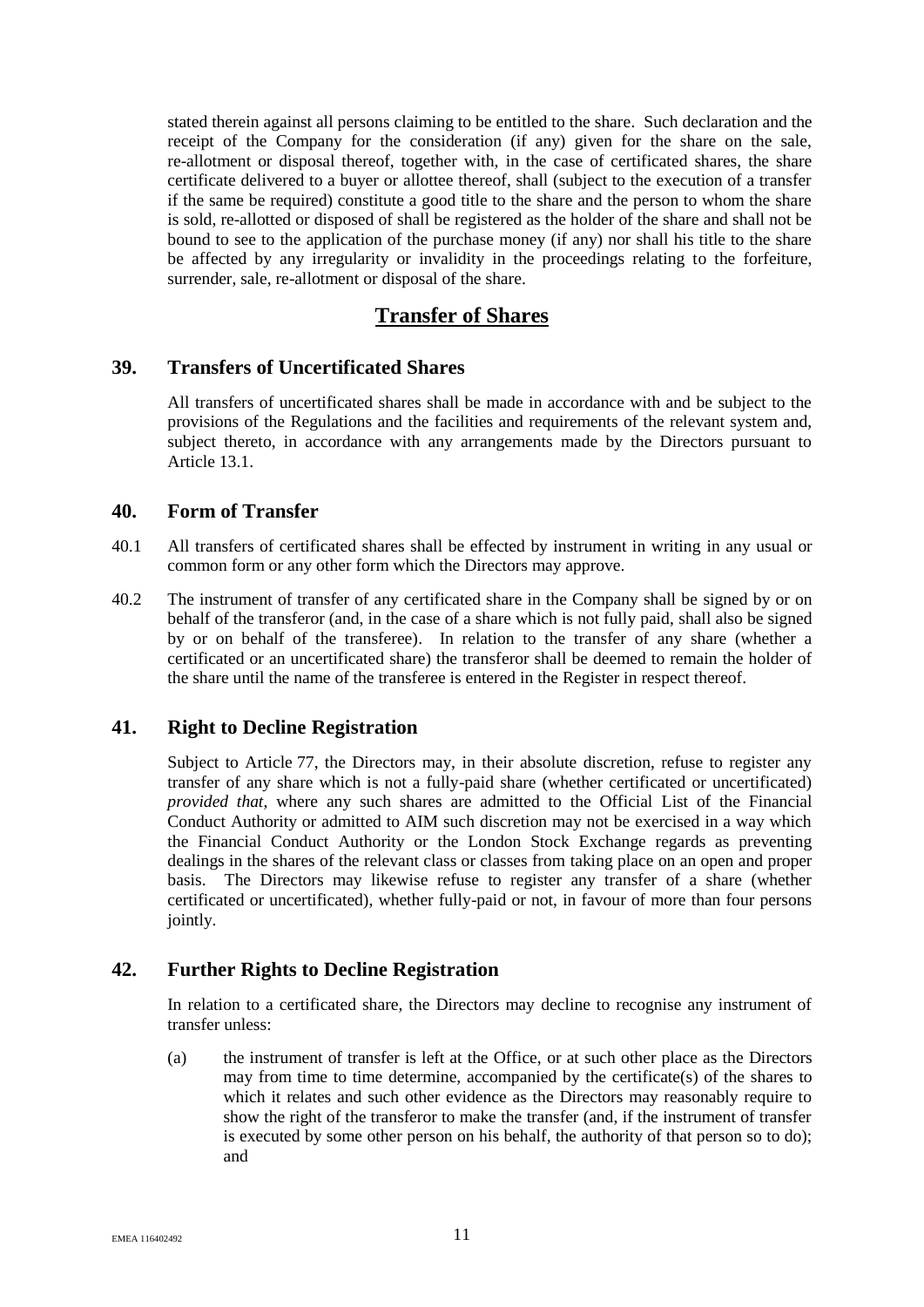(b) the instrument of transfer is in respect of only one class of share.

# <span id="page-17-0"></span>**43. Notice of Refusal to Register**

If the Directors refuse to register a transfer they shall, in the case of certificated shares, within two months after the date on which the transfer was lodged with the Company, send to the transferee notice of the refusal and (except in the case of fraud) return to him the instrument of transfer or, in the case of uncertificated shares, notify such person as may be required by the Regulations and the requirements of the relevant system concerned.

# <span id="page-17-1"></span>**44. Retention of Instruments of Transfer**

All instruments of transfer which are registered may be retained by the Company.

# <span id="page-17-2"></span>**45. No Fee for Registration**

No fee shall be charged by the Company on the registration of any instrument of transfer, probate, letters of administration, certificate of death or marriage, power of attorney, renunciation of a renounceable letter of allotment, stop notice or other document or instruction relating to or affecting the title to any shares or otherwise for making any entry in the Register affecting the title to any shares.

#### <span id="page-17-3"></span>**46. Destruction of Documents**

The Company shall be entitled to destroy:

- (a) any instrument of transfer (which phrase, together with references to documents, shall for the purposes of this Article [46](#page-17-3) include electronically generated or stored communications in relation to the transfer of uncertificated shares and any electronic or tangible copies of the same) or other document which has been registered, or on the basis of which registration was made, at any time after the expiration of six years from the date of registration thereof;
- (b) any dividend mandate or any variation or cancellation thereof or any notification of change of address (which shall include, in relation to communications in electronic form, any number or address used for the purposes of such communications), at any time after the expiration of two years from the date of recording thereof;
- (c) any share certificate which has been cancelled, at any time after the expiration of one year from the date of such cancellation; and
- (d) any proxy form, after one year from the date it was used if it was used for a poll, or after one month from the end of the meeting to which it relates if it was not used for a poll;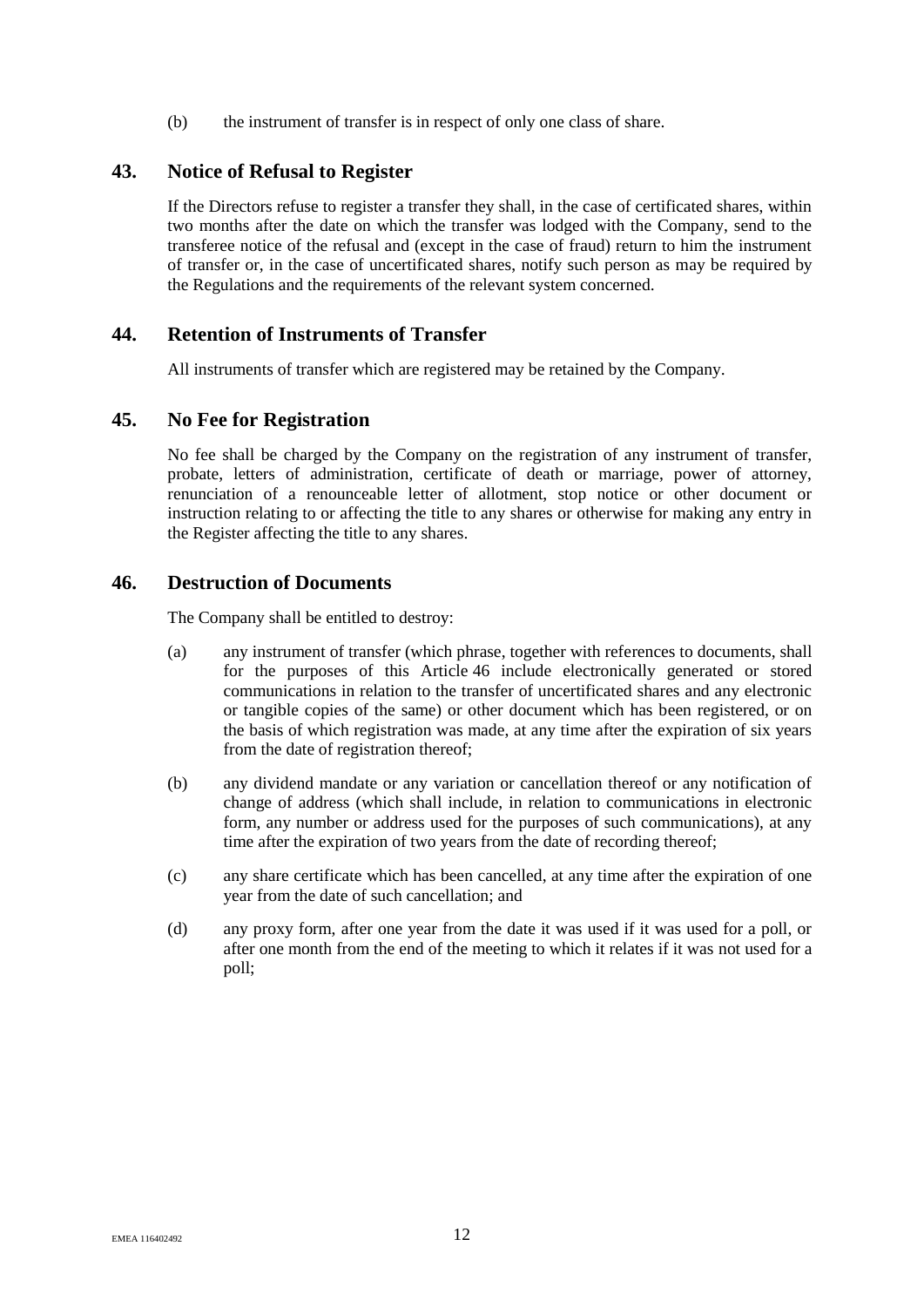and it shall conclusively be presumed in favour of the Company that every entry in the Register purporting to have been made on the basis of an instrument of transfer or other document so destroyed was duly and properly made, that every instrument of transfer so destroyed was a valid and effective instrument duly and properly registered, that every share certificate so destroyed was a valid certificate duly and properly cancelled and that every other document destroyed hereunder was a valid and effective document in accordance with the recorded particulars thereof in the books or records of the Company, *provided always that*:

- <span id="page-18-3"></span>(i) the provisions aforesaid shall apply only to the destruction of a document in good faith and without express notice to the Company that the preservation of such document was relevant to any claim (regardless of the parties thereto);
- (ii) nothing contained in this Article shall be construed as imposing upon the Company any liability in respect of the destruction of any such document earlier than as aforesaid or in any case where the conditions of proviso [\(i\)](#page-18-3) above are not fulfilled;
- (iii) references in this Article to instruments of transfer shall include, in relation to uncertificated shares, instructions and/or notifications made in accordance with the relevant system concerned relating to the transfer of such shares;
- (iv) references in this Article to the destruction of any document include references to its disposal in any manner; and
- (v) in relation to uncertificated shares, the provisions of this Article shall apply only to the extent the same are consistent with the Regulations.

# **Transmission of Shares**

# <span id="page-18-0"></span>**47. Transmission on Death**

In case of the death of a Member, the survivor or survivors where the deceased was a joint holder, and the legal personal representatives of the deceased where he was a sole or only surviving holder, shall be the only persons recognised by the Company as having any title to his interest in the shares; but nothing herein contained shall release the estate of a deceased Member from any liability in respect of any share which had been solely or jointly held by him.

# <span id="page-18-1"></span>**48. Person Entitled by Transmission**

Any person becoming entitled to a share in consequence of the death or bankruptcy of a Member or otherwise by operation of law may, upon such evidence being produced as may from time to time properly be required by the Directors and subject as hereinafter provided, elect either to be registered himself as holder of the share or to have some person nominated by him registered as the transferee thereof, but the Directors shall, in either case, have the same right to decline or suspend registration as they would have had in the case of a transfer of the share by the Member registered as the holder of any such share before his death or bankruptcy or other event, as the case may be.

# <span id="page-18-2"></span>**49. Restrictions on Election**

If the person so becoming entitled shall elect to be registered himself, he shall deliver or send to the Company a notice in writing signed by him stating that he so elects. If he shall elect to have another person registered he shall testify his election by executing to that person a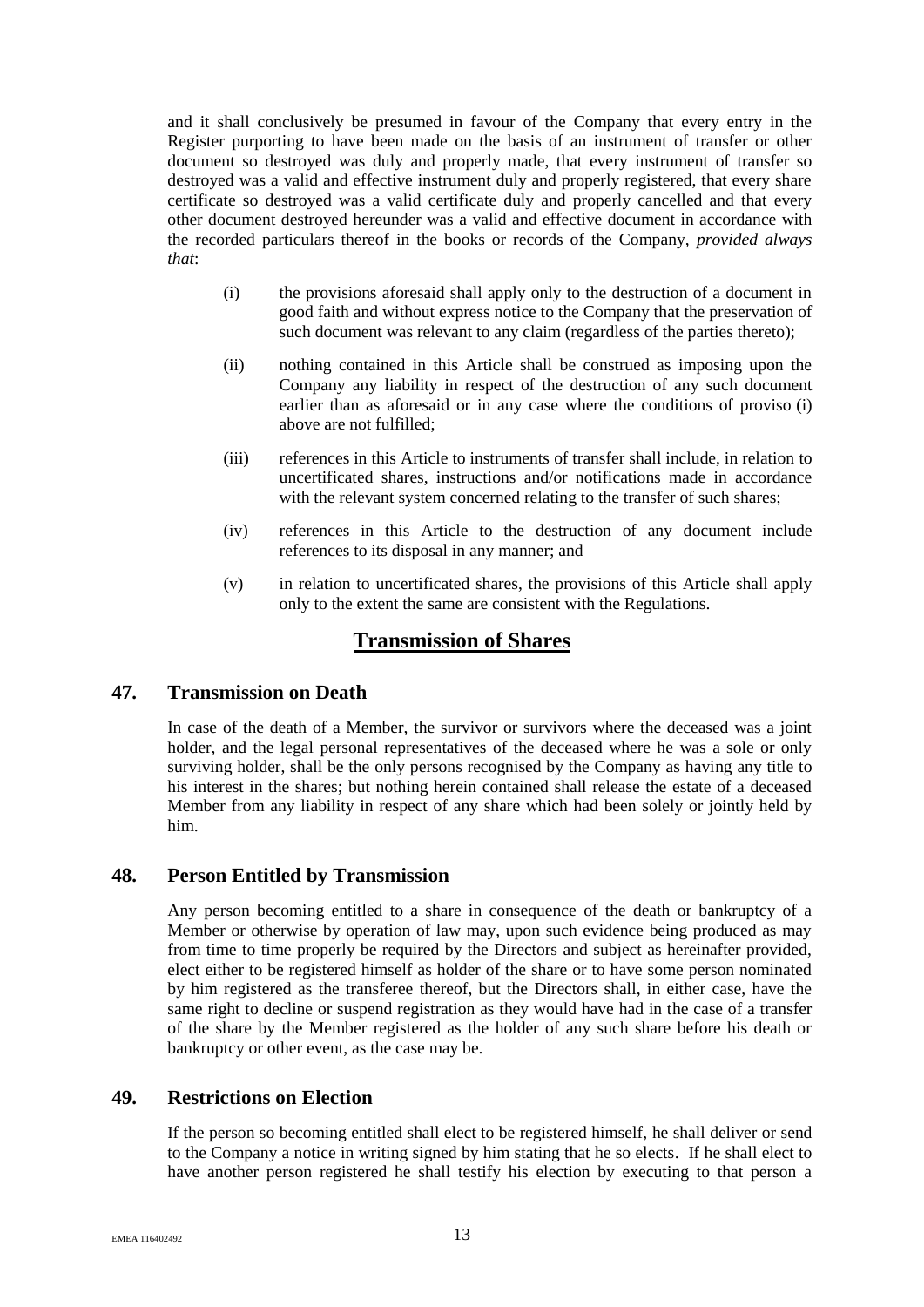transfer of the share. All the limitations, restrictions and provisions of these Articles relating to the right to transfer and the registration of transfers of shares shall be applicable to any such notice or transfer as aforesaid as if the death or bankruptcy of the Member or other event had not occurred and the notice or transfer were a transfer signed by the Member registered as the holder of any such share.

# <span id="page-19-0"></span>**50. Rights of Persons Entitled by Transmission**

A person becoming entitled to a share by reason of the death or bankruptcy of the holder or otherwise by operation of law shall, upon supplying to the Company such evidence as the Directors may reasonably require to show his title to the share, be entitled to the same dividends and other advantages to which he would be entitled if he were the registered holder of the share, except that he shall not, before being registered as a Member in respect of the share, be entitled in respect of it to exercise any right conferred by membership in relation to meetings of the Company (including meetings of the holders of any class of shares in the Company), *provided always that* the Directors may at any time give notice requiring any such person to elect either to be registered himself or to transfer the share, and, if the notice is not complied with within 60 days, the Directors may thereafter withhold payment of all dividends, bonuses or other monies payable in respect of the share until the requirements of the notice have been complied with.

# **Untraced Shareholders**

# <span id="page-19-1"></span>**51. Power to Sell Shares**

The Company shall be entitled to sell, at the best price reasonably obtainable at the time of sale, any share of a Member or any share to which a person is entitled by transmission if and *provided that*:

- <span id="page-19-2"></span>(a) for a period of 12 years no cheque, warrant or order sent by the Company in the manner authorised by these Articles in respect of the share in question has been cashed and no communication has been received by the Company from the Member or the person entitled by transmission; *provided that*, in such period of 12 years, at least three dividends whether interim or final on or in respect of the share in question have become payable and no such dividend during that period has been claimed; and
- (b) the Company has, on or after expiration of the said period of 12 years, by advertisement in both a national newspaper and a newspaper circulating in the area in which the last known address of the Member or the address at which service of notices may be effected in the manner authorised in accordance with the provisions of these Articles is located, given notice of its intention to sell such share (but so that such advertisements need not refer to the names of the holder(s) of the share or identify the share in question); and
- <span id="page-19-3"></span>(c) the Company has not, during the further period of three months after the publication of such advertisements and prior to the exercise of the power of sale, received any communication from the Member or person entitled by transmission; and
- (d) if the shares are admitted to the Official List of the Financial Conduct Authority or admitted to AIM, the Company has given notice to a Regulatory Information Service (as defined in the Financial Conduct Authority Listing Rules) of its intention to sell such shares.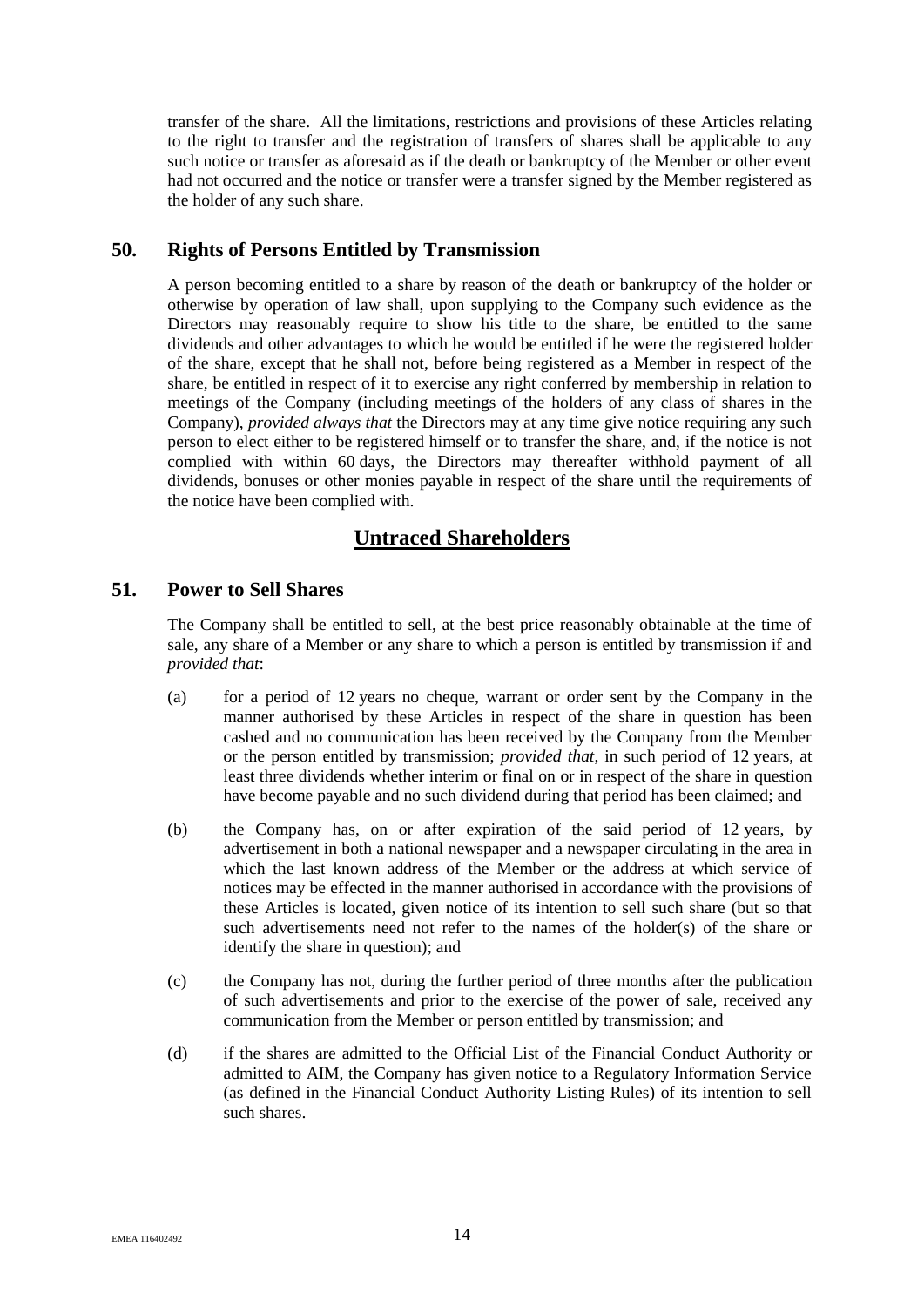# <span id="page-20-0"></span>**52. Power to Sell further Shares**

If, during any 12 year period or three month period referred to in Articles [51\(a\)](#page-19-2) and [51\(c\)](#page-19-3) of the preceding Article, further shares have been issued in respect of those held at the beginning of such 12 year period or of any subsequently issued during such periods and all the other requirements of such Article have been satisfied in respect of the further shares, the Company may also sell such further shares.

# <span id="page-20-1"></span>**53. Authority to Effect Sale**

To give effect to any sale pursuant to the previous two Articles, the Directors may authorise any person to execute as transferor an instrument of transfer of the said share and such instrument of transfer shall be as effective as if it had been executed by the registered holder of, or person entitled by transmission to, such share. The transferee shall not be bound to see to the application of the purchase monies and the title of the transferee shall not be affected by any irregularity or invalidity in the proceedings relating thereto. The net proceeds of sale shall belong to the Company which shall be obliged to account to the former Member or other person previously entitled as aforesaid for an amount equal to such proceeds and shall enter the name of such former Member or other person in the books of the Company as a creditor for such amount.

# <span id="page-20-2"></span>**54. No Trust**

No trust shall be created in respect of the debt, no interest shall be payable in respect of the same and the Company shall not be required to account for any money earned on the net proceeds, which may be employed in the business of the Company or invested in such investments (other than shares of the Company or its holding company (if any)) as the Directors may from time to time think fit.

# <span id="page-20-3"></span>**55. Authority to Cease Sending Cheques**

55.1 If either (i) on two consecutive occasions cheques, warrants or orders in payment of dividends or other monies payable in respect of any share have been sent through the post or otherwise in accordance with the provisions of these Articles but have been returned undelivered or left uncashed during the periods for which the same are valid or any transfer by bank or other funds transfer system has not been satisfied; or (ii) following one such occasion reasonable enquiries have failed to establish any new postal address of the registered holder; the Company need not thereafter despatch further cheques, warrants or orders and need not thereafter transfer any sum (as the case may be) in payment of dividends or other monies payable in respect of the share in question until the Member or other person entitled thereto shall have communicated with the Company and supplied in writing to the Office an address for the purpose.

# **Alteration of Capital**

# <span id="page-20-4"></span>**56. Consolidation and Sub-Division**

The Company may subject to the passing of a resolution authorising it to do so in accordance with the 2006 Act:

(a) consolidate and divide all or any of its share capital into shares of a larger nominal amount than its existing shares;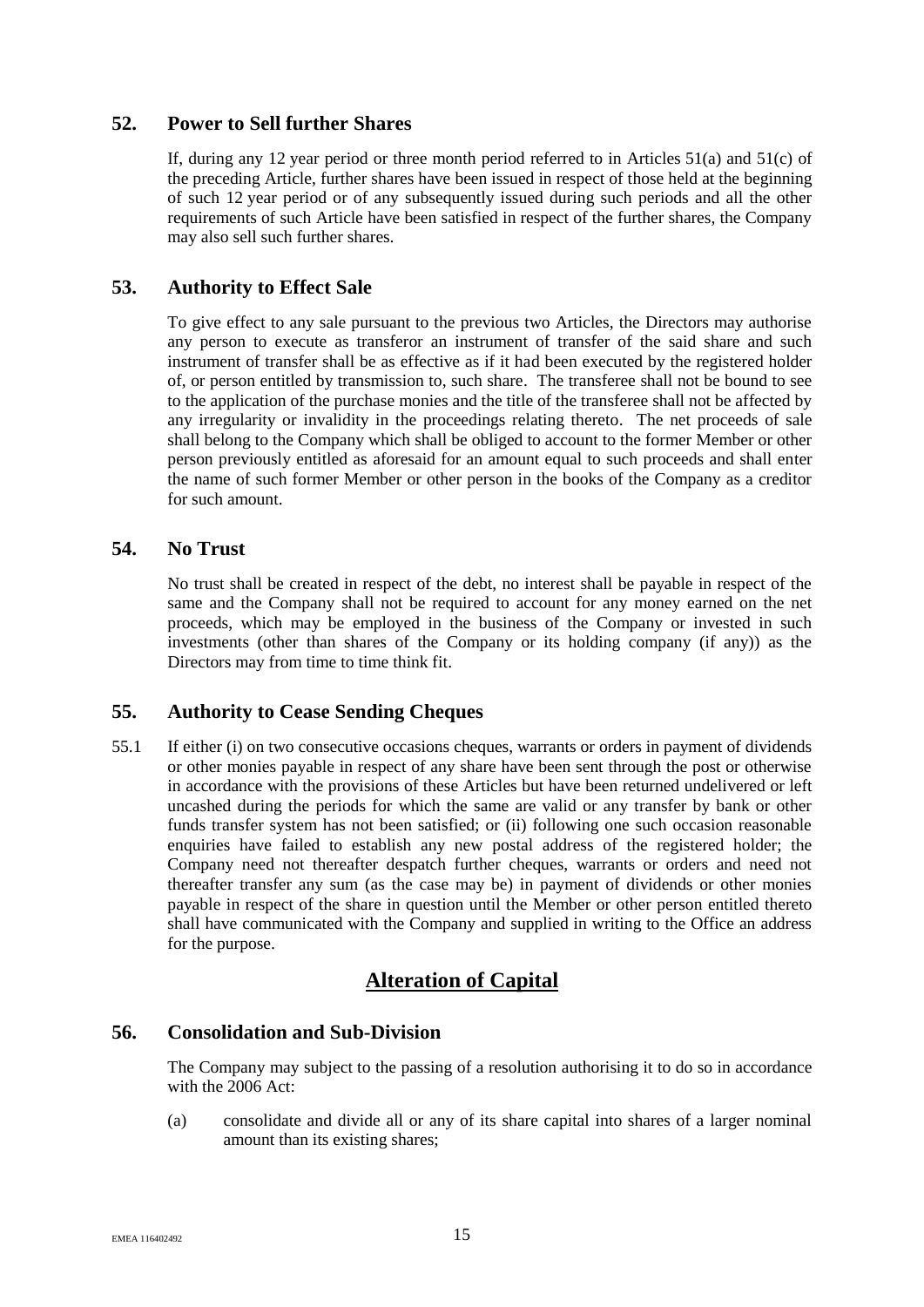- (b) sub-divide its shares or any of them into shares of smaller nominal amount, *provided that*:
	- (i) in the sub-division, consolidation or division, the proportion between the amount paid and the amount, if any, unpaid on each resulting share shall be the same as it was in the case of the share from which that share is derived; and
	- (ii) the resolution pursuant to which any share is sub-divided may determine that as between the resulting shares one or more of such shares may be given any preference or advantage or be subject to any restriction as regards dividend, capital, voting or otherwise over the others or any other of such shares.

# <span id="page-21-0"></span>**57. Fractions of Shares**

Subject to any direction by the Company in general meeting, whenever as the result of any consolidation or division of shares Members of the Company are entitled to any issued shares of the Company in fractions, the Directors may deal with such fractions as they shall determine and in particular may sell the shares to which Members are so entitled in fractions to any person (including, subject to the provisions of the Statutes, the Company) and pay and distribute to and amongst the Members entitled to such shares in due proportions the net proceeds of the sales thereof save for individual entitlements (net of expenses) not exceeding £3 which may be retained for the benefit of the Company. For the purpose of giving effect to any such sale the Directors may, in respect of certificated shares, nominate some person to execute a transfer of the shares sold on behalf of the Members so entitled to, or, in respect of uncertificated shares, nominate any person to transfer such shares in accordance with the facilities and requirements of the relevant system concerned or make such other arrangements as are compatible with the relevant system concerned or, in either case, in accordance with the directions of the buyer thereof and may cause the name of the transferee(s) to be entered in the Register as the holder(s) of the shares comprised in any such transfer, and such transferee(s) shall not be bound to see to the application of the purchase money nor shall such transferee's(s') title to the shares be affected by any irregularity or invalidity in the proceedings in reference to the sale. For the purposes of this Article, any shares representing fractional entitlements to which any Member would, but for this Article, become entitled may be issued in certificated form or uncertificated form.

# <span id="page-21-1"></span>**58. Reduction of Share Capital**

Subject to the provisions of the Statutes, the Company may by special resolution reduce its share capital, any capital redemption reserve, any share premium account and any redenomination reserve in any way.

# **General Meetings**

# <span id="page-21-2"></span>**59. Annual General Meeting**

The Company shall in accordance with the Statutes, hold a general meeting as its annual general meeting. The annual general meeting shall be held at such time and place (which may include electronic platforms) as the Directors shall appoint. The Directors shall determine whether an annual general meeting is to be held as a physical annual general meeting or an electronic annual general meeting.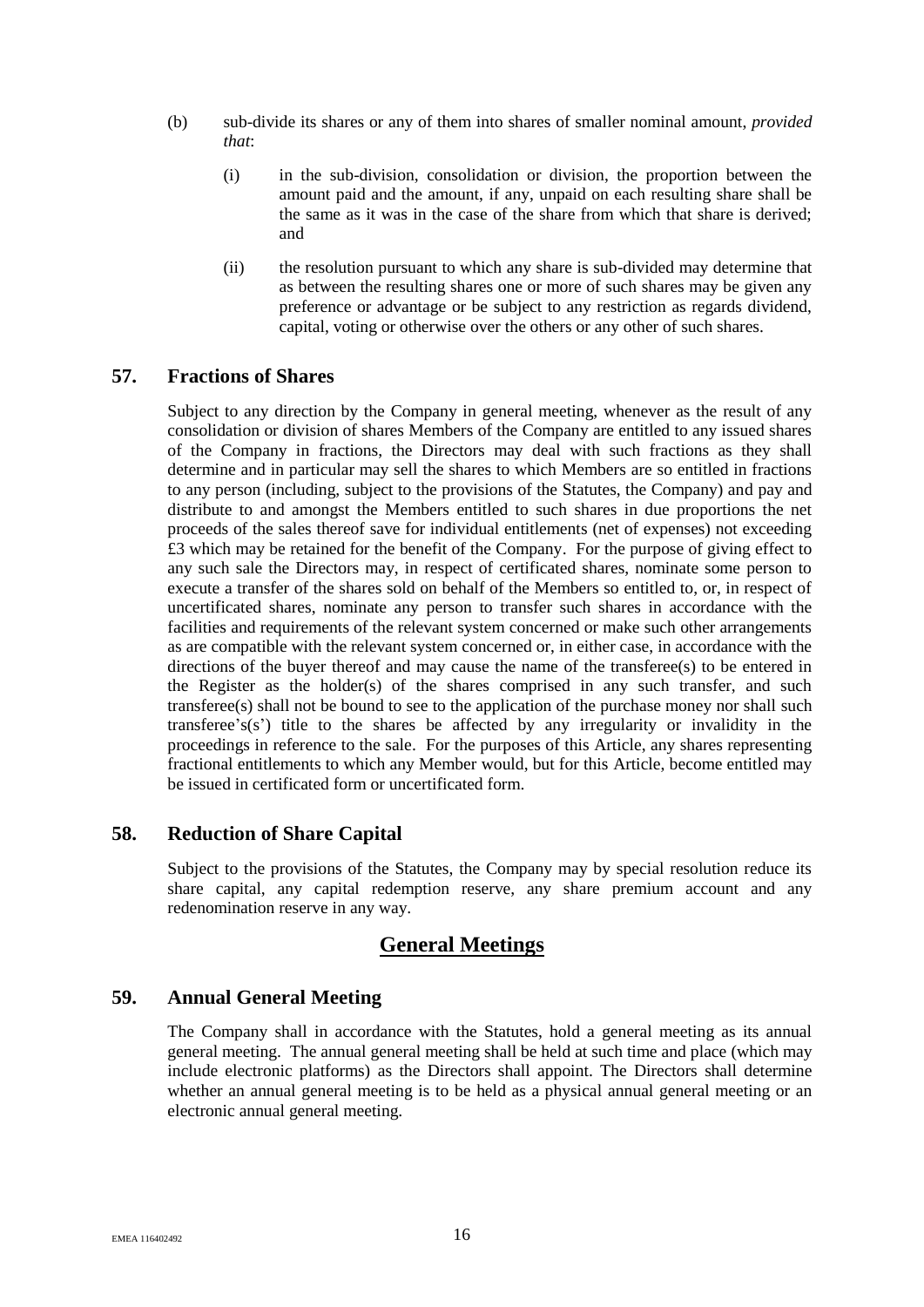# <span id="page-22-0"></span>**60. Convening of General Meetings**

The Directors may, whenever they think fit, convene a general meeting, and general meetings shall also be convened on such requisition, or, in default, may be convened by such requisitionists, as provided by the Statutes. The Directors shall determine whether a general meeting is to be held as a physical general meeting or an electronic general meeting.

# <span id="page-22-1"></span>**61. No Quorum**

If at any time there are not within the United Kingdom sufficient Directors capable of acting to form a quorum, the Directors in the United Kingdom capable of acting may convene a general meeting in the same manner as nearly as possible as that in which meetings may be convened by the Directors.

# **Notice of General Meetings**

# <span id="page-22-2"></span>**62. Length and Form of Notice**

An annual general meeting shall be called by not less than 21 clear days' notice, and a meeting of the Company other than an annual general meeting shall be called by not less than 14 clear days' notice. For as long as the Company is a traded company (as defined in section 360C of the 2006 Act), the provisions of section 307A must be complied with if the meeting is to be called by less than 21 clear days notice, unless the meeting is of holders of a class of shares). The notice shall state the place (which may be an electronic platform), the date and the time of meeting and the general nature of that business, together with, for as long as the Company is a traded company (as defined in section 360C of the 2006 Act), the content requirements set out in Article 311(3) of the 2006 Act. It shall be given, in the manner hereinafter mentioned or in such other manner, if any, as may be prescribed by the Statutes or by the Company in general meeting, to such persons as are entitled to receive such notices from the Company and shall comply with the provisions of the Statutes as to informing Members of their right to appoint proxies. If on three consecutive occasions any notice, document or other information have been sent or supplied (whether through the post or in electronic form) to any Member at his registered address or his address for the service of notices but have been returned undelivered (in the case of an item sent or supplied in electronic form, it will be treated as undelivered if the Company receives notification that it was not delivered to the address to which it was sent), such Member shall not thereafter be entitled to receive notices, documents or information from the Company until he shall have communicated with the Company and supplied in writing to the Office a new registered address or address within the United Kingdom for the service of notices, documents and information. A notice calling an annual general meeting shall state that the meeting is an annual general meeting and a notice convening a meeting to pass a special resolution shall specify the intention to propose the resolution as such and shall include the text of the resolution.

# <span id="page-22-3"></span>**63. Short Notice**

A meeting of the Company shall, notwithstanding that it is called by shorter notice than that specified in the last preceding Article, be deemed to have been duly called if it is so agreed:

- (a) in the case of a meeting called as the annual general meeting, by all the Members entitled to attend and vote thereat; and
- (b) in the case of any other meeting, by a majority in number of the Members having a right to attend and vote at the meeting, being a majority together holding not less than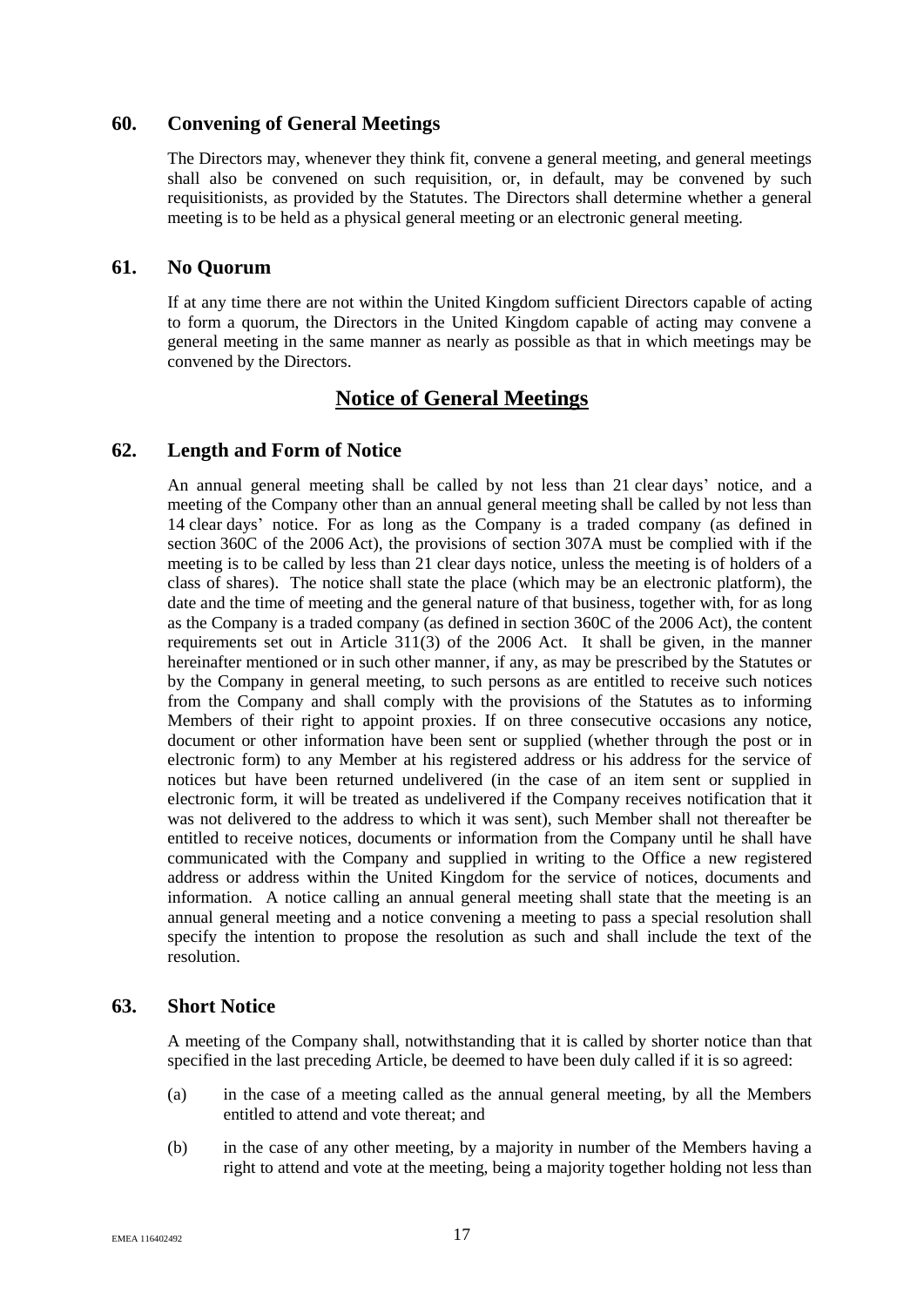95 per cent. in nominal value of the shares giving that right (excluding any shares in the Company held as treasury shares).

This Article [63](#page-22-3) does not apply to general meetings (other than meetings of holders of a class of shares) of a traded company (as defined in section 360C of the 2006 Act).

# <span id="page-23-0"></span>**64. Omission or Non-Receipt of Notice of Resolution or Meeting or Proxy**

The accidental failure to give notice of a meeting, or of a resolution intended to be moved at a meeting, or to issue an invitation to appoint a proxy with a notice where required by these Articles, to any one or more persons entitled to receive notice, or the non-receipt of notice of a meeting or of such a resolution or of an invitation to appoint a proxy by any such persons, shall be disregarded for the purpose of determining whether notice of the meeting or of any resolution to be moved at the meeting is duly given.

# <span id="page-23-1"></span>**65. Postponement of General Meetings**

If the Directors, in their absolute discretion, consider that it is impractical or unreasonable for any reason to hold a general meeting on the date or at the time or place (which may include electronic platforms) specified in the notice calling the general meeting, they may postpone the general meeting to another date, time and/or place (which may include electronic platforms). When a meeting is so postponed, notice of the date, time and place (which may include electronic platforms) of the postponed meeting shall be placed in at least two national newspapers in the United Kingdom. Notice of the business to be transacted at such postponed meeting shall not be required.

# **Proceedings at General Meetings**

#### <span id="page-23-2"></span>**66. Quorum**

No business shall be transacted at any general meeting unless a quorum is present at the time when the meeting proceeds to business; save as herein otherwise provided, two Members present in person or by proxy and entitled to vote shall be a quorum. The appointment of a chairman of the meeting in accordance with the provisions of these Articles shall not be treated as part of the business of the meeting.

# <span id="page-23-3"></span>**67. Procedure if Quorum not Present**

If within five minutes (or such longer time as the chairman of the meeting may decide) from the time appointed for the meeting a quorum is not present, the meeting, if convened by or upon the requisition of Members, shall be dissolved. In any other case it shall stand adjourned to such day, time and place (which may be an electronic platform) as the chairman of the meeting shall appoint (save that for as long as the Company is a traded company (as defined in section 360C of the 2006 Act), the provisions of section 307A will also apply, unless the meeting is of holders of a class of shares). If at such adjourned meeting a quorum is not present within five minutes from the time appointed therefor, the Member or Members present in person or by proxy and entitled to vote shall have power to decide upon all matters which could properly have been disposed of at the meeting from which the adjournment took place.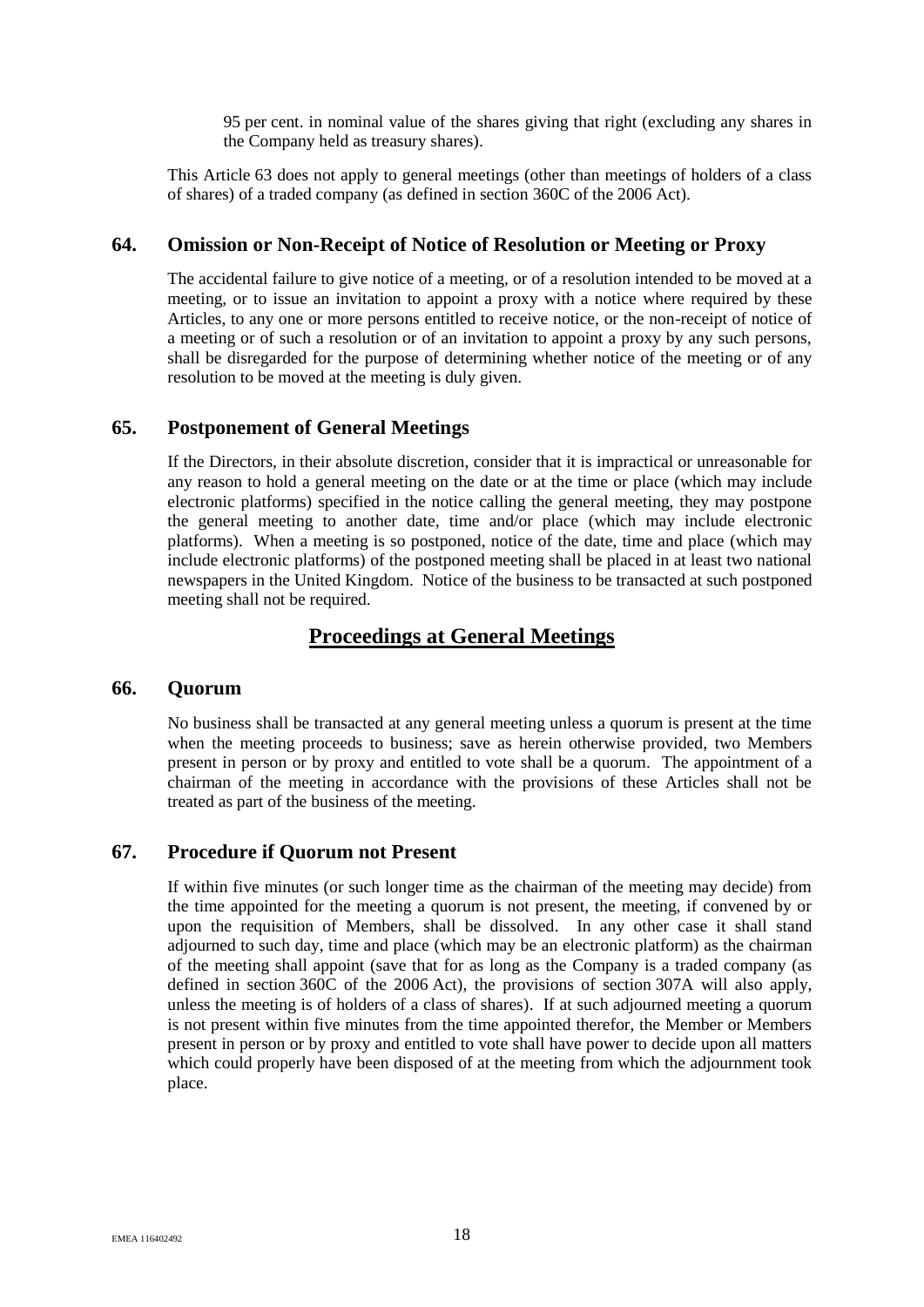# <span id="page-24-0"></span>**68. Arrangements for Simultaneous Attendance, Security and Orderly Conduct**

- <span id="page-24-2"></span>68.1 Without prejudice to the provisions of Article [68.2,](#page-24-1) in the case of any general meeting, the Directors may, notwithstanding the specification in the notice convening the general meeting of the place at which the chairman of the meeting shall preside (the "**Principal Place**"), make arrangements for simultaneous attendance and participation at other places by Members and proxies and others entitled to attend the general meeting but excluded from the Principal Place under the provisions of this Article [68.](#page-24-0) Such arrangements for simultaneous attendance at the general meeting may include arrangements regarding the level of attendance at the other places *provided that* they shall operate so that any Members and proxies excluded from attendance at the Principal Place are able to attend at one of the other places. For the purpose of all other provisions of these Articles any such general meeting shall be treated as being held and taking place at the Principal Place.
- <span id="page-24-1"></span>68.2 Without prejudice to provisions of Article [68.1,](#page-24-2) the Directors may resolve to enable persons entitled to attend a general meeting hosted on an electric platform (such meeting being an "**electronic general meeting**") to do so by simultaneous attendance via the electronic platform(s) stated in the notice to such meeting with no member necessarily in physical attendance at the general meeting. The Members or their proxies present shall be counted in the quorum for, and entitled to vote at, the general meeting in question, and that meeting shall be duly constituted and its proceedings valid if the chairman of the general meeting is satisfied that adequate facilities are available throughout the electronic general meeting to ensure that members attending the electronic general meeting who are not present together at the same place may, via the electronic platform(s) stated in the notice to such meeting, attend and speak and vote at such meeting. Nothing in these Articles shall prevent a general meeting being held both physically and electronically.
- 68.3 The Directors may, for the purpose of facilitating the organisation and administration of any physical general meeting held in accordance with Article [68.1,](#page-24-2) from time to time make arrangements, whether involving the issue of tickets (on a basis intended to afford to all Members and proxies and others entitled to attend the meeting an equal opportunity of being admitted to the Principal Place) or the imposition of some random means of selection or otherwise as they shall in their absolute discretion consider to be appropriate, and may from time to time vary any such arrangements or make new arrangements in their place. The entitlement of any Member or proxy or other person entitled to attend a general meeting at the Principal Place shall be subject to such arrangements as may for the time being be in force whether stated in the notice of the general meeting to apply to that Meeting or notified to the Members concerned subsequent to the provision of the notice of the general meeting.
- 68.4 In the case of a of a physical general meeting held in accordance with Article [68.1,](#page-24-2) the Directors or the chairman of the meeting or any person authorised by the Directors may direct that Members, proxies or corporate representatives wishing to physically attend any general meeting or anyone else permitted by the chairman of the meeting to attend should submit to such searches or other security arrangements or restrictions (including, without limitation, restrictions on items of personal property which may be taken into the meeting) as the Directors or the chairman of the meeting or such person authorised by the Directors shall consider appropriate in the circumstances. Such persons shall be entitled in their absolute discretion to refuse entry to, or to eject from, such general meeting any such person who fails to submit to such searches or otherwise to comply with such security arrangements or restrictions.
- 68.5 In the case of an electronic general meeting held in accordance with Article [68.2,](#page-24-1) the Directors or the chairman of the meeting or any person authorised by the Directors may take such action as is thought fit to ensure the identification of those taking part and the security of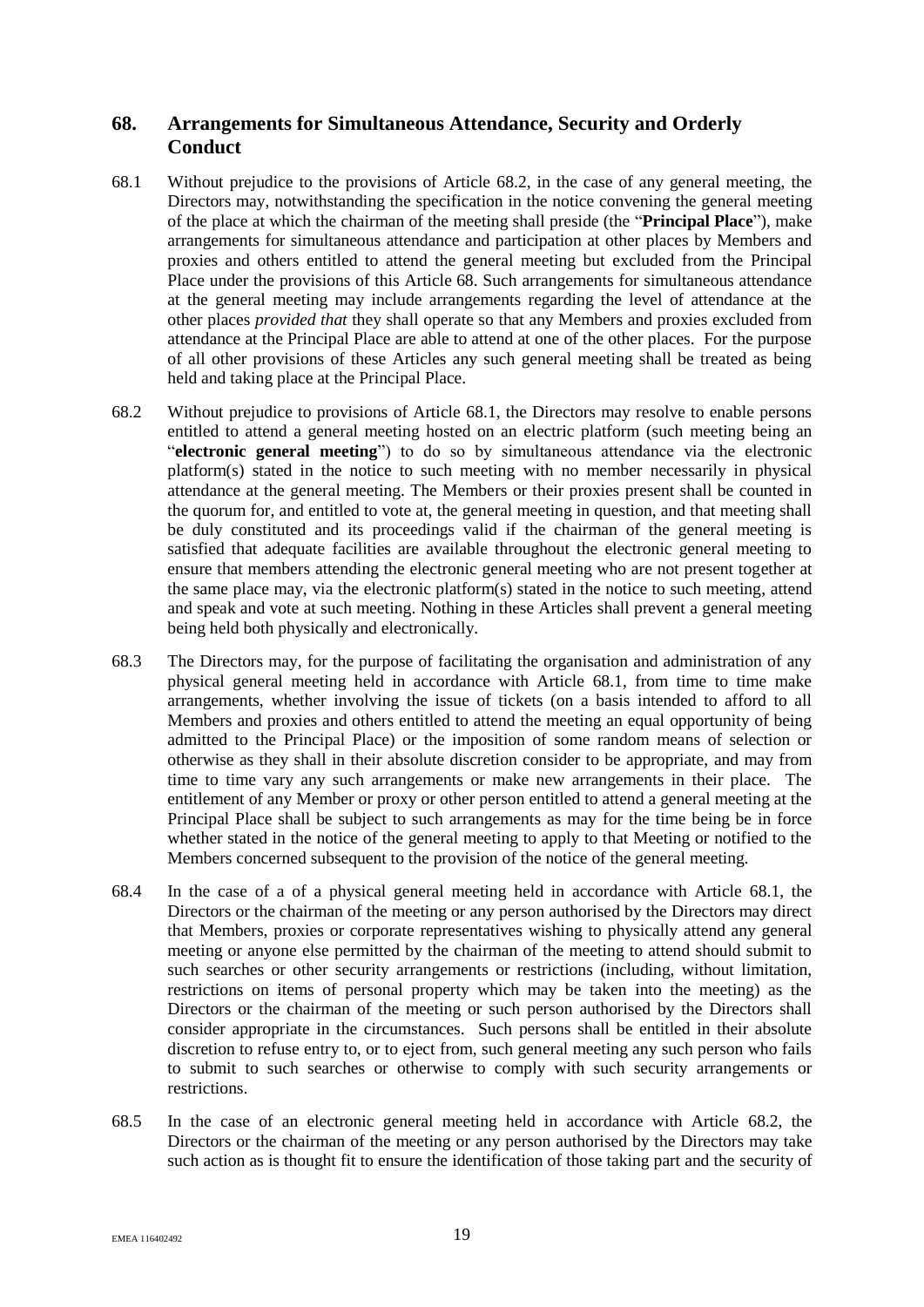the electronic communication. In this respect, the Directors are able to authorise any voting application, system or facility for electronic general meetings as they see fit.

68.6 The Directors or the chairman of the meeting or any person authorised by the Directors may, at any meeting, take such action as is thought fit to secure the safety of the people attending the meeting and to promote the orderly conduct of the business of the meeting as laid down in the notice of the meeting and the chairman of the meeting's decision on matters of procedure or matters arising incidentally from the business of the meeting shall be final, as shall be his determination as to whether any matter is of such a nature.

# <span id="page-25-0"></span>**69. Chairman of General Meetings and Casting Vote**

- 69.1 The chairman, if any, of the board of Directors shall preside as chairman of every general meeting of the Company. If there is no such chairman, or if at any general meeting he shall not be present within five minutes after the time appointed for holding the meeting or is unwilling to act as chairman, the Directors present shall select one of their number to be chairman of the meeting; or if no Director is present and willing to take the chair the Members present and entitled to vote shall choose one of their number to be chairman of the meeting.
- 69.2 In the case of an equality of votes, whether on a show of hands or a poll, the chairman of the meeting shall not be entitled to a second or casting vote.

# <span id="page-25-1"></span>**70. Adjournments**

- 70.1 The chairman of the meeting may, at any time without the consent of the meeting, adjourn any meeting (whether or not it has commenced or has already been adjourned or a quorum is present) either *sine die* or to another time or place (which may include electronic platforms) where it appears to him that (i) in the case of a physical meeting, the Members wishing to attend cannot be conveniently accommodated in the place appointed for the meeting or the facilities at the Principal Place or any satellite meeting place have become inadequate for the purposes referred to in Article [68.1;](#page-24-2) (ii) in the case of an electronic general meeting, the electronic platform, facilities or security at the electronic general meeting have become inadequate for the purposes referred to in Article [68.2;](#page-24-1) (iii) the conduct of any persons prevents or is likely to prevent the orderly continuation of business; or (iii) an adjournment is otherwise necessary so that the business of the meeting may be properly conducted. All business conducted up to the time of that adjournment shall be valid.
- 70.2 The chairman of the meeting may, with the consent of any meeting at which a quorum is present (and shall if so directed by the meeting), adjourn the meeting from time to time and from place to place (such places including electric platforms, where applicable); but no business shall be transacted at any adjourned meeting other than the business left unfinished at the meeting from which the adjournment took place. When a meeting is adjourned for 30 days or more, not less than seven clear days' notice of the adjourned meeting shall be given specifying the day, the place (which may include electronic platforms) and the time of the meeting as in the case of an original meeting, but it shall not be necessary to specify in such notice the nature of the business to be transacted at the adjourned meeting. Save as aforesaid it shall not be necessary to give any notice of an adjournment.

# <span id="page-25-2"></span>**71. Directors' Right to Attend and Speak**

Each Director shall be entitled to attend and speak at any general meeting of the Company and at any separate general meeting of the holders of any class of shares in the Company. The chairman of the meeting may invite any person to attend and speak at any general meeting of the Company whom the chairman of the meeting considers to be equipped by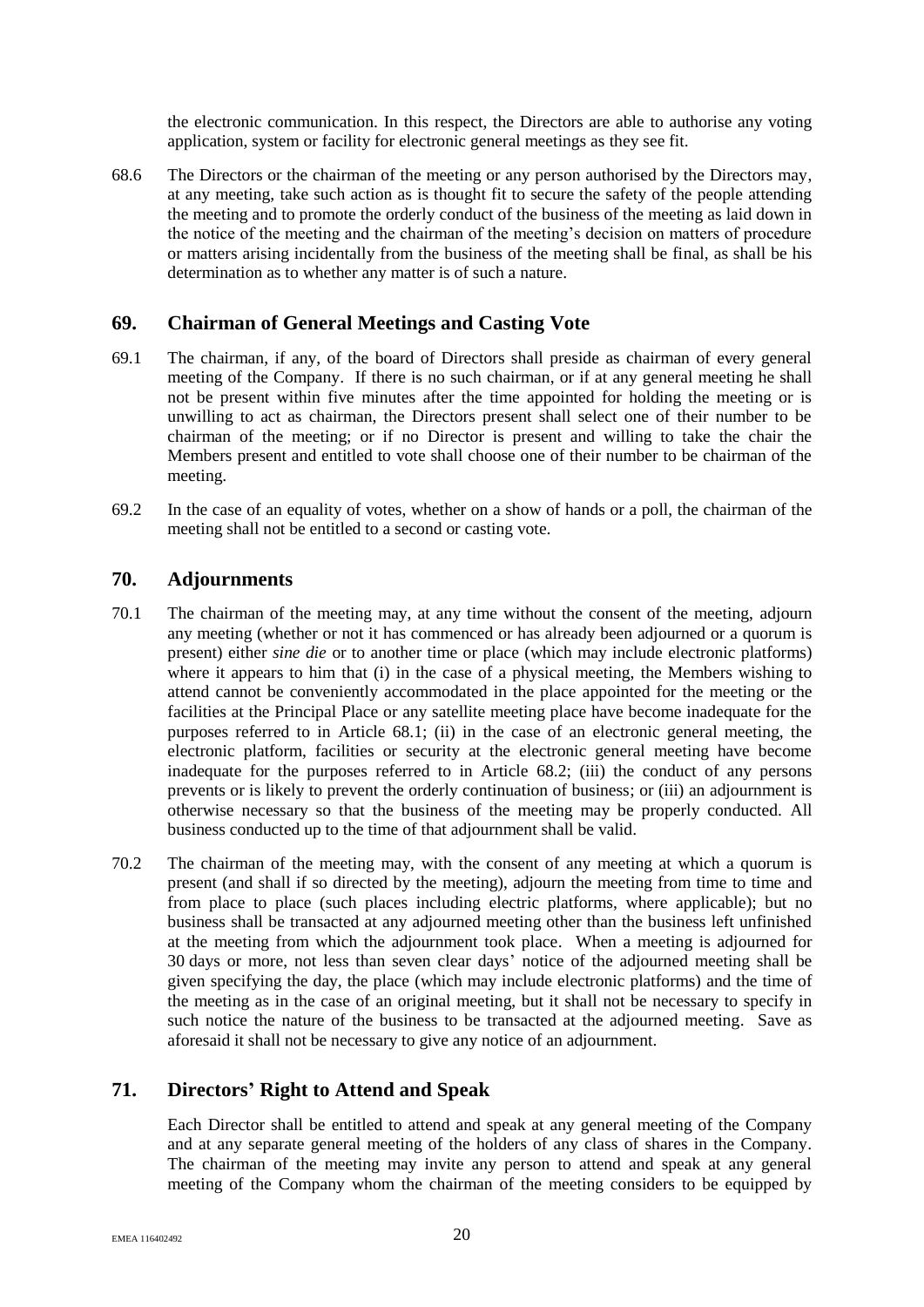knowledge or experience of the Company's business to assist in the deliberations of the meeting.

# <span id="page-26-0"></span>**72. Amendments to Resolutions**

If an amendment shall be proposed to any resolution under consideration but shall in good faith be ruled out of order by the chairman of the meeting the proceedings on the substantive resolution shall not be invalidated by any error in such ruling. In the case of a resolution duly proposed as a special resolution no amendment thereto (other than an amendment to correct a patent error) may in any event be considered or voted upon.

# <span id="page-26-1"></span>**73. Method of Voting and Demand for a Poll**

- 73.1 At any physical general meeting a resolution put to the vote of the meeting shall be decided on a show of hands unless a poll is (before, or on the declaration of the result of, the show of hands) demanded:
	- (a) by the chairman of the meeting; or
	- (b) by at least five Members present in person or by proxy and having the right to vote on the resolution; or
	- (c) by any Member or Members present in person or by proxy and representing not less than one-tenth of the total voting rights of all the Members having the right to vote on the resolution (excluding any voting rights attached to any shares in the Company held as treasury shares); or
	- (d) by a Member or Members present in person or by proxy holding shares in the Company conferring a right to vote on the resolution being shares on which an aggregate sum has been paid up equal to not less than one-tenth of the total sum paid up on all shares conferring that right (excluding any shares in the Company conferring a right to vote on the resolution which are held as treasury shares).
- 73.2 Unless a poll is so demanded (and the demand is not subsequently withdrawn) at any physical general meeting, a declaration by the chairman of the meeting that a resolution has on a show of hands been passed or passed unanimously, or with a particular majority, or lost, or an entry to that effect in the minutes of the meeting of the Company shall be conclusive evidence of the fact without proof of the number or proportion of the votes recorded in favour of or against such resolution.
- 73.3 Except as provided in Article [74,](#page-26-2) if a poll is duly demanded at a physical general meeting it shall be taken in such manner (including the use of ballot or voting papers, tickets or electronic means) as the chairman of the meeting directs and he may appoint scrutinisers and fix a time and place (which may include electronic platforms) for declaring the result of the poll. The result of the poll shall be deemed to be the resolution of the meeting at which the poll was demanded.
- 73.4 All resolutions put to the Members at electronic general meetings shall be voted on by a poll, which poll votes may be cast by such electronic means as the as the chairman of the meeting directs or the Directors in their absolute discretion deem appropriate for the purposes of the meeting, including to appoint scrutinisers for declaring the result of the poll.

# <span id="page-26-2"></span>**74. Timing and Procedure for a Poll**

A poll at a physical general meeting demanded on the election of a chairman of the meeting or on the question of an adjournment shall be taken forthwith. A poll demanded at a physical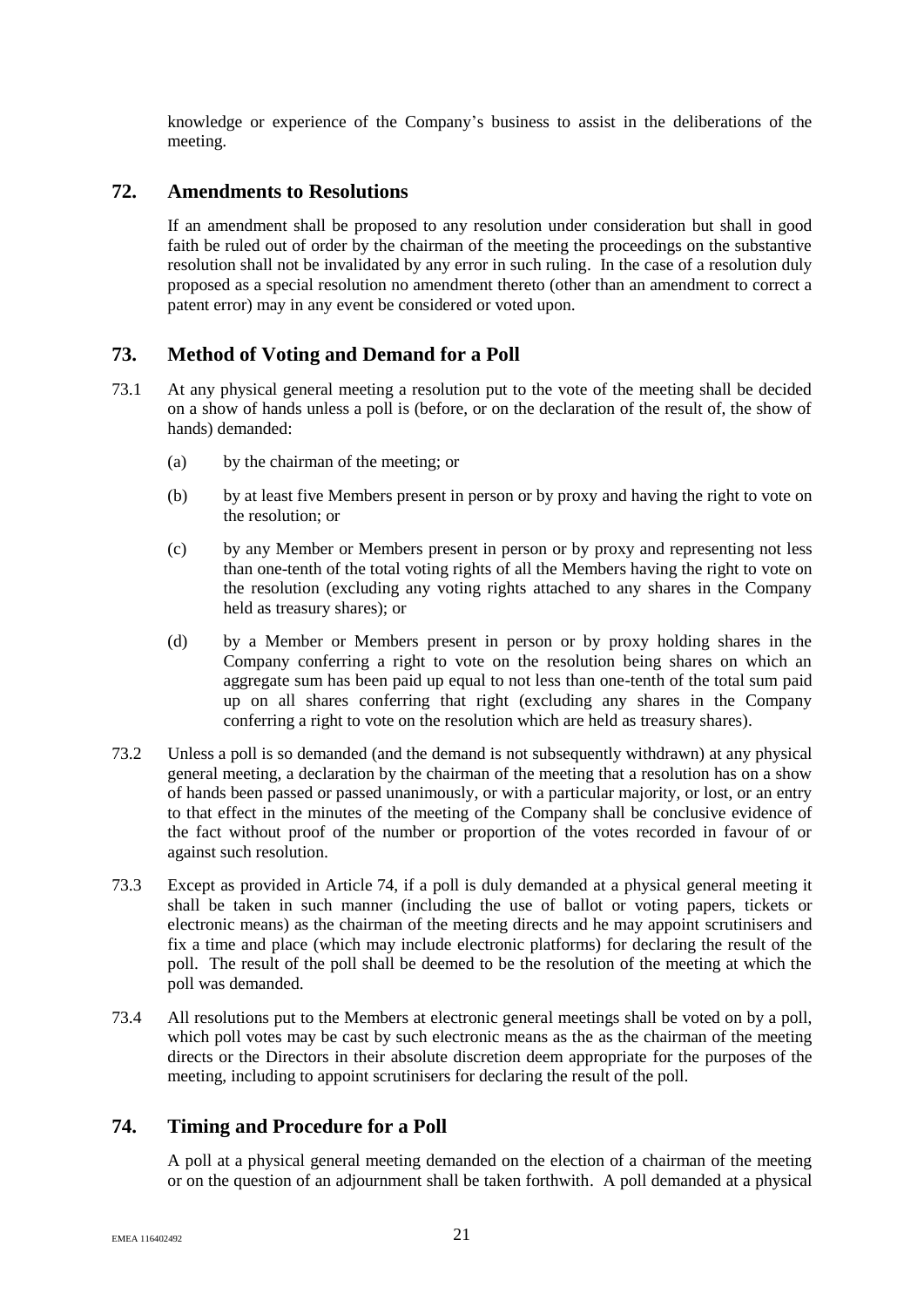general meeting on any other question shall be taken either immediately or at such subsequent time (not being more than 30 clear days after the date of the meeting or adjourned meeting at which the poll is demanded) and place (which may include electronic platforms) as the chairman of the meeting may direct. No notice need be given of a poll not taken immediately. Any business at a physical general meeting other than that upon which a poll has been demanded may be proceeded with pending the taking of the poll. The demand for a poll at a physical general meeting may be withdrawn with the consent of the chairman of the meeting at any time before the close of the meeting or the taking of the poll, whichever is the earlier, and in that event shall not invalidate the result of a show of hands declared before the demand was made.

# **Votes of Members**

# <span id="page-27-0"></span>**75. Votes of Members and of Joint Holders**

- 75.1 Subject to any rights or restrictions for the time being attached to any class or classes of shares and to any other provisions of these Articles or the Statutes, at a physical general meeting:
	- (a) on a show of hands every Member present in person shall have one vote;
	- (b) on a show of hands every proxy present who has been duly appointed by one or more Members shall have one vote;

This is subject to (i) below:

- (i) on a show of hands, a proxy has one vote for and one vote against the resolution if:
	- (A) the proxy has been duly appointed by more than one Member entitled to vote on the resolution; and
	- (B) the proxy has been instructed by, or exercises a discretion given by, one or more of those Members to vote for the resolution and has been instructed by, or exercises a discretion given by, one or more other of those Members to vote against it; and
- (ii) on a poll every Member present in person or by proxy shall have one vote for each share held by him.
- 75.2 Subject to any rights or restrictions for the time being attached to any class or classes of shares and to any other provisions of these Articles or the Statutes, on a poll at an electronic general meeting every Member present (whether physically or otherwise) in person or by proxy shall have one vote for each share held by him.
- 75.3 In the case of joint holders of a share, the vote of the senior holder who votes, whether in person or by proxy, shall be accepted to the exclusion of the votes of the other joint holders; and for this purpose seniority shall be determined by the order in which the names stand in the Register in respect of the share.

# <span id="page-27-1"></span>**76. Voting on behalf of Incapable Member**

A Member in respect of whom an order has been made by any court or official having jurisdiction (in the United Kingdom or elsewhere) in matters concerning mental disorder may vote, whether on a show of hands or on a poll, by his receiver, *curator bonis* or other person authorised on his behalf by that court or official, and such receiver*, curator bonis* or other person may vote by proxy *provided that* evidence to the satisfaction of the Directors of the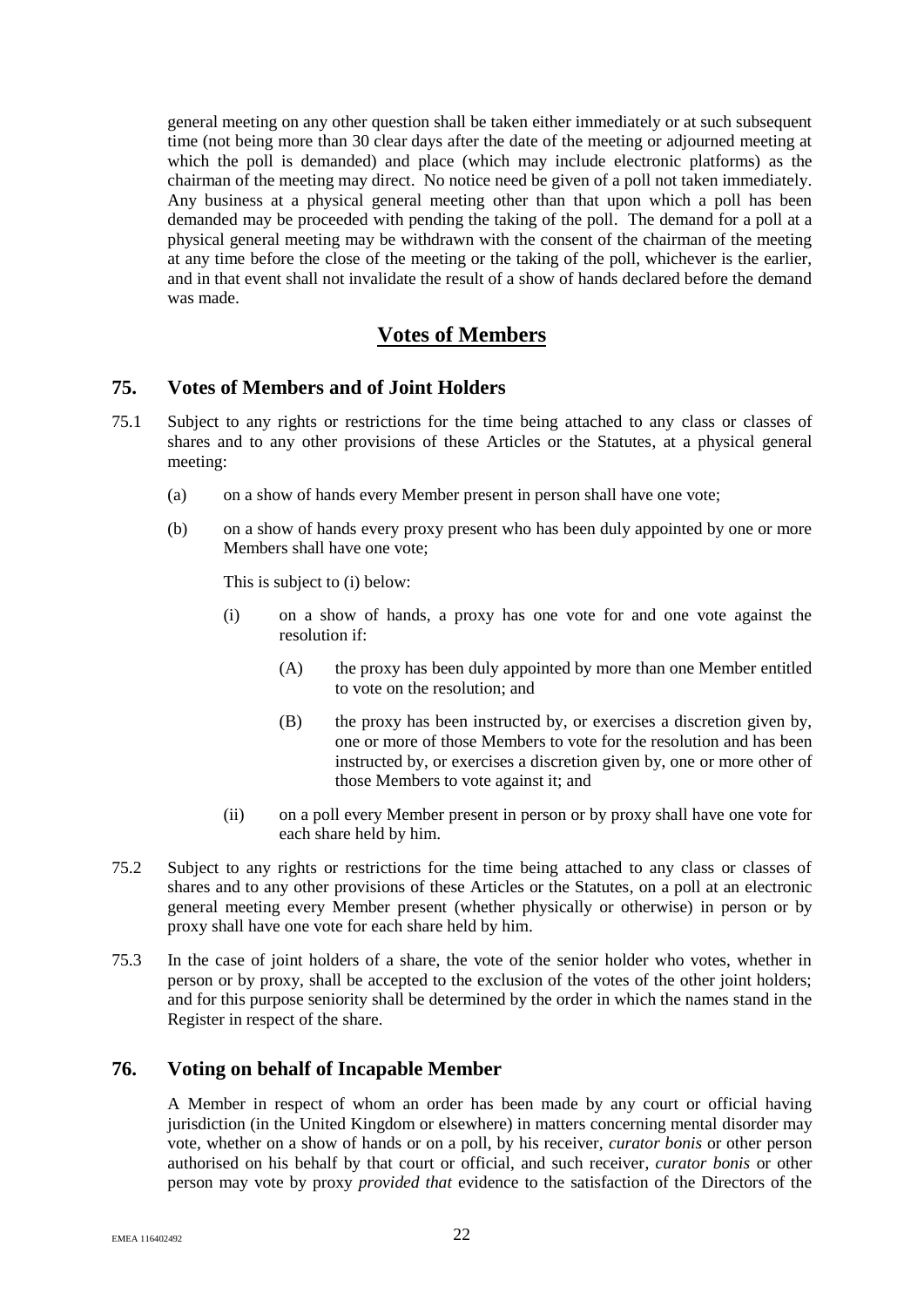authority of the person claiming to exercise the right to vote has been delivered at the Office (or at such other place as may be specified in accordance with these Articles for the delivery of appointments of proxy) not later than the last time at which an appointment of a proxy should have been delivered in order to be valid for use at that meeting or on the holding of that poll.

# <span id="page-28-0"></span>**77. Suspension of Rights for Non-Payment of Calls and Non-Disclosure of Interests**

- 77.1 No Member shall, unless the Directors otherwise determine, be entitled, in respect of any share in the capital of the Company held by him, to be present or to vote on any question, either in person or by proxy, at any general meeting, or separate general meeting of the holders of any class of shares of the Company, or to be reckoned in a quorum, if any call or other sum presently payable by him to the Company in respect of such share remains unpaid.
- 77.2 If any Member, or any other person appearing to the Directors to be interested in any shares in the capital of the Company held by such Member, has been duly served with a notice under section 793 of the 2006 Act and is in default for the period of 14 days from the date of service of the notice under the said section 793 in supplying to the Company the information thereby required, then the Company may (at the absolute discretion of the Directors) at any time thereafter by notice (a "**restriction notice**") to such Member direct that, in respect of the shares in relation to which the default occurred and any other shares held at the date of the restriction notice by the Member, or such of them as the Directors may determine from time to time (the "**restricted shares**" which expression shall include any further shares which are issued in respect of any restricted shares), the Member shall not, nor shall any transferee to which any of such shares are transferred other than pursuant to a permitted transfer or pursuant to Article [77.3\(c\)](#page-28-1) below, be entitled to be present or to vote on any question, either in person or by proxy, at any general meeting of the Company or separate general meeting of the holders of any class of shares of the Company, or to be reckoned in a quorum.
- <span id="page-28-1"></span>77.3 Where the restricted shares represent at least 0.25 per cent. (in nominal value) of the issued shares of the same class as the restricted shares (excluding any shares of that class held as treasury shares), then the restriction notice may also direct that:
	- (a) any dividend or any part thereof or other monies which would otherwise be payable on or in respect of the restricted shares shall be withheld by the Company; shall not bear interest against the Company; and shall be payable (when the restriction notice ceases to have effect) to the person who would but for the restriction notice have been entitled to them; and/or
	- (b) where an offer of the right to elect to receive shares of the Company instead of cash in respect of any dividend or part thereof is or has been made by the Company, any election made thereunder by such Member in respect of such restricted shares shall not be effective; and/or
	- (c) no transfer of any of the shares held by such Member shall be recognised or registered by the Directors unless the transfer is a permitted transfer or:
		- (i) the Member is not himself in default as regards supplying the information required; and
		- (ii) the transfer is of part only of the Member's holding and, when presented for registration, is accompanied by a certificate by the Member in a form satisfactory to the Directors to the effect that after due and careful enquiry the Member is satisfied that none of the shares the subject of the transfer are restricted shares.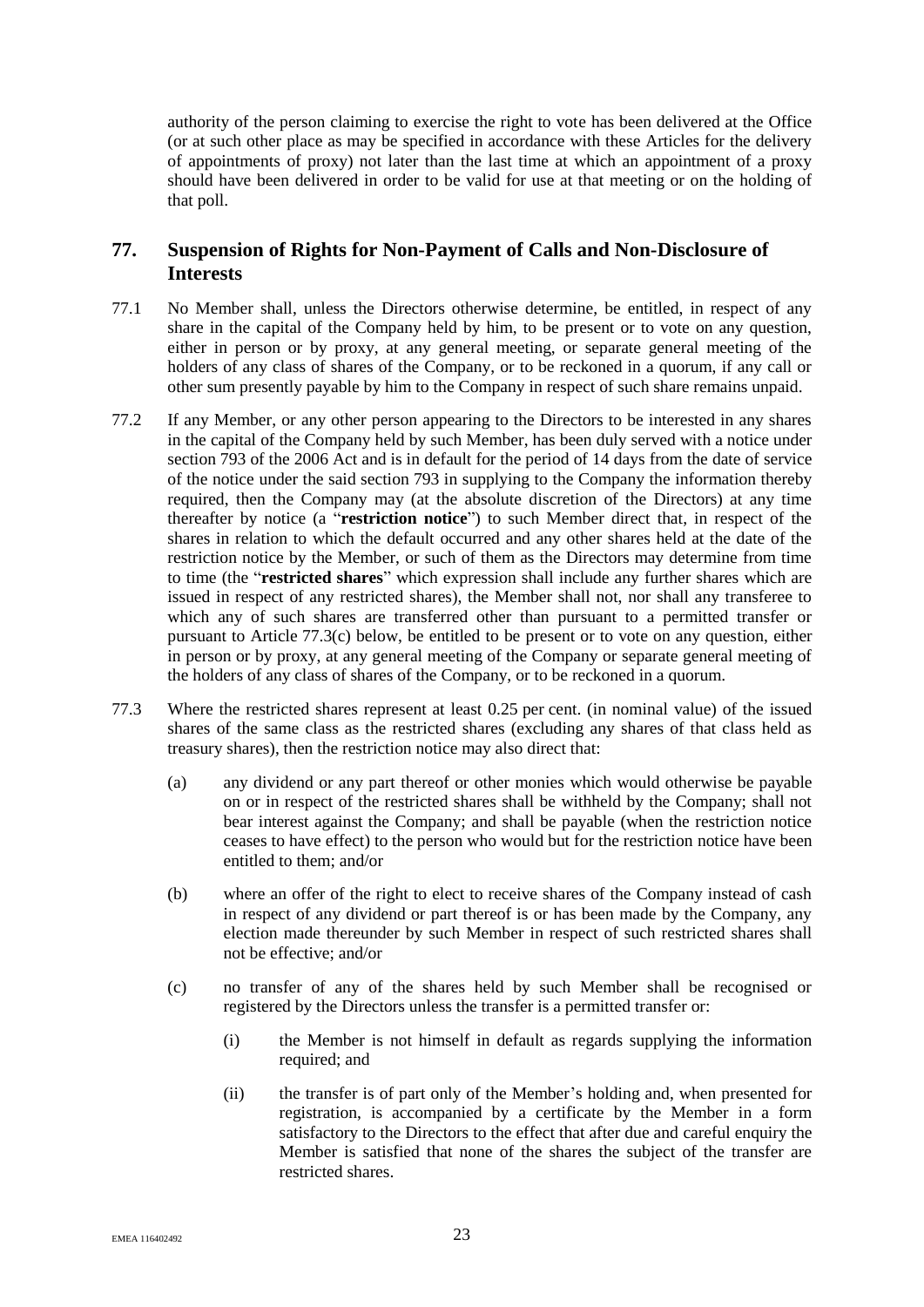Upon the giving of a restriction notice its terms shall apply accordingly.

- 77.4 The Company shall send a copy of the restriction notice to each other person appearing to be interested in the shares the subject of such notice, but the failure or omission by the Company to do so shall not invalidate such notice.
- 77.5 Any restriction notice shall have effect in accordance with its terms until not more than seven days after the Directors are satisfied that the default in respect of which the restriction notice was issued no longer continues but shall cease to have effect in relation to any shares which are transferred by such Member by means of a permitted transfer or in accordance with Article [77.3\(c\)](#page-28-1) above on receipt by the Company of notice that a transfer as aforesaid has been made. The Company may (at the absolute discretion of the Directors) at any time give notice to the Member cancelling, or suspending for a stated period the operation of, a restriction notice in whole or in part.
- 77.6 For the purposes of this Article [77:](#page-28-0)
	- (a) a person shall be treated as appearing to be interested in any shares if the Member holding such shares has given to the Company a notification whether following service of a notice under the said section 793 or otherwise which either:
		- (i) names such person as being so interested; or
		- (ii) (after taking into account the said notification and any other relevant information in the possession of the Company) the Company knows or has reasonable cause to believe that the person in question is or may be interested in the shares; and
	- (b) a transfer of shares is a permitted transfer if but only if:
		- (i) it is a transfer by way of, or in pursuance of, acceptance of a takeover offer for the Company (as defined in section 974 of the 2006 Act); or
		- (ii) the Directors are satisfied that the transfer is made pursuant to a *bona fide* sale of the whole of the beneficial ownership of the shares to a third party unconnected with the transferring Member or with any other person appearing to the Directors to be interested in such shares (and for the purposes of this Article [77.6\(b\)\(ii\)](#page-29-1) any associate (as that term is defined in section 435 of the Insolvency Act 1986) of the Member or of any other person appearing to the Directors to be interested in any of the restricted shares shall be deemed to be connected with the transferring Member); or
		- (iii) the transfer results from a sale made on or through a recognised investment exchange as defined in the Financial Services and Markets Act 2000 or on or through any stock exchange outside the United Kingdom on which the Company's shares of the same class as the restricted shares are normally dealt in.
- <span id="page-29-1"></span>77.7 The provisions of this Article [77](#page-28-0) are in addition and without prejudice to the provisions of the Statutes.

# <span id="page-29-0"></span>**78. Objections to and Errors in Voting**

No objection shall be raised to the qualification of any voter or to the counting of, or failure to count, a vote except at the meeting or adjourned meeting at which the vote objected to is given or tendered (or at which the error occurs), and every vote not disallowed at such meeting shall be valid for all purposes. Any such objection made in due time shall be referred to the chairman of the meeting, whose decision shall be final and conclusive. Whether a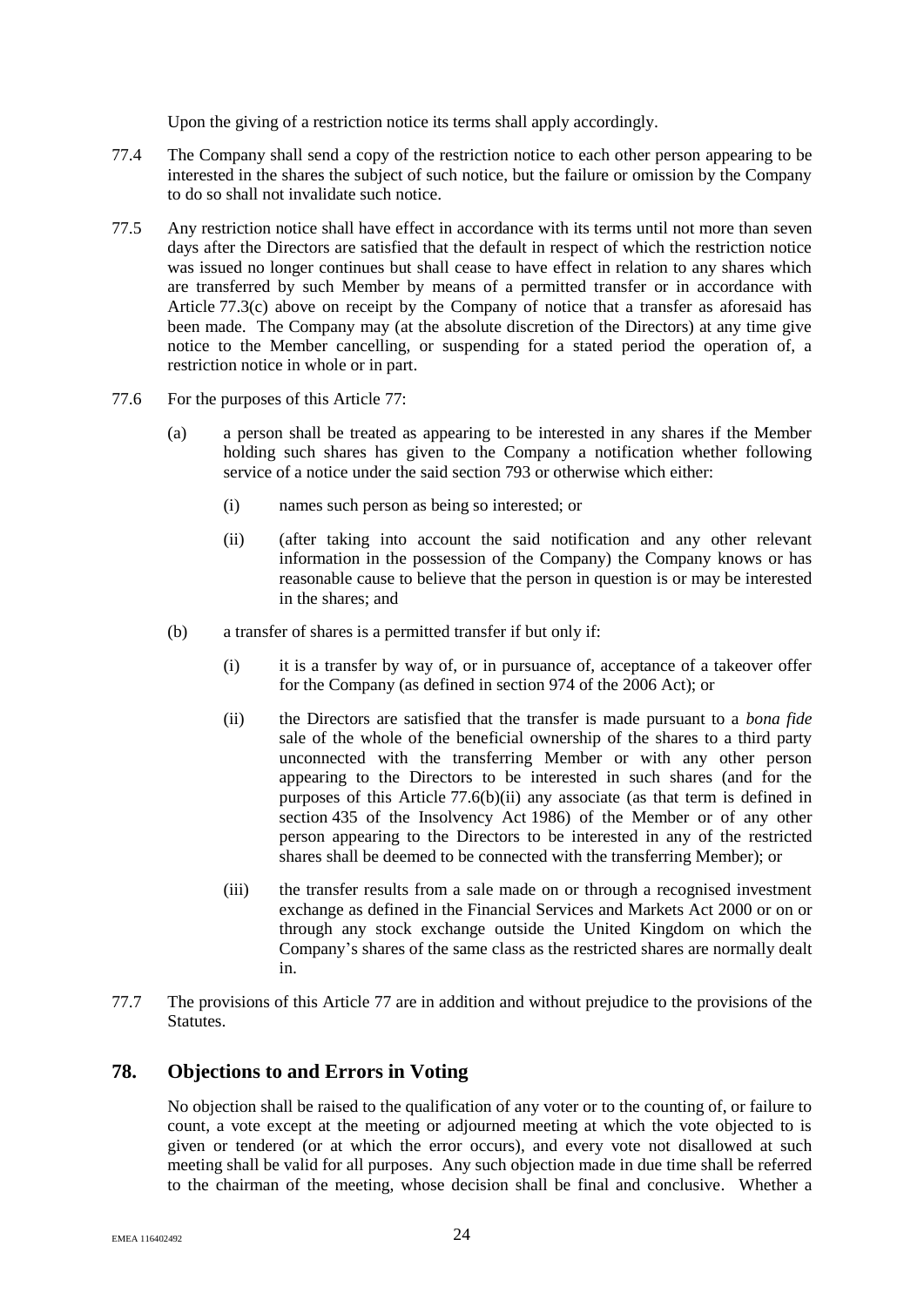proxy or corporate representative has voted in accordance with any instructions given by the Member who has appointed such proxy or corporate representative need not be verified by the Company or any other person and any vote (whether on a show of hands or a poll) given by such proxy or corporate representative will be valid for all purposes notwithstanding any failure to follow such instructions.

# <span id="page-30-0"></span>**79. Voting on a Poll**

On a poll votes may be given personally or by proxy and a Member entitled to more than one vote need not, if he votes, use all his votes or cast all the votes he uses in the same way.

# <span id="page-30-1"></span>**80. Execution of Proxies**

The appointment of a proxy shall be in any usual or common form, or in any other form which the Directors may approve and shall be:

- (a) under the hand of the appointor or of his attorney duly authorised in writing; or
- (b) if the appointor is a corporation, either under seal, or under the hand of an officer or attorney or other person duly authorised; or
- (c) if permitted by the Directors, in electronic form in the manner and form and subject to such terms and conditions as the Directors may decide.

The signature, if any, on such appointment need not be witnessed.

# <span id="page-30-2"></span>**81. Appointment of Proxies**

A proxy need not be a Member of the Company. A Member may appoint more than one proxy to attend and to speak and to vote on the same occasion, *provided that* each proxy is appointed to exercise the rights attached to a different share or shares held by the Member. The appointment of a proxy shall not preclude a Member from attending and voting in person at the meeting or any adjournment thereof.

# <span id="page-30-3"></span>**82. Delivery of Proxies**

- <span id="page-30-6"></span><span id="page-30-4"></span>82.1 The appointment of a proxy shall:
	- (a) (in the case of an appointment not sent in electronic form) be deposited at the Office or at such other place or one of such places (if any) within the United Kingdom as is or are specified for that purpose in or by way of note to the notice convening the meeting or any document accompanying such notice; or
	- (b) (in the case of an appointment sent in electronic form) where an address has been specified for the purpose by the Company (generally or specifically), be received at such address,

<span id="page-30-5"></span>not less than 48 hours before the time for holding the meeting or adjourned meeting at which the person named in the appointment proposes to vote or, in the case of a poll taken otherwise than at or on the same day as the meeting or adjourned meeting, not less than 24 hours before the time appointed for the taking of the poll at which it is to be used, and in default the appointment of a proxy shall not be treated as valid. Failing previous registration with the Company, the power of attorney or other authority, if any, under which the appointment of a proxy is executed, or a notarially certified copy or a copy certified in accordance with the Powers of Attorney Act 1971 of that power or authority, or a copy in some other way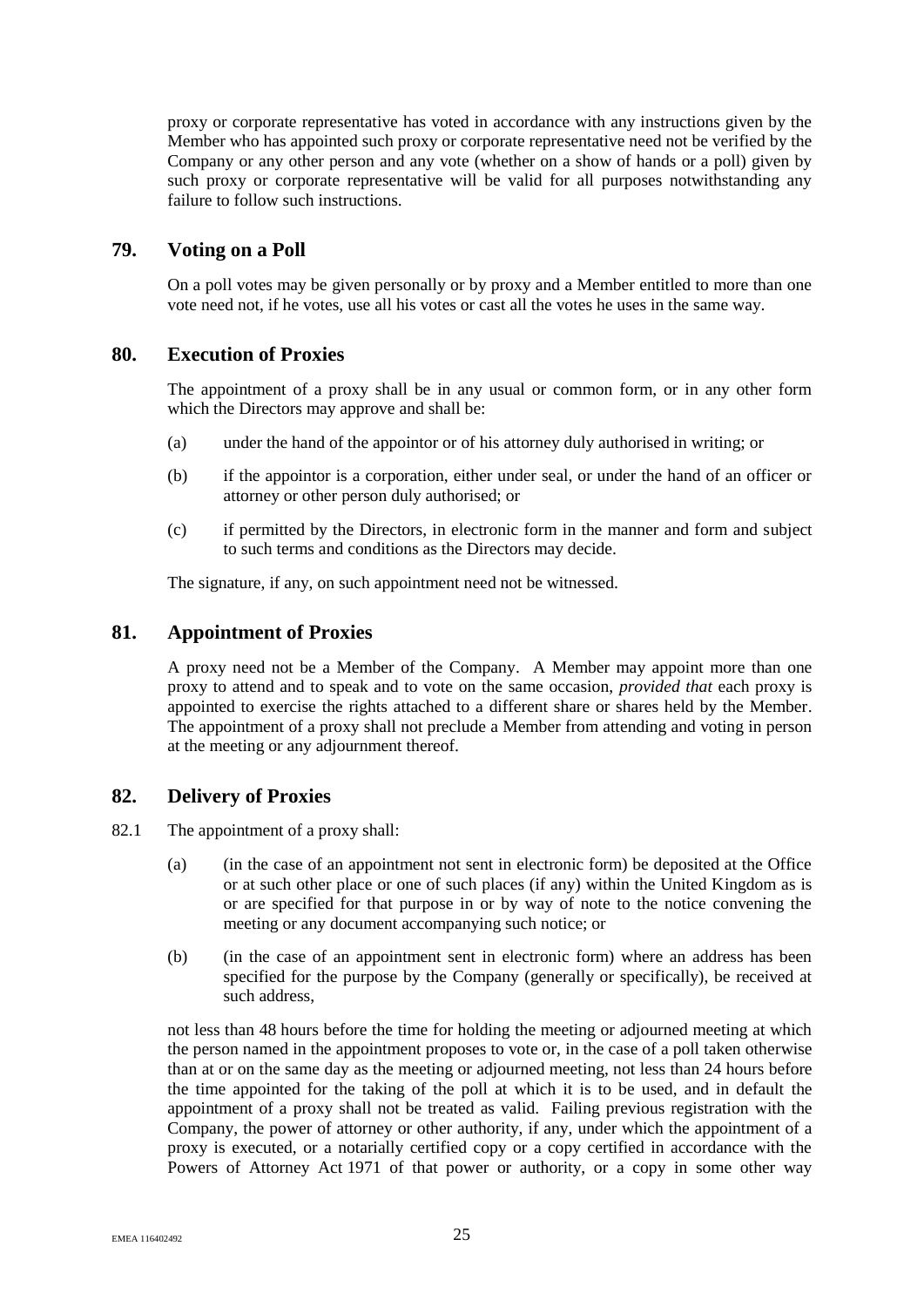approved by the Directors, shall (whether [\(a\)](#page-30-4) or [\(b\)](#page-30-5) above shall apply) also be deposited or received at the Office or at such other place specified in accordance with [\(a\)](#page-30-4) above, or (if the Directors so agree) at the address or by the means provided in accordance with [\(b\)](#page-30-5) above, not later than the time by which the appointment of a proxy is required to be deposited or (as the case may be) received in accordance with this Article. When calculating any periods mentioned in this Article, the Directors may specify that no account shall be taken of any part of a day that is not a working day.

Without limiting the foregoing, in relation to any shares which are held in uncertificated form, the Directors may from time to time permit appointments of a proxy to be made by an Uncertificated Proxy Instruction, (that is, a properly authenticated dematerialised instruction, and/or other instruction or notification, which is sent by means of the relevant system concerned and received by such participant in that system acting on behalf of the Company as the Directors may prescribe, in such form and subject to such terms and conditions as may from time to time be prescribed by the Directors (subject always to the facilities and requirements of the relevant system concerned)); and may in a similar manner permit supplements to, or amendments or revocations of, any such Uncertificated Proxy Instruction to be made by like means. Notwithstanding any other provision of these Articles, the Directors may in addition prescribe the method of determining the time at which any such properly authenticated dematerialised instruction (and/or other instruction or notification) is to be treated as received by the Company or such participant. The Directors may treat any such Uncertificated Proxy Instruction which purports to be or is expressed to be sent on behalf of a holder of a share as sufficient evidence of the authority of the person sending that instruction to send it on behalf of that holder.

82.2 If two or more valid but differing appointments of a proxy are delivered or (in the case of appointments in electronic form) received in accordance with Article [82.1](#page-30-6) in respect of the same share for use at the same meeting, the one which is last delivered or, as the case may be, received as aforesaid (regardless of its date, its date of sending or the date of its execution) shall be treated as replacing and revoking the others as regards that share. If the Company is unable to determine which was delivered or received last, none of them shall be treated as valid in respect of that share.

# <span id="page-31-0"></span>**83. Validity of Proxies**

An appointment of a proxy shall, unless the contrary is stated thereon, be valid as well for any adjournment of the meeting to which it relates. No appointment of a proxy shall be valid after the expiration of 12 months from the date of its deposit or receipt in accordance with Article [82.1](#page-30-6) except at an adjourned meeting or on a poll demanded at a meeting or adjourned meeting in cases where the meeting was originally held within 12 months from that date.

# <span id="page-31-1"></span>**84. Authority of Proxies to Call for a Poll**

The appointment of a proxy to vote on a matter at a meeting of the Company shall be deemed to confer authority on the proxy to demand or join in demanding a poll on that matter.

# <span id="page-31-2"></span>**85. Cancellation of Proxy's Authority**

A vote given or poll demanded in accordance with the terms of an appointment of a proxy or by the duly authorised representative of a corporation shall be valid notwithstanding the previous death or insanity of the principal or revocation of the proxy or determination of the authority of the person voting or demanding a poll, *provided that* no intimation in writing of such death, insanity, revocation or determination shall have been received by the Company at the Office or such other place (if any) as is specified for depositing the appointment of proxy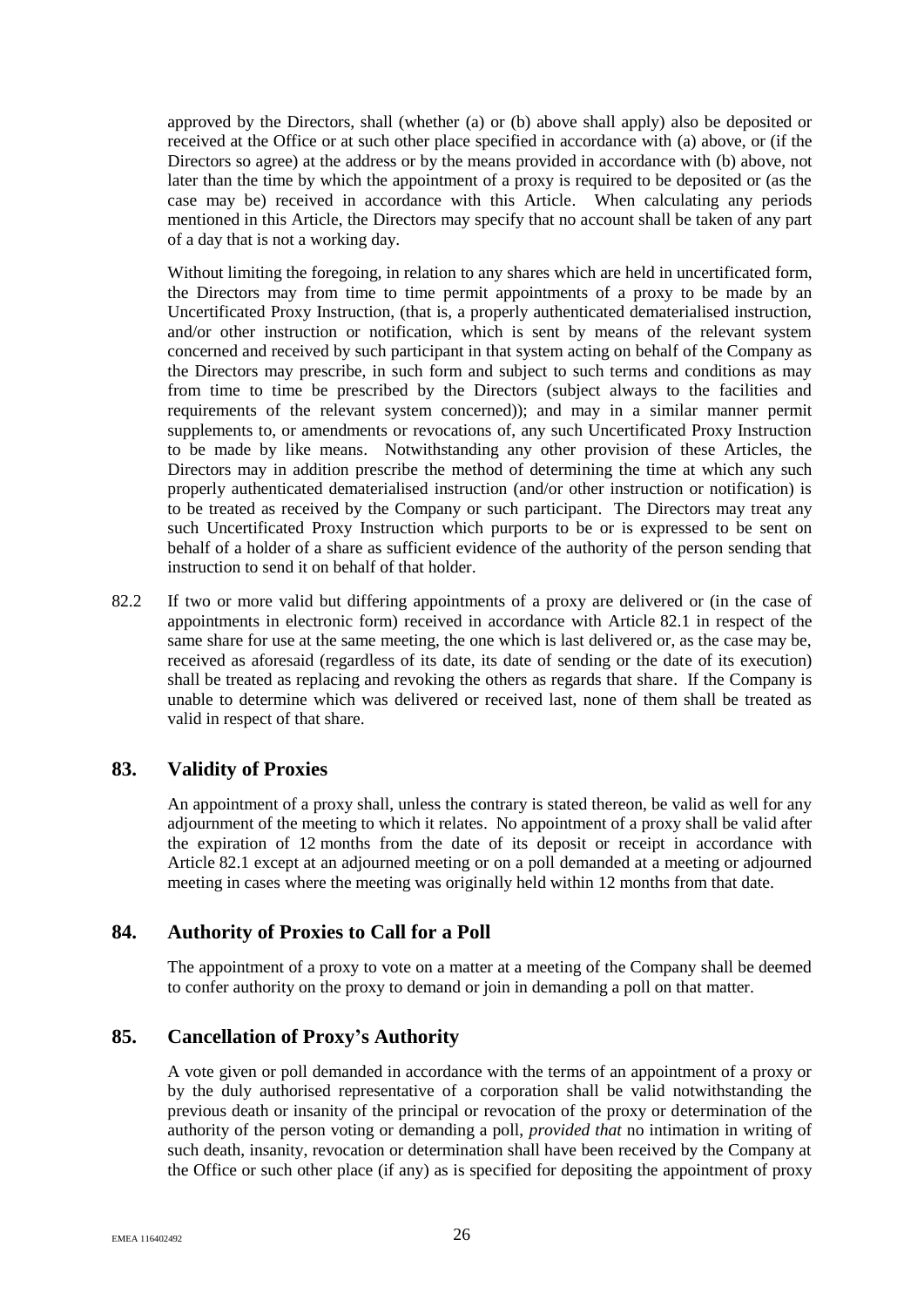or, where the appointment of the proxy was in electronic form, at the address at which such appointment was duly received, in each case in accordance with Article [82.1,](#page-30-6) before the time for holding the meeting or adjourned meeting or the time appointed for taking a poll subsequently thereto at which such vote is given.

### <span id="page-32-0"></span>**86. Corporate Representatives**

Any corporation which is a Member of the Company may by resolution of its directors or other governing body authorise a person or persons to act as its representative or representatives at any meeting of the Company or of any class of Members of the Company.

#### <span id="page-32-1"></span>**87. Powers of Corporate Representatives**

Any person so authorised shall be entitled to exercise on behalf of the corporation which he represents the same powers as that corporation could exercise if it were an individual Member of the Company and such corporation shall for the purposes of these Articles be deemed to be present in person at any such meeting if a person so authorised is present thereat. Where the corporation authorises more than one person, the provisions of section 323(3) and (4) of the 2006 Act apply.

# **Directors**

#### <span id="page-32-2"></span>**88. Number of Directors**

Unless and until the Company in general meeting shall otherwise determine, the number of Directors shall be not less than 2 but shall not be subject to any maximum in number. The Company may by ordinary resolution from time to time vary the minimum number and/or maximum number of Directors.

# <span id="page-32-3"></span>**89. Directors' Shareholding Qualification**

A Director shall not be required to hold any shares in the capital of the Company. A Director who is not a Member shall nevertheless be entitled to receive notice of and attend and speak at all general meetings of the Company and all separate general meetings of the holders of any class of shares in the capital of the Company.

# <span id="page-32-4"></span>**90. Age of Directors**

There shall not be an age limit for Directors.

# <span id="page-32-5"></span>**91. Other Interests of Directors**

Subject to the provisions of the Statutes, a Director of the Company may be or continue as or become a director or other officer, employee or member of, or a party to any contract, transaction or arrangement with, or otherwise interested in, any body corporate in which the Company may be (directly or indirectly) interested as shareholder or otherwise or any parent undertaking or subsidiary undertaking of any parent undertaking of the Company, and no such Director shall, by reason of his office, be accountable to the Company for any remuneration or other benefits which derive from any such office or employment or from any contract, transaction or arrangement with, or from his membership or interest in, such other body corporate or undertaking. No such office, employment, contract, transaction or arrangement or interest shall be liable to be avoided on the ground of any such interest or benefit.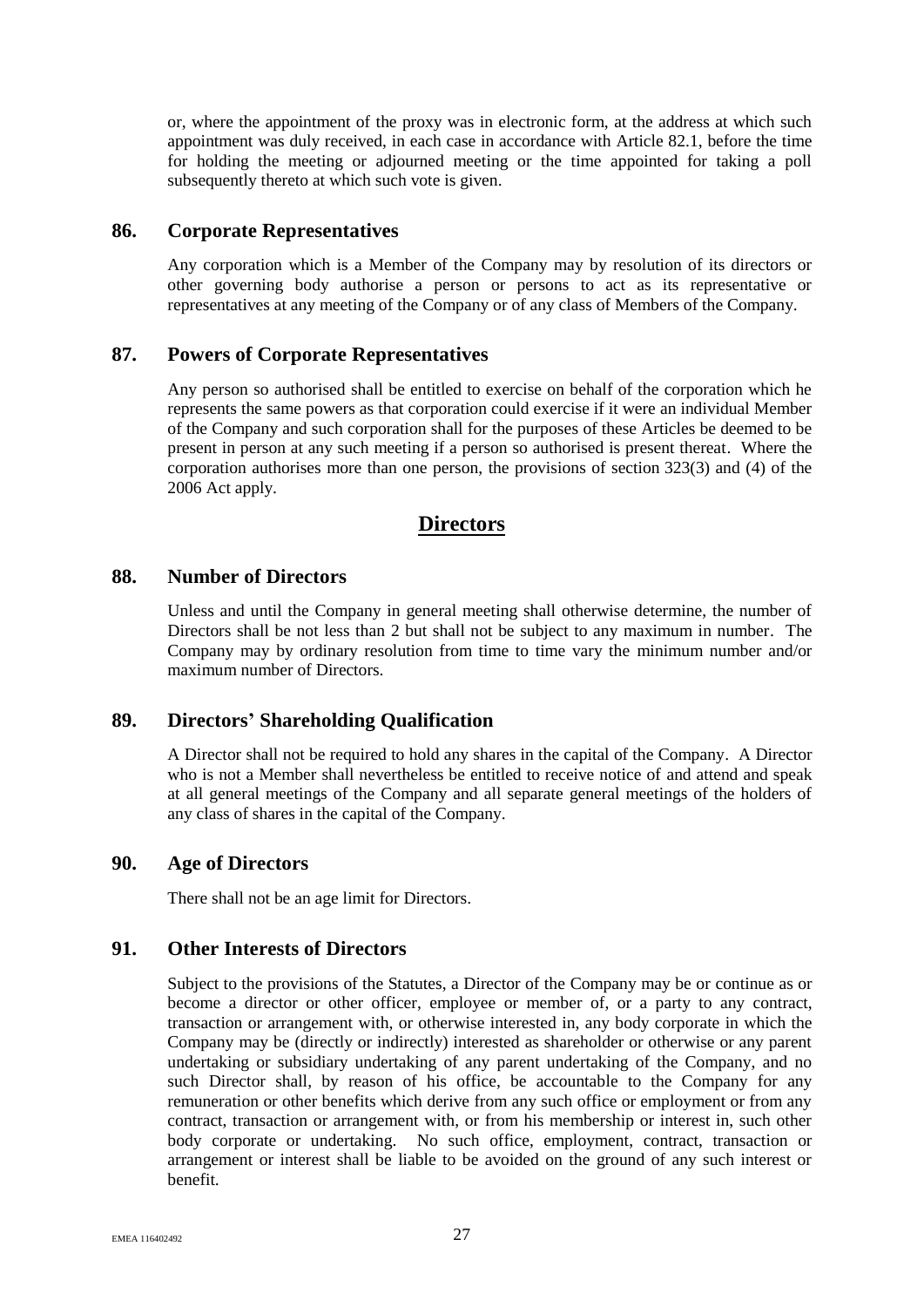# <span id="page-33-0"></span>**92. Directors' Fees**

The Directors shall be paid out of the funds of the Company by way of fees for their services as Directors such sums (if any) as the Directors may from time to time determine (not exceeding in the aggregate an annual sum (excluding amounts payable under any other provision of these Articles) of \$2 million or such larger amount as the Company may by ordinary resolution determine) and such remuneration shall be divided between the Directors as they shall agree or, failing agreement, equally. Such remuneration shall be deemed to accrue from day to day.

# <span id="page-33-1"></span>**93. Directors Expenses**

The Directors may also be paid all reasonable travelling, hotel and other expenses properly incurred by them in attending and returning from meetings of the Directors or any committee of the Directors or general meetings of the Company or of the holders of any class of shares or debentures of the Company or otherwise in connection with the business of the Company.

# <span id="page-33-2"></span>**94. Additional Remuneration**

Any Director who is appointed to any executive office or who serves on any committee or who devotes special attention to the business of the Company, or who otherwise performs services which in the opinion of the Directors are outside the scope of the ordinary duties of a Director, may be paid such extra remuneration by way of salary, percentage of profits or otherwise as the Directors may determine.

# **Alternate Directors**

# <span id="page-33-3"></span>**95. Alternate Directors**

- 95.1 Each Director shall have the power at any time to appoint as an alternate Director either (i) another Director or (ii) any other person approved for that purpose by a resolution of the Directors, and, at any time, to terminate such appointment. Every appointment and removal of an alternate Director shall be in writing signed by the appointor and (subject to any approval required) shall (unless the Directors agree otherwise) only take effect upon receipt of such written appointment or removal at the Office or at a meeting of the Directors or in the case of an appointment or removal in electronic form, at such address (if any) specified by the Company for that purpose. An alternate Director shall not be required to hold any shares in the capital of the Company and shall not be counted in reckoning the maximum and minimum numbers of Directors allowed or required by Article [88.](#page-32-2)
- 95.2 An alternate Director so appointed shall not be entitled as such to receive any remuneration from the Company except only such part (if any) of the remuneration otherwise payable to his appointor as such appointor may by notice in writing to the Company from time to time direct, but shall otherwise be subject to the provisions of these Articles with respect to Directors. An alternate Director shall during his appointment be an officer of the Company and shall alone be responsible to the Company for his own acts and defaults and shall not be deemed to be an agent of his appointor.
- 95.3 An alternate Director shall be entitled (subject to his giving to the Company either an address within the United Kingdom or an address for the purpose of sending or receiving documents or information by electronic means at which notices may be served upon him) to receive notices of all meetings of the Directors and of any committee of the Directors of which his appointor is a member, and shall be entitled to attend and vote as a Director at any such meeting at which his appointor is not personally present and generally in the absence of his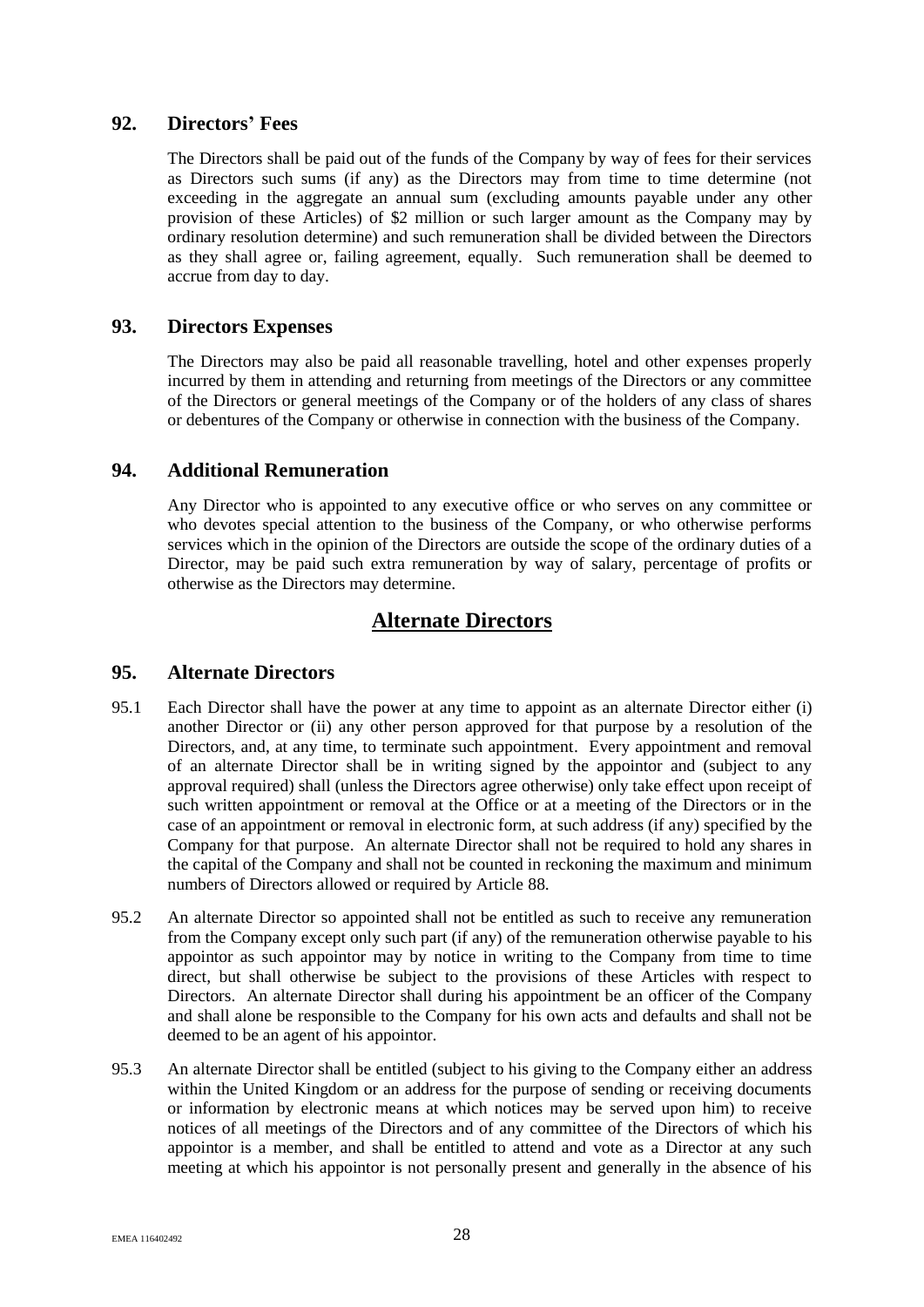appointor to perform and exercise all functions, rights, powers and duties as Director of his appointor.

- 95.4 The appointment of an alternate Director shall automatically determine on the happening of any event which, if he were a Director, would cause him to vacate such office or if his appointor shall cease for any reason to be a Director otherwise than by retiring and being re-appointed at the same meeting.
- 95.5 A Director or any other person may act as alternate Director to represent more than one Director and an alternate Director shall be entitled at meetings of the Directors or any committee of the Directors to one vote for every Director whom he represents in addition to his own vote (if any) as a Director, but he shall count as only one for the purpose of determining whether a quorum is present.

# **Borrowing Powers**

# <span id="page-34-0"></span>**96. Directors' Borrowing Powers and Restrictions on Borrowing**

- 96.1 Subject as hereinafter provided the Directors may exercise all the powers of the Company to borrow money, and to mortgage or charge its undertaking, property and assets (present and future) and uncalled capital, or any part thereof, and, subject to the provisions of the Statutes to issue debentures, debenture stock, and other securities whether outright or as security for any debt, liability or obligation of the Company or of any third party.
- <span id="page-34-1"></span>96.2 The Directors shall restrict the borrowings of the Company and exercise all voting and other rights or powers of control exercisable by the Company in relation to its subsidiary undertakings (if any) so as to secure (so far, as regards subsidiary undertakings, as by such exercise they can secure) that the aggregate amount for the time being remaining outstanding of all monies borrowed by the Group (which expression in this Article means the Company and its subsidiary undertakings for the time being) and for the time being owing to persons outside the Group shall not at any time, without the previous sanction of an ordinary resolution of the Company in general meeting, exceed a sum equal to six times the aggregate of:
	- (a) the amount paid up on the issued share capital of the Company; and
	- (b) the total of the capital and revenue reserves of the Group (including any share premium account, capital redemption reserve, redenomination reserve and credit balance on the profit and loss or retained earnings account) in each case, whether or not such amounts are available for distribution;

all as shown in the latest audited consolidated statement of financial position of the Group but after:

(i) making such adjustments as may be appropriate in respect of any variation in such amount paid up on the issued share capital or share premium account or capital redemption reserve or redenomination reserve or merger reserve since the date of such latest audited consolidated statement of financial position and so that for this purpose if any issue or proposed issue of shares for cash or otherwise has been underwritten or otherwise agreed to be subscribed (for cash or otherwise) then, at any time when the underwriting of such shares or other agreement as aforesaid shall be unconditional, such shares shall be deemed to have been issued and the amount (including any premium) payable (or which would be credited as payable) in respect thereof (not being monies payable later than six months after the date of allotment) shall be deemed to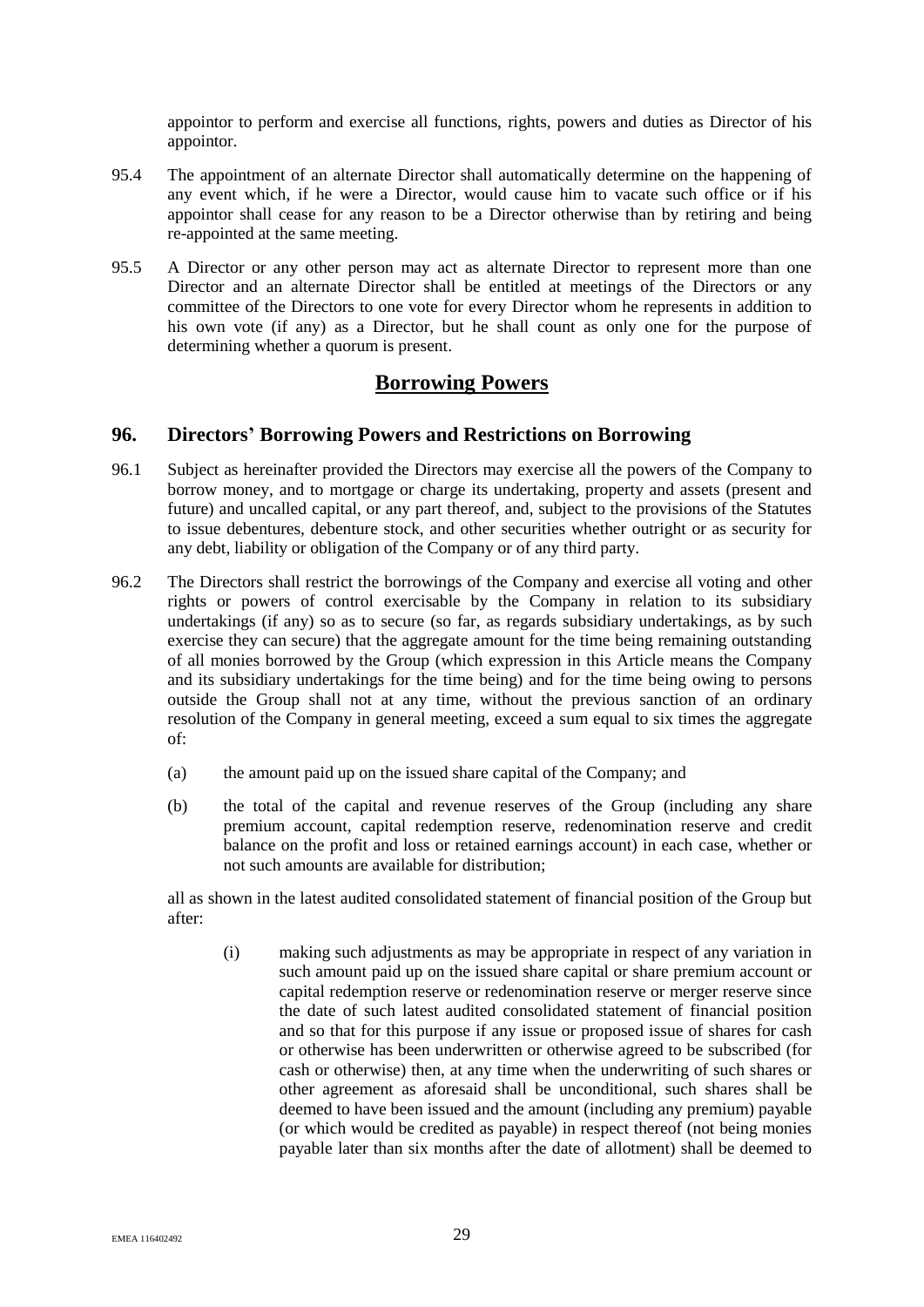have been paid up to the extent that the underwriters or other persons are liable therefor;

- (ii) deducting (to the extent included) any amounts distributed or proposed to be distributed (but not provided in such latest audited consolidated statement of financial position) other than distributions attributable to the Company or any subsidiary undertaking;
- (iii) excluding any amounts attributable to outside shareholders in subsidiary undertakings of the Company non-controlling interests;
- (iv) deducting any debit balance on the profit and loss or retained earnings account.

References in this paragraph to IAS are to those International Accounting Standards as from time to time amended, and any standards, principles, practice or rules that may from time to time, directly or indirectly, supplement or replace those standards or any part of them; and

- (v) making such adjustments (if any) as the Auditors may consider appropriate.
- <span id="page-35-0"></span>96.3 For the purpose of the foregoing limit, "**monies borrowed**" shall be deemed to include the following except in so far as otherwise taken into account (together in each case with any fixed or minimum premium payable on final redemption or repayment):
	- (a) the principal amount for the time being owing (other than to a member of the Group) in respect of any loan capital, whether secured or unsecured, issued by a member of the Group in whole or in part for cash or otherwise;
	- (b) the principal amount raised by any member of the Group by acceptances or under any acceptance credit opened on its behalf by any bank or accepting house other than acceptances relating to the purchase of goods in the ordinary course of trading and outstanding for not more than 90 days;
	- (c) the nominal amount of any issued share capital, and the principal amount of any monies borrowed or other indebtedness, the redemption or repayment of which is guaranteed or secured or is the subject of an indemnity given by any member of the Group and the beneficial interest in the redemption or repayment of which is not owned within the Group; and
	- (d) the nominal amount of any issued share capital (not being equity share capital which as regards capital has rights no more favourable than those attached to its ordinary share capital) of any subsidiary undertaking of the Company owned otherwise than by other members of the Group,

but "**monies borrowed**" shall not include and shall be deemed not to include:

- (i) amounts borrowed for the purpose of repaying the whole or any part (with or without premium) of any monies borrowed by any member of the Group then outstanding and so to be applied within six months of being so borrowed, pending their application for such purpose within such period; and
- (ii) the proportion of the excess outside borrowing of a partly owned subsidiary undertaking which corresponds to the proportion of its equity share capital which is not directly or indirectly attributable to the Company and so that, for this purpose, the expression "**excess outside borrowing**" shall mean so much of the monies borrowed by such partly owned subsidiary undertaking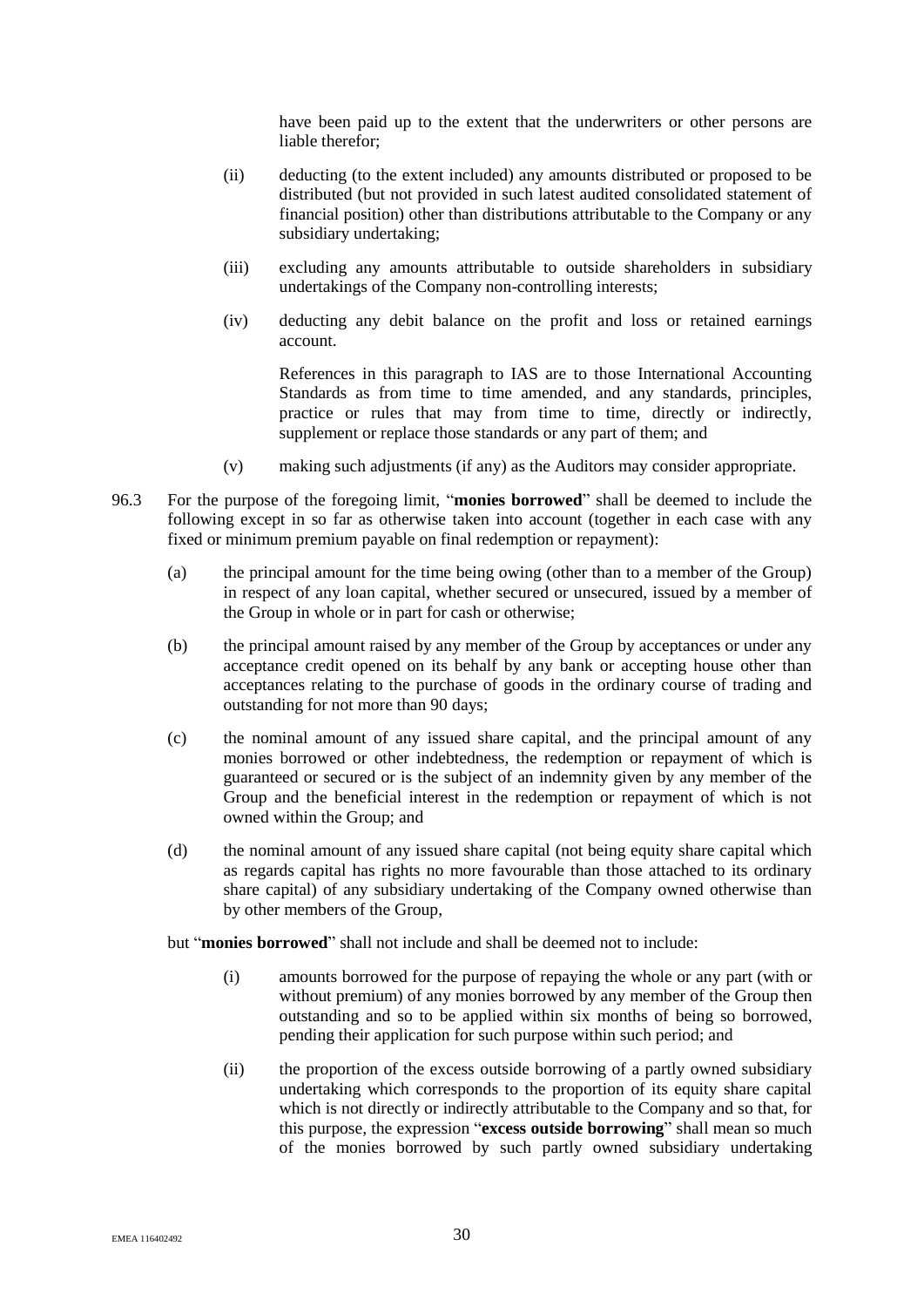otherwise than from members of the Group as exceeds the monies borrowed (if any) from and owing to it by other members of the Group.

When the aggregate amount of monies borrowed required to be taken into account for the purposes of this Article on any particular day is being ascertained, any of such monies denominated or repayable (or repayable at the option of any person other than the Company or any subsidiary undertaking) in a currency other than sterling shall be translated, for the purpose of calculating the sterling equivalent, at the rate(s) of exchange prevailing on that day in London, or on the last business day six months before such day if thereby such aggregate amount would be less (and so that for this purpose the rate of exchange prevailing shall be taken as the spot rate in London quoted at or about 11.00 a.m. on the day in question by a London clearing bank, approved by the Directors, as being the rate for the purchase by the Company of the currency and amount in question for sterling).

- 96.4 A certificate or report by the Auditors as to the amount of the limit in Article [96.2](#page-34-1) or the aggregate amount of monies borrowed falling to be taken into account under Article [96.3](#page-35-0) or to the effect that the limit imposed by this Article has not been or will not be exceeded at any particular time or times or during any period shall be conclusive evidence of such amount or fact for the purposes of this Article.
- 96.5 No lender or other person dealing with the Company or any of its subsidiary undertakings shall be concerned to see or inquire whether the said limit is observed, and no debt incurred or security given in excess of such limit shall be invalid or ineffectual, except in the case of express notice to the lender or the recipient of the security at the time when the debt was incurred or security given that the said limit has been or would thereby be exceeded.
- 96.6 In this Article "**subsidiary undertaking**" means a subsidiary undertaking of the Company which is required by the Statutes to be included in consolidated group accounts.

# **Powers and Duties of Directors**

# <span id="page-36-0"></span>**97. Powers of Company Vested in the Directors**

The business of the Company shall be managed by the Directors, who may exercise all the powers of the Company subject, nevertheless, to the provisions of these Articles and of the Statutes, and to such directions as may be given by the Company in general meeting by special resolution, *provided that* no alteration of these Articles and no such direction shall invalidate any prior act of the Directors which would have been valid if such alteration had not been made or such direction had not been given. The general powers conferred upon the Directors by this Article shall not be deemed to be abridged or restricted by any specific power conferred upon the Directors by any other Article.

# <span id="page-36-1"></span>**98. Pensions, Insurance and Gratuities for Directors and Others**

98.1 The Directors may exercise all the powers of the Company to give or award pensions, annuities, gratuities or other retirement, superannuation, death or disability allowances or benefits (whether or not similar to the foregoing) to (or to any person in respect of) any persons who are or have at any time been Directors of the Company or of any body corporate which is or was a subsidiary undertaking or a parent undertaking of the Company or another subsidiary undertaking of a parent undertaking of the Company or otherwise associated with the Company or any such body corporate, or a predecessor in business of the Company or any such body corporate, and to the spouses, civil partners, former spouses, former civil partners, children and other relatives and dependants of any such persons and may establish, maintain, support, subscribe to and contribute to all kinds of schemes, trusts and funds (whether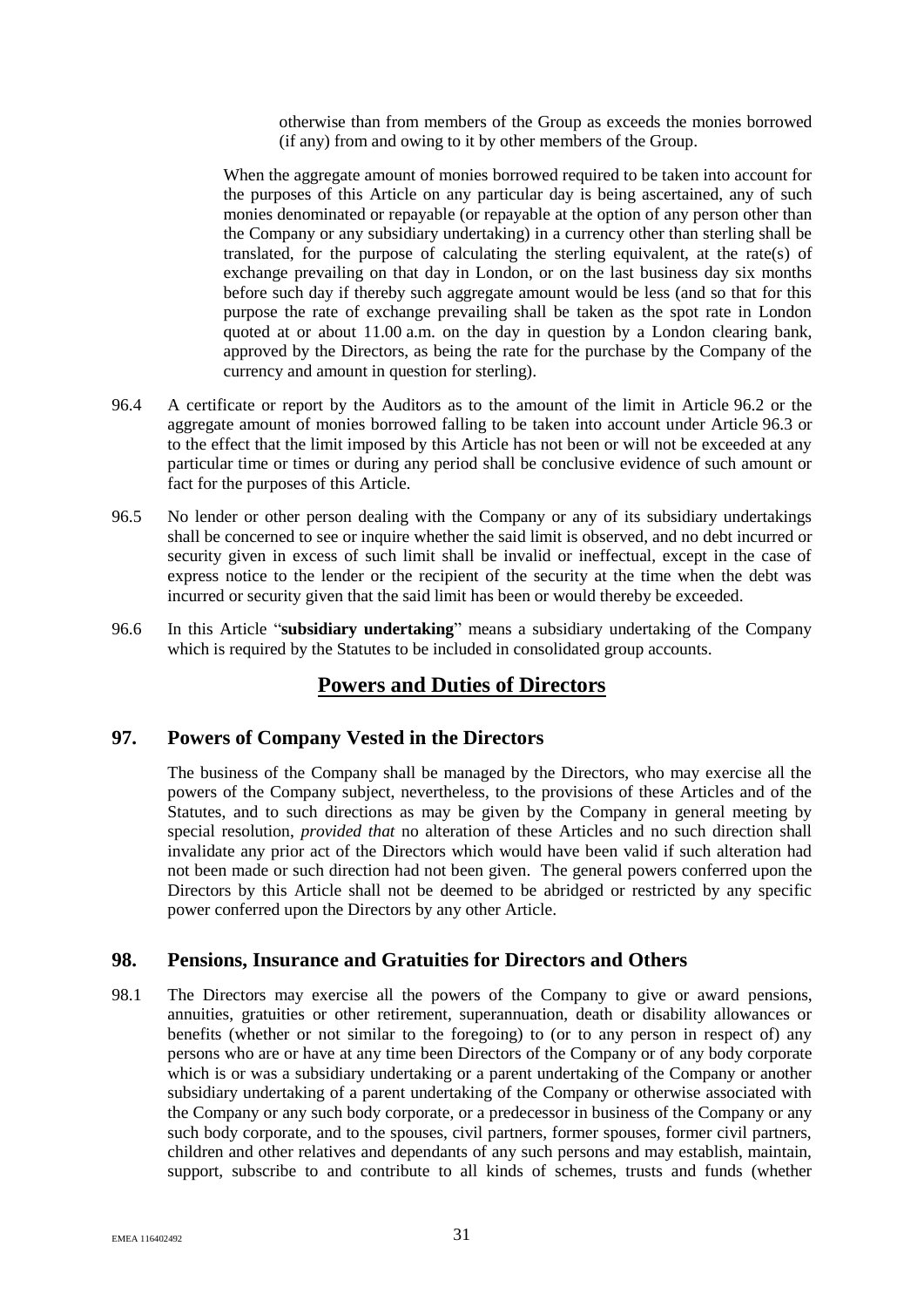contributory or non-contributory) for the benefit of such persons as are hereinbefore referred to or any of them or any class of them, and so that any Director or former Director shall be entitled to receive and retain for his own benefit any such pension, annuity, gratuity, allowance or other benefit (whether under any such trust, fund or scheme or otherwise).

- <span id="page-37-2"></span>98.2 Without prejudice to any other provisions of these Articles, the Directors may exercise all the powers of the Company to purchase and maintain insurance for or for the benefit of any persons who are or were at any time directors of the Company, or of any other body (whether or not incorporated) which is or was its parent undertaking or subsidiary undertaking or another subsidiary undertaking of any such parent undertaking (together "**Group Companies**") or otherwise associated with the Company or any Group Company or in which the Company or any such Group Company has or had any interest, whether direct or indirect, or of any predecessor in business of any of the foregoing, or who are or were at any time trustees of (or directors of trustees of) any pension, superannuation or similar fund, trust or scheme or any employees' share scheme or other scheme or arrangement in which any employees of the Company or of any such other body are interested, including (without prejudice to the generality of the foregoing) insurance against any costs, charges, expenses, losses or liabilities suffered or incurred by such persons in respect of any act or omission in the actual or purported execution and/or discharge of their duties and/or the actual or purported exercise of their powers and discretions and/or otherwise in relation to or in connection with their duties, powers or offices in relation to the Company or any such other body, fund, trust, scheme or arrangement.
- 98.3 Without prejudice to any other provisions of these Articles, the Directors may exercise all the powers of the Company to establish, maintain, and contribute to any scheme for encouraging or facilitating the holding of shares in the Company or in any connected company by or for the benefit of current or former directors of the Company or any connected company or any company otherwise allied or associated with the Company or connected company or the spouses, civil partners, former spouses, former civil partners, families, connections or dependants of any such persons and, in connection with any such scheme, to establish, maintain and contribute to a trust for the purpose of acquiring and holding shares in the Company or any connected company and to lend money to the trustees of any such trust or to any individual referred to above.

# <span id="page-37-0"></span>**99. Local Boards**

The Directors may make such arrangements as they think fit for the management and transaction of the Company's affairs in the United Kingdom and elsewhere and may from time to time and at any time establish any local boards or agencies for managing any of the affairs of the Company in any specified locality, and may appoint any persons to be members of such local board, or any managers or agents, and may fix their remuneration. The Directors from time to time, and at any time, may delegate to any person so appointed any of the powers, authorities, and discretions for the time being vested in the Directors (other than the powers of borrowing and of making calls), with power to sub-delegate, and may authorise the members for the time being of any such local board, or any of them, to fill up any vacancies therein, and to act notwithstanding vacancies; and any such appointment or delegation may be made on such terms and subject to such conditions as the Directors may think fit, and the Directors may at any time remove any person so appointed, and may annul or vary any such delegation.

# <span id="page-37-1"></span>**100. Attorneys**

The Directors may from time to time and at any time by power of attorney or otherwise appoint any body corporate, firm or person or body of persons, to be the attorney or attorneys or agent or agents of the Company for such purposes and with such powers, authorities and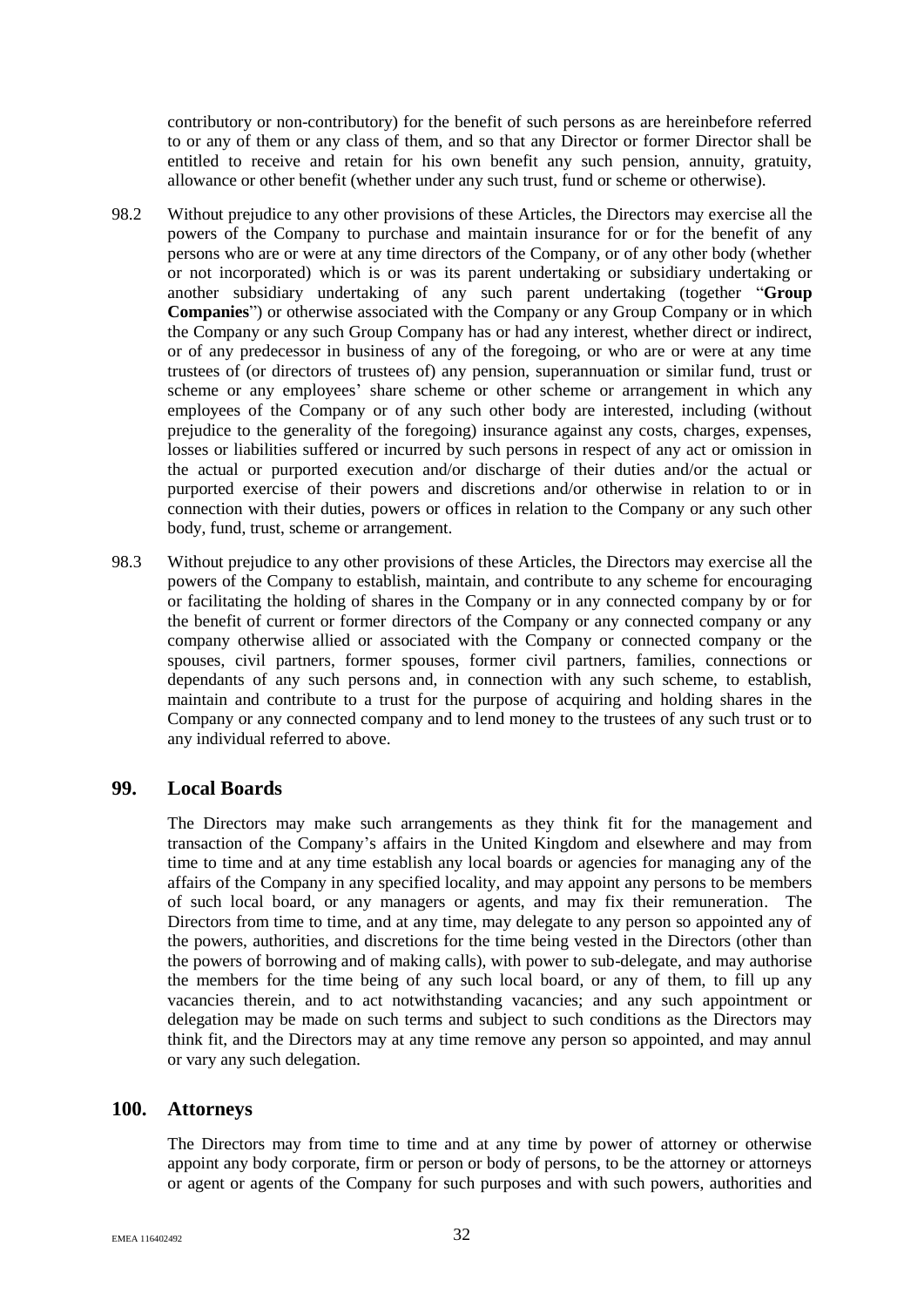discretions and for such period and subject to such conditions as they may think fit, and any such powers of attorney or other appointments may contain such provisions for the protection and convenience of persons dealing with any such attorney or agent as the Directors may think fit and may also authorise any such attorney or agent to sub-delegate all or any of the powers, authorities and discretions vested in him.

### <span id="page-38-0"></span>**101. Official Seal**

The Company may exercise the powers conferred by the Statutes with regard to having an official seal for use abroad and the powers conferred by the Statutes with regard to having an official seal for sealing securities and for sealing documents creating or evidencing securities, and such powers shall be vested in the Directors.

# <span id="page-38-1"></span>**102. Overseas Branch Register**

The Company may exercise the powers conferred upon the Company by the Statutes with regard to the keeping of an overseas branch register, and the Directors may (subject to the provisions of the Statutes) make and vary such regulations as they may think fit concerning the keeping of any such register.

# <span id="page-38-2"></span>**103. Directors' Permitted Interests and Entitlement to Vote**

- 103.1 Subject to the provisions of the Statutes, a Director may hold any other office or place of profit with the Company, except that of Auditor, in conjunction with the office of Director and may act by himself or through his firm in a professional capacity for the Company (otherwise than as Auditor), and in any such case on such terms as to remuneration and otherwise as the Directors may decide. Any such remuneration shall be in addition to any remuneration provided for by any other Article. No Director or intending Director shall be disqualified by his office from entering into, or being otherwise interested in, any of the foregoing, or any other contract, transaction or arrangement with the Company or in which the Company has a (direct or indirect) interest. Subject to the provisions of the Statutes and save as therein provided no such contract, transaction or arrangement shall be liable to be avoided on the grounds of the Director's interest, nor shall any Director be liable to account to the Company for any remuneration or other benefit which derives from any such contract, transaction or arrangement or interest by reason of such Director holding that office or of the fiduciary relationship thereby established, but he shall declare the nature of his interest in accordance with the requirements of the Statutes.
- 103.2 Save as herein provided, a Director shall not vote at a meeting of the Directors in respect of any contract, arrangement or transaction whatsoever in which he has an interest which is to his knowledge a material interest otherwise than by virtue of interests in shares or debentures or other securities of or otherwise in or through the Company. A Director shall not be counted in the quorum at a meeting in relation to any resolution on which he is debarred from voting.
- 103.3 A Director shall (in the absence of some other material interest than is indicated below) be entitled to vote (and be counted in the quorum) in respect of any resolution concerning any of the following matters, namely:
	- (a) the giving of any guarantee, security or indemnity in respect of money lent or obligations incurred by him or by any other person at the request of or for the benefit of the Company or any of its subsidiary undertakings;
	- (b) the giving of any guarantee, security or indemnity in respect of a debt or obligation of the Company or any of its subsidiary undertakings for which he himself has assumed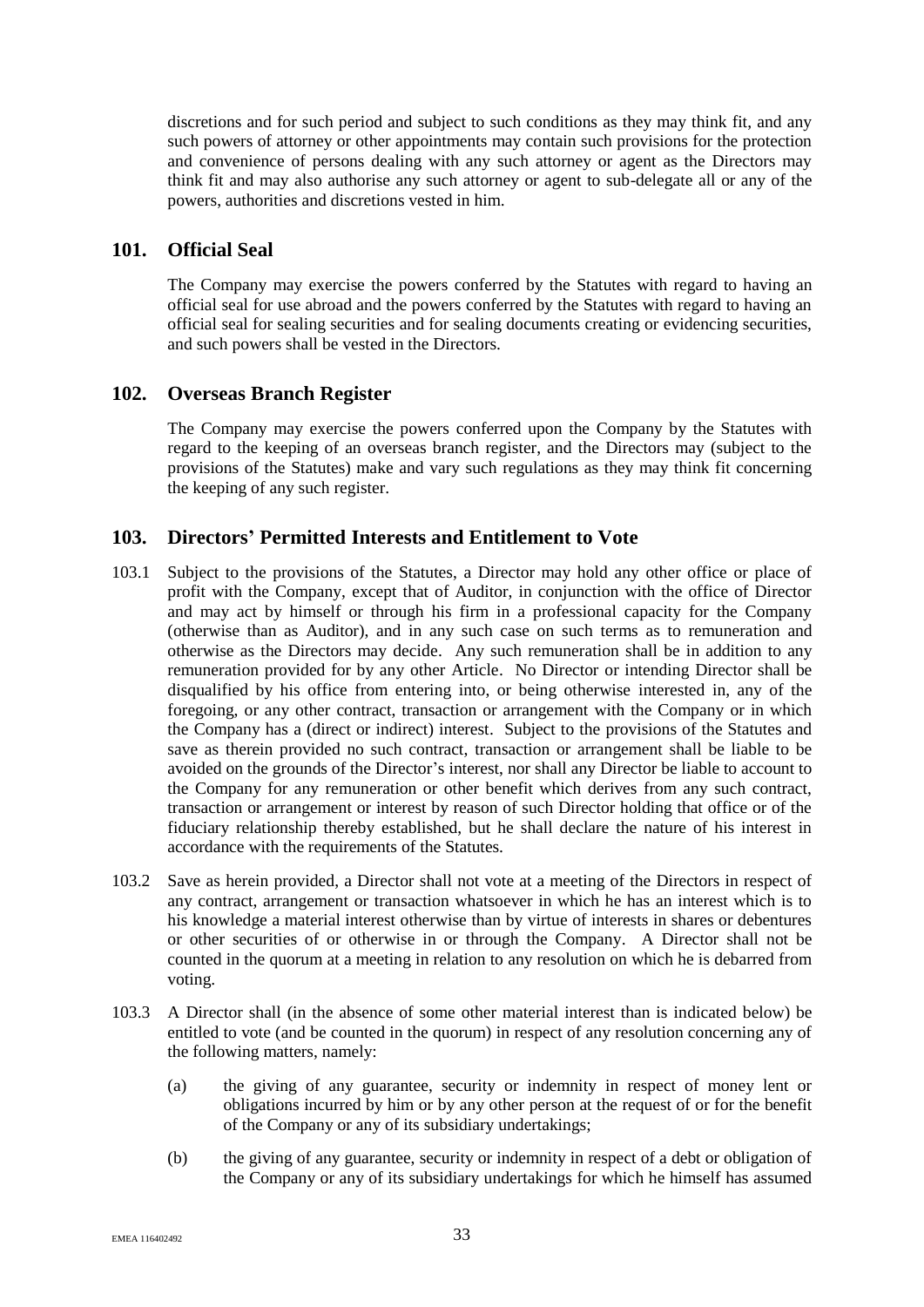responsibility in whole or in part under a guarantee or indemnity or by the giving of security;

- (c) any proposal concerning an offer of securities of or by the Company or any of its subsidiary undertakings in which offer he is or may be entitled to participate as a holder of securities or in the underwriting or sub-underwriting of which he is to participate;
- <span id="page-39-0"></span>(d) any contract, arrangement or transaction concerning any other body corporate in which he is interested, directly or indirectly and whether as an officer or shareholder or otherwise howsoever, *provided that* he does not to his knowledge hold an interest (within the meaning of sections 820 to 825 of the 2006 Act) in one per cent. or more of any class of the equity share capital of such body corporate or of the voting rights available to members of the relevant body corporate;
- (e) any contract, arrangement or transaction for the benefit of employees of the Company or any of its subsidiary undertakings which does not accord to him any privilege or advantage not generally accorded to the employees to whom the scheme relates;
- (f) any contract, arrangement or transaction concerning any insurance which the Company is to purchase and/or maintain for, or for the benefit of, any Directors or persons including Directors;
- (g) the giving of an indemnity pursuant to Article [157;](#page-55-0) and
- (h) the provision of funds to any Director to meet, or the doing of anything to enable a Director to avoid incurring, expenditure of the nature described in section 205(1) or 206 of the 2006 Act.
- 103.4 A Director shall not vote or be counted in the quorum on any resolution at any meeting of the Directors concerning his own appointment as the holder of any office or place of profit with the Company or any company in which the Company is interested including fixing or varying the terms of his appointment or the termination thereof.
- 103.5 Where proposals are under consideration concerning the appointment (including fixing or varying the terms of appointment) of two or more Directors to offices or employments with the Company or any body corporate in which the Company is interested, such proposals may be divided and considered in relation to each Director separately and in such cases each of the Directors concerned (if not debarred from voting under paragraph [103.3\(d\)](#page-39-0) of this Article) shall be entitled to vote (and be counted in the quorum) in respect of each resolution except that concerning his own appointment.
- 103.6 If any question shall arise at any meeting of the Directors as to an interest or as to the entitlement of any Director to vote and such question is not resolved by his voluntarily agreeing to abstain from voting, such question shall be referred to the chairman of the meeting and his ruling in relation to any Director other than himself shall be final and conclusive except in a case where the nature or extent of the interests of the Director concerned have not been fairly disclosed.
- 103.7 Subject to the provisions of the Statutes the Company may by ordinary resolution suspend or relax the provisions of this Article to any extent or ratify any contract, arrangement or transaction not duly authorised by reason of a contravention of this Article.

<span id="page-39-1"></span>103.8

(a) For the purposes of Section 175 of the 2006 Act, the Directors may authorise any matter proposed to them in accordance with these Articles which would, if not so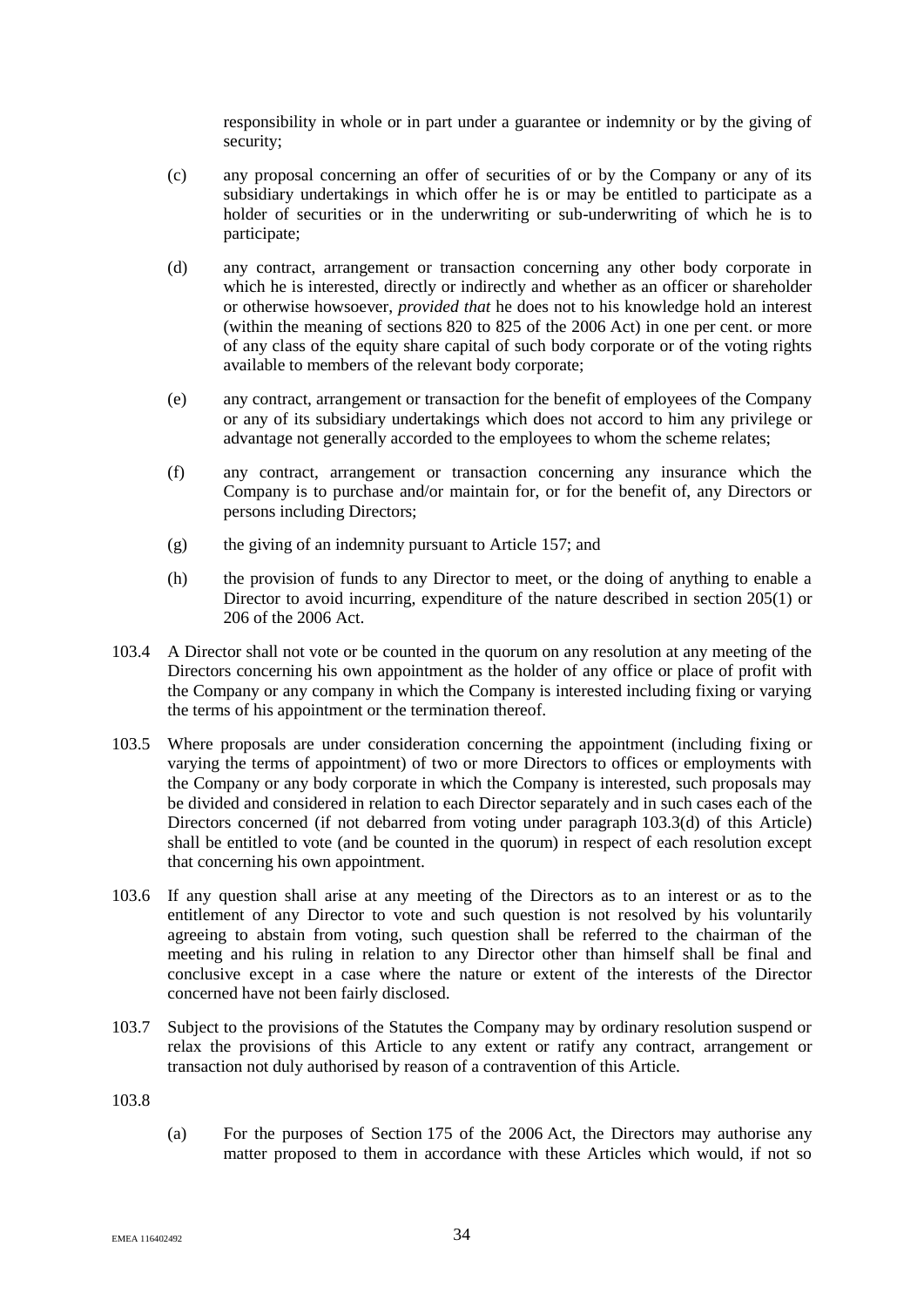authorised, constitute or give rise to an infringement of duty by a Director under that **Section** 

- (b) Authorisation of a matter under sub paragraph [\(a\)](#page-39-1) of this paragraph of this Article shall be effective only if:
	- (i) the matter in question shall have been proposed by any person for consideration at a meeting of the Directors, in accordance with the Directors procedures, if any, for the time being relating to matters for consideration by the Directors or in such other manner as the Directors may approve;
	- (ii) any requirement as to the quorum at the meeting of the Directors at which the matter is considered is met without counting the Director in question and any other interested Director (together the "**Interested Directors**"); and
	- (iii) the matter was agreed to without the Interested Directors voting or would have been agreed to if the votes of the Interested Directors had not been counted.
- (c) Any authorisation of a matter pursuant to sub paragraph [\(a\)](#page-39-1) of this paragraph of this Article shall extend to any actual or potential conflict of interest which may reasonably be expected to arise out of the matter so authorised.
- (d) Any authorisation of a matter under sub paragraph [\(a\)](#page-39-1) of this paragraph of this Article shall be subject to such conditions or limitations as the Directors may specify, whether at the time such authorisation is given or subsequently, and may be terminated or varied by the Directors at any time. A Director shall comply with any obligations imposed on him by the Directors pursuant to any such authorisation.
- (e) A Director shall not, by reason of his office or the fiduciary relationship thereby established, be accountable to the Company for any remuneration or other benefit which derives from any matter authorised by the Directors under sub-paragraph [\(a\)](#page-39-1) of this paragraph of this Article and any contract, transaction or arrangement relating thereto shall not be liable to be avoided on the grounds of any such remuneration or other benefit or on the ground of the Director having any interest as referred to in the said section 175.
- <span id="page-40-0"></span>(f) A Director shall be under no duty to the Company with respect to any information which he obtains or has obtained otherwise than as a director or officer or employee of the Company and in respect of which he owes a duty of confidentiality to another person. However, to the extent that his connection with that other person conflicts, or possibly may conflict, with the interests of the Company, this sub-paragraph [\(f\)](#page-40-0) of this paragraph of this Article applies only if the existence of that connection has been authorised by the Directors under sub-paragraph [\(a\)](#page-39-1) of this paragraph of this Article. In particular, the Director shall not be in breach of the general duties he owes to the Company by virtue of sections 171 to 177 of the 2006 Act because he fails:
	- (i) to disclose any such information to the Directors or to any Director or other officer or employee of the Company; and/or
	- (ii) to use any such information in performing his duties as a Director or officer or employee of the Company.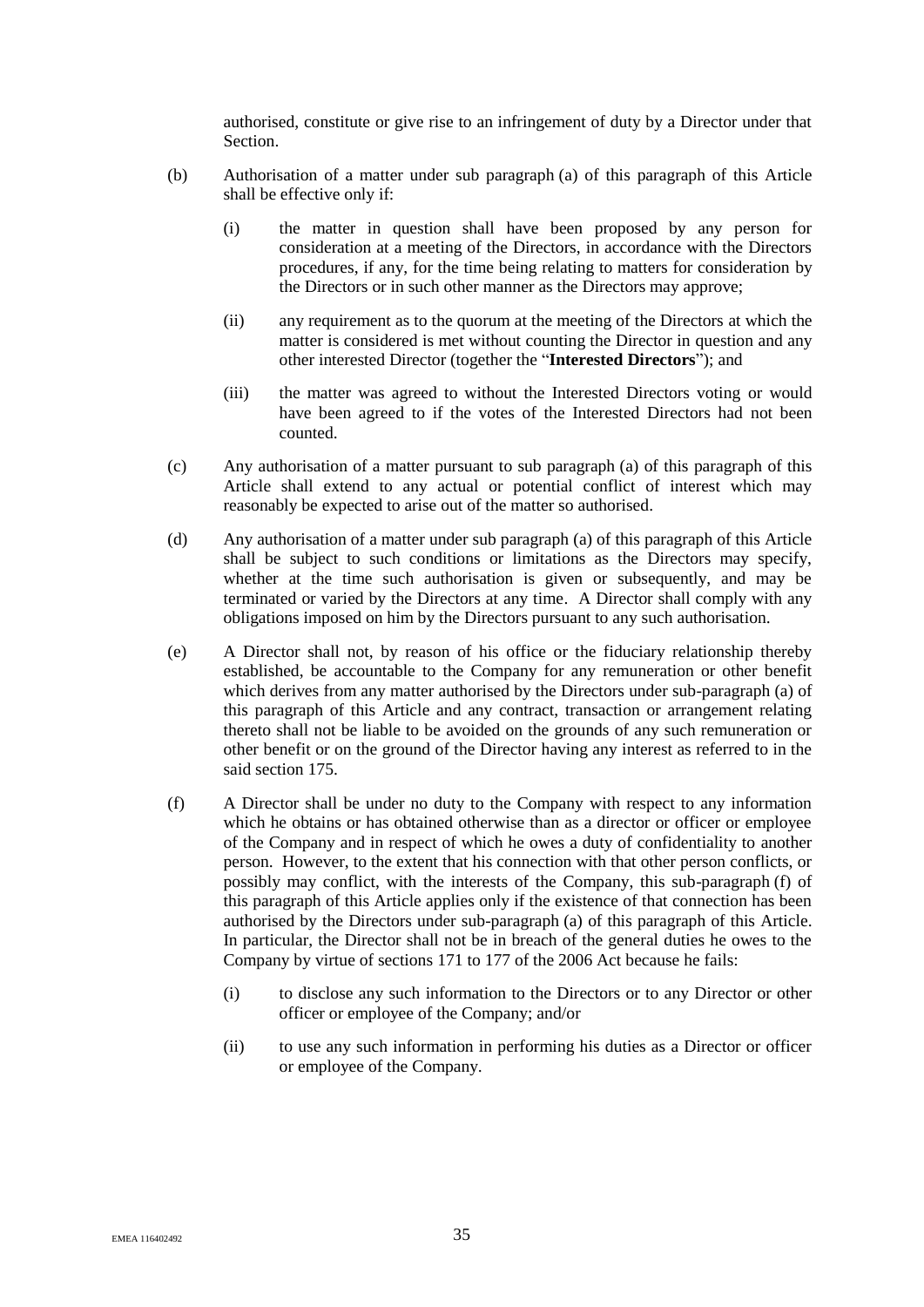- <span id="page-41-2"></span>(g) Where the existence of a Director's connection with another person has been authorised by the Directors under sub-paragraph [\(a\)](#page-39-1) of this paragraph of this Article and his connection with that person conflicts, or possibly may conflict, with the interests of the Company, the Director shall not be in breach of the general duties he owes to the Company by virtue of sections 171 to 177 of the 2006 Act because he:
	- (i) absents himself from meetings of the Directors or any committee thereof at which any matter relating to the conflict of interest or possible conflict of interest will or may be discussed or from the discussion of any such matter at a meeting or otherwise; and/or
	- (ii) makes arrangements not to receive documents and information relating to any matter which gives rise to the conflict of interest or possible conflict of interest sent or supplied by the Company and/or for such documents and information to be received and read by a professional adviser,

for so long as he reasonably believes such conflict of interest (or possible conflict of interest) subsists.

- (h) The provisions of sub-paragraphs [\(f\)](#page-40-0) and [\(g\)](#page-41-2) of this paragraph of this Article are without prejudice to any equitable principle or rule of law which may excuse the Director from:
	- (i) disclosing information, in circumstances where disclosure would otherwise be required under these Articles or otherwise; or
	- (ii) attending meetings or discussions or receiving documents and information as referred to in sub-paragraph [\(g\)](#page-41-2) of this paragraph of this Article, in circumstances where such attendance or receiving such documents and information would otherwise be required under these Articles.
- (i) For the purposes of this Article, a conflict of interest includes a conflict of interest and duty and a conflict of duties.

# <span id="page-41-0"></span>**104. Exercise of Company's Voting Powers**

The Directors may exercise or procure the exercise of the voting rights conferred by the shares in any other body corporate held or owned by the Company or any power of appointment in relation to any other body corporate, and may exercise any voting rights or power of appointment to which they are entitled as directors of such other body corporate, in such manner as they shall in their absolute discretion think fit, including the exercise thereof in favour of appointing themselves or any of them as directors, officers or servants of such other body corporate, and fixing their remuneration as such, and may vote as Directors of the Company in connection with any of the matters aforesaid.

# <span id="page-41-1"></span>**105. Signing of Cheques Etc.**

All cheques, promissory notes, drafts, bills of exchange and other negotiable instruments, and all receipts for monies paid to the Company, shall be signed, drawn, accepted, endorsed, or otherwise executed, as the case may be, in such manner as the Directors shall from time to time determine.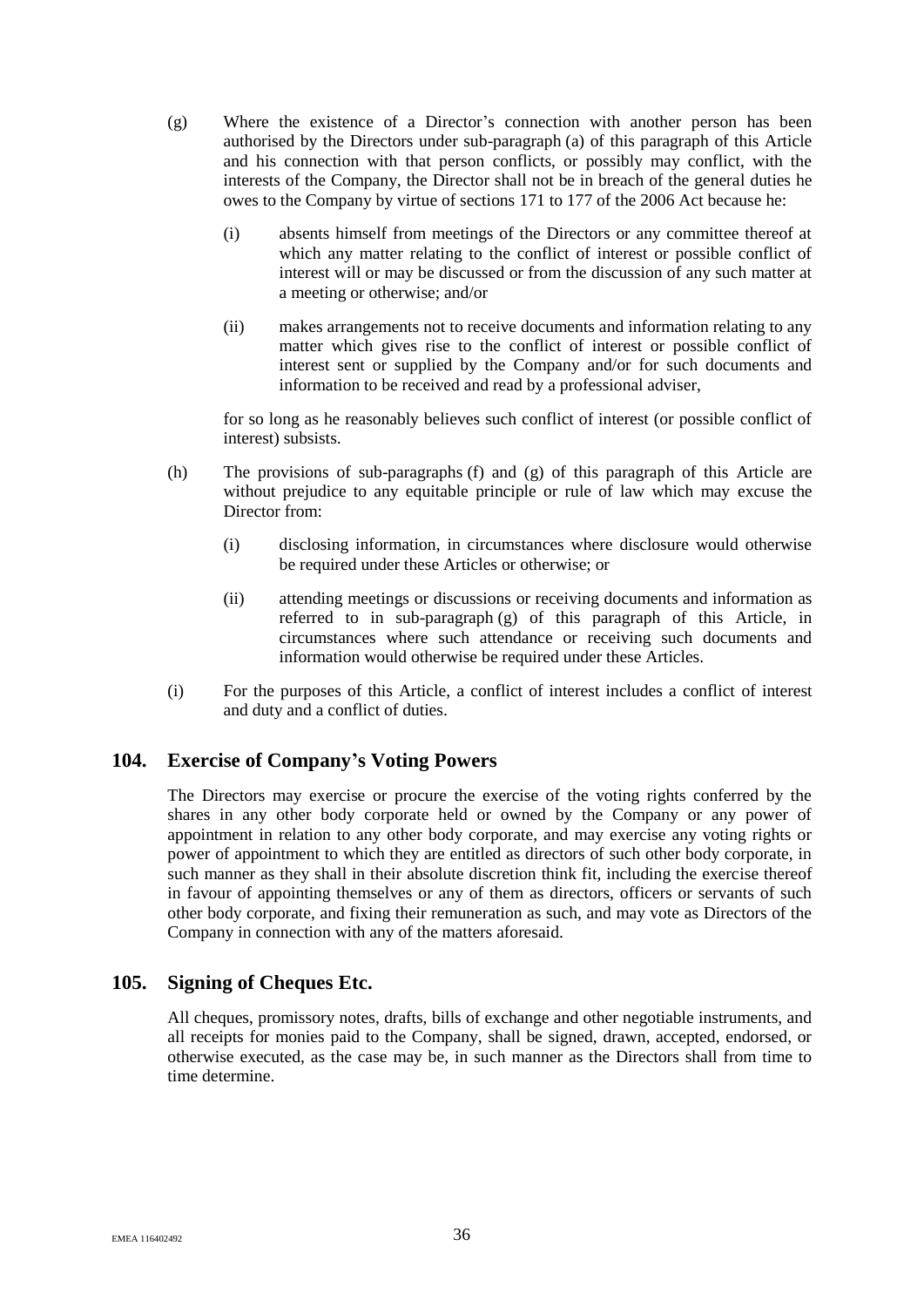# <span id="page-42-0"></span>**106. Minutes**

- 106.1 The Directors shall cause minutes to be recorded:
	- (a) of all appointments of officers made by the Directors;
	- (b) of the names of the Directors present at each meeting of the Directors and of any committee of the Directors;
	- (c) of all resolutions and proceedings at all meetings of the Company, and of the Directors, and of committees of Directors.
- 106.2 It shall not be necessary for Directors present at any meeting of Directors or committee of Directors to sign their names in any minute book or other book kept for recording attendance. Minutes recorded as aforesaid, if purporting to be signed by the chairman of the meeting, or by the chairman of the next succeeding such meeting, shall be receivable as evidence of the matters stated in such minutes.

# **Disqualification of Directors**

# <span id="page-42-1"></span>**107. Vacation of a Director's Office**

The office of a Director shall be vacated in any of the following events, namely:

- (a) if a bankruptcy order is made against him or he makes any arrangement or composition with his creditors generally;
- (b) if he becomes prohibited by law from acting as a Director;
- (c) if, in England or elsewhere, an order is made by any court claiming jurisdiction in that behalf on the ground (however formulated) of mental disorder for his detention or for the appointment of a guardian or receiver or other person to exercise powers with respect to his property or affairs;
- (d) if he resigns his office by notice to the Company or offers to resign and the Directors resolve to accept such offer;
- (e) if, not having leave of absence from the Directors, he and his alternate (if any) fail to attend the meetings of the Directors for six successive months, unless prevented by illness, unavoidable accident or other cause which may seem to the Directors to be sufficient, and the Directors resolve that his office be vacated;
- (f) if, by notice in writing delivered to or received at the Office or, in the case of a notice in electronic form, at such address (if any) specified by the Directors for that purpose or tendered at a meeting of the Directors, his resignation is requested by all of the other Directors (but so that this shall be without prejudice to any claim such Director may have for damages for breach of any contract of service between him and the Company).

# **Retirement and submission for Re-Election of Directors**

# <span id="page-42-2"></span>**108. Regular Submission of Directors for Re-Election**

At every annual general meeting, there shall retire from office any Director who shall have been a Director at each of the preceding two annual general meetings and who was not appointed or re-appointed by the Company in general meeting at, or since, either such meeting. A retiring Director shall be eligible for re-appointment. A Director retiring at a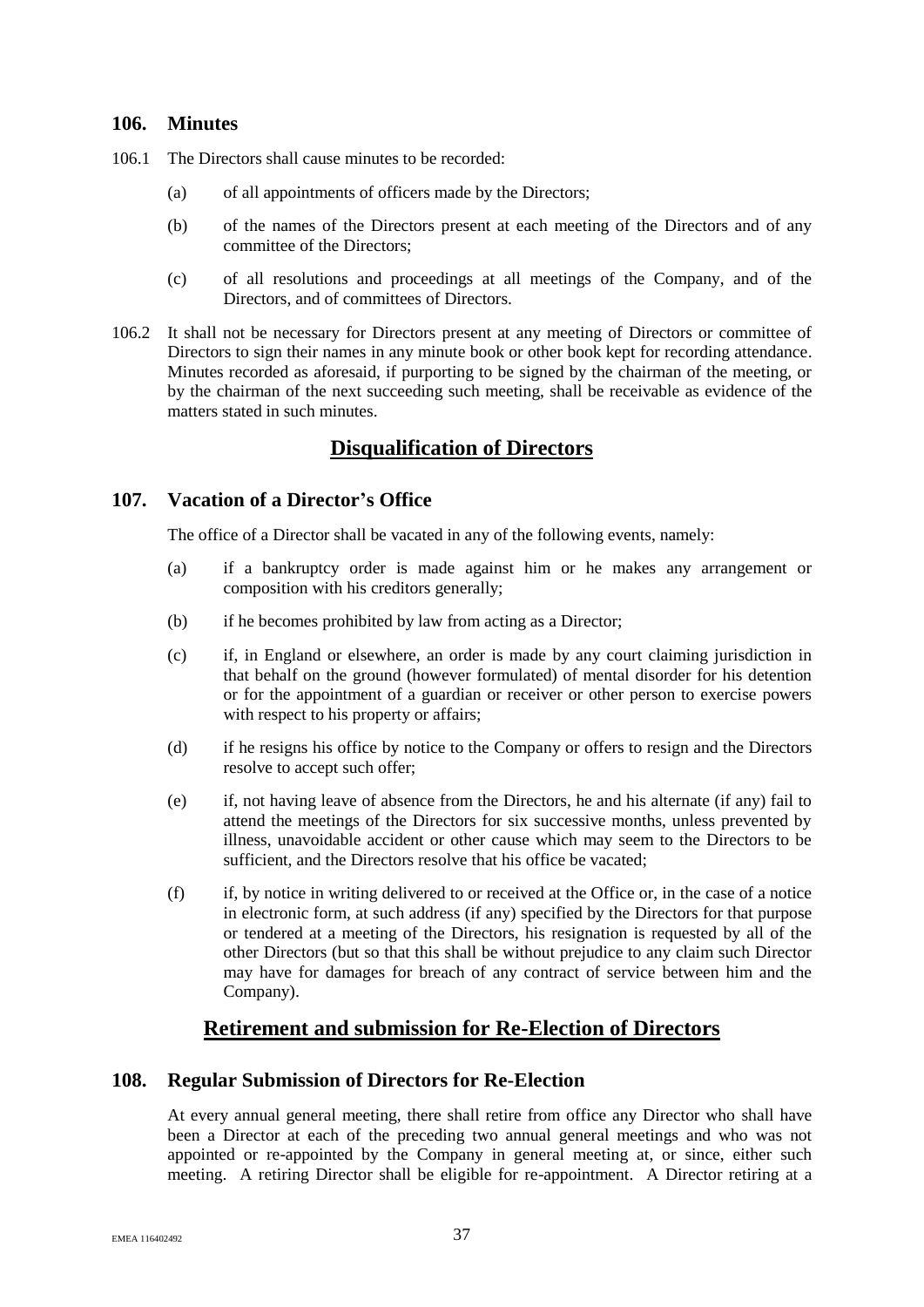meeting shall, if he is not re-appointed at such meeting, retain office until the meeting appoints someone in his place, or if it does not do so, until the conclusion of such meeting.

#### <span id="page-43-0"></span>**109. Appointment of Directors by Separate Resolution**

A single resolution for the appointment of two or more persons as Directors shall not be put at any general meeting, unless an ordinary resolution that it should be so put has first been agreed to by the meeting without any vote being given against it.

# <span id="page-43-1"></span>**110. Persons Eligible for Appointment**

No person other than a Director retiring at the meeting shall, unless recommended by the Directors, be eligible for appointment to the office of Director at any general meeting unless not less than seven nor more than 42 days before the date appointed for the meeting there shall have been left at the Office notice in writing, signed by a Member duly qualified to attend and vote at such meeting, of his intention to propose such person for appointment, and also notice in writing signed by that person of his willingness to be appointed.

#### <span id="page-43-2"></span>**111. Casual Vacancies and Additional Directors - Powers of Company**

Subject as aforesaid, the Company may from time to time by ordinary resolution appoint a person who is willing to act to be a Director either to fill a casual vacancy or as an additional Director.

# <span id="page-43-3"></span>**112. Casual Vacancies and Additional Directors - Powers of Directors**

The Directors shall have power at any time, and from time to time, to appoint any person to be a Director of the Company, either to fill a casual vacancy or as an addition to the existing Directors, but so that the total number of Directors shall not at any time exceed the maximum number, if any, fixed by or pursuant to these Articles. Any Director so appointed shall hold office only until the next following annual general meeting, and shall then be eligible for reappointment. If not reappointed at such meeting, he shall vacate office at the conclusion thereof.

# <span id="page-43-4"></span>**113. Power of Removal by Ordinary Resolution**

The Company may by ordinary resolution, of which special notice has been given in accordance with the provisions of the Statutes, remove any Director before the expiration of his period of office notwithstanding anything in these Articles or in any agreement between the Company and such Director. Such removal shall be without prejudice to any claim such Director may have for damages for breach of any contract of service between him and the Company.

#### <span id="page-43-5"></span>**114. Appointment of Replacement Director**

Subject to Article [110,](#page-43-1) the Company may by ordinary resolution appoint another person in place of a Director removed from office under the immediately preceding Article.

#### <span id="page-43-6"></span>**115. Election of Independent Directors**

For so long as the Company has a controlling shareholder (as defined in the Listing Rules), any election or re-election of any Director determined by the Company to be independent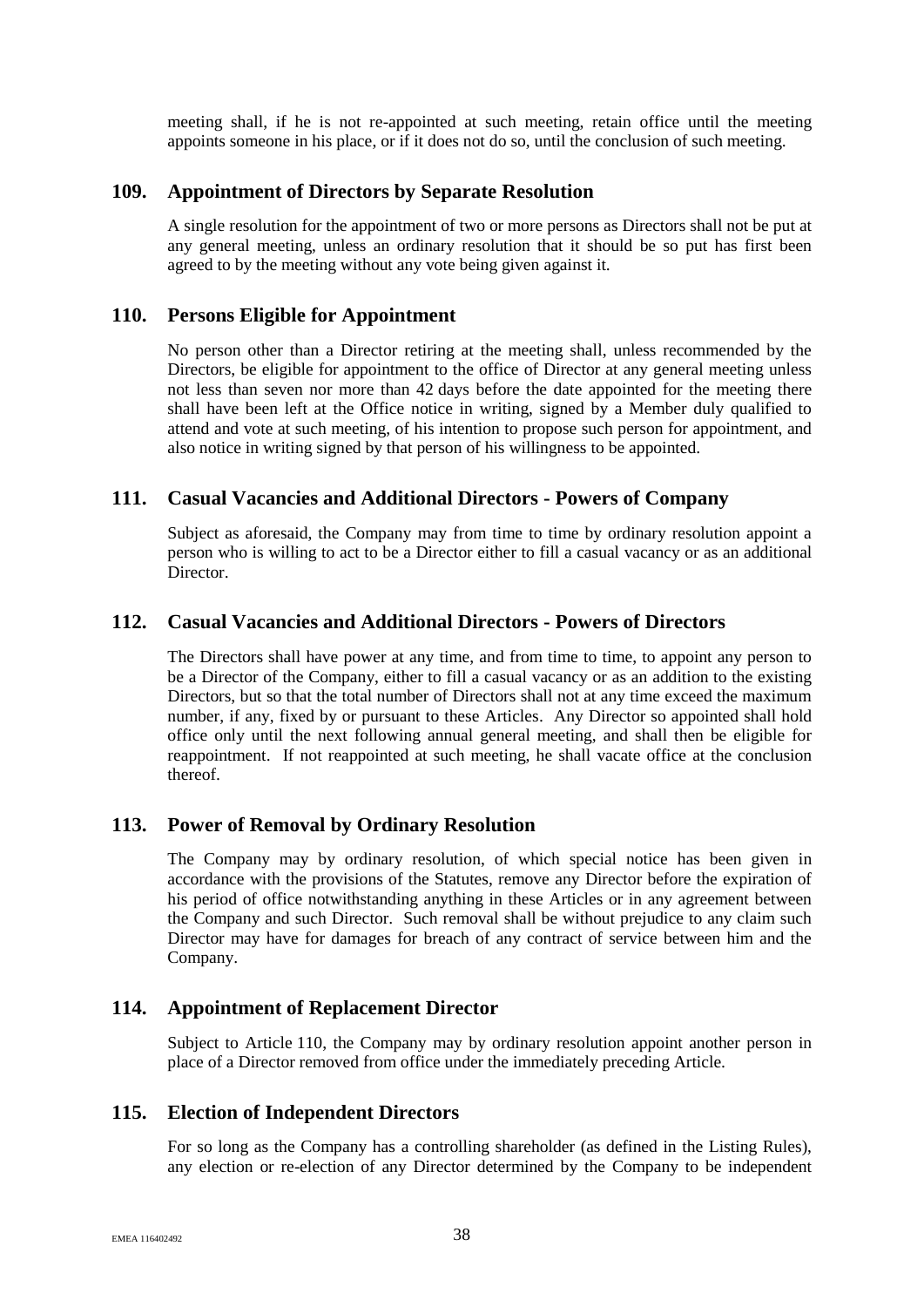under the UK Corporate Governance Code shall be approved by separate majority resolutions of:

- (a) the shareholders of the Company, acting as a whole; and
- (b) any person entitled to vote on the election of Directors who is not a controlling shareholder of the Company as that expression is defined in the Listing Rules.

# **Proceedings of Directors**

#### <span id="page-44-0"></span>**116. Board Meetings and Participation**

The Directors may meet for the despatch of business, adjourn and otherwise regulate their meetings as they think fit. Without prejudice to the foregoing, all or any of the Directors or of the members of any committee of the Directors may participate in a meeting of the Directors or of that committee by means of a conference telephone or any communication equipment which allows all persons participating in the meeting to hear each other and to address each other. A person so participating shall be deemed to be present in person at the meeting and shall be entitled to vote and be counted in the quorum accordingly. Such a meeting shall be deemed to take place where the largest group of those participating is assembled, or, if there is no such group, where the chairman of the meeting is then present. The word "meeting" in these Articles shall be construed accordingly.

#### <span id="page-44-1"></span>**117. Quorum at Board Meetings**

The Directors may determine the quorum necessary for the transaction of business. Until otherwise determined two Directors shall constitute a quorum.

#### <span id="page-44-2"></span>**118. Voting at Board Meetings**

Questions arising at any meeting shall be decided by a majority of votes. In case of an equality of votes, the chairman of the meeting shall have a second or casting vote. A Director may, and the Secretary on the requisition of a Director shall, at any time summon a meeting of the Directors. Any Director may waive notice of any meeting and any such waiver may be retrospective.

#### <span id="page-44-3"></span>**119. Notice of Board Meetings**

Notice of a meeting of the Directors shall be deemed to be duly given to a Director if it is given to him personally or by word of mouth or sent in writing to him at his last known address or any other address given by him to the Company for this purpose or sent in electronic form to such address (if any) for the time being specified by him or on his behalf to the Company for that purpose. A Director absent or intending to be absent from the United Kingdom may request the Directors that notices of meetings of the Directors shall during his absence be sent in writing to him to such address given by him to the Company for this purpose, whether or not out of the United Kingdom, or be sent by electronic means to such address (if any) for the time being notified by him to the Company for that purpose. If no such request is made to the Directors, it shall not be necessary to send notice of a meeting of the Directors to any Director who is for the time being absent from the United Kingdom.

#### <span id="page-44-4"></span>**120. Directors below Minimum**

The continuing Directors or sole continuing Director may act notwithstanding any vacancy in their body, but, if and so long as their number is reduced below the number fixed by or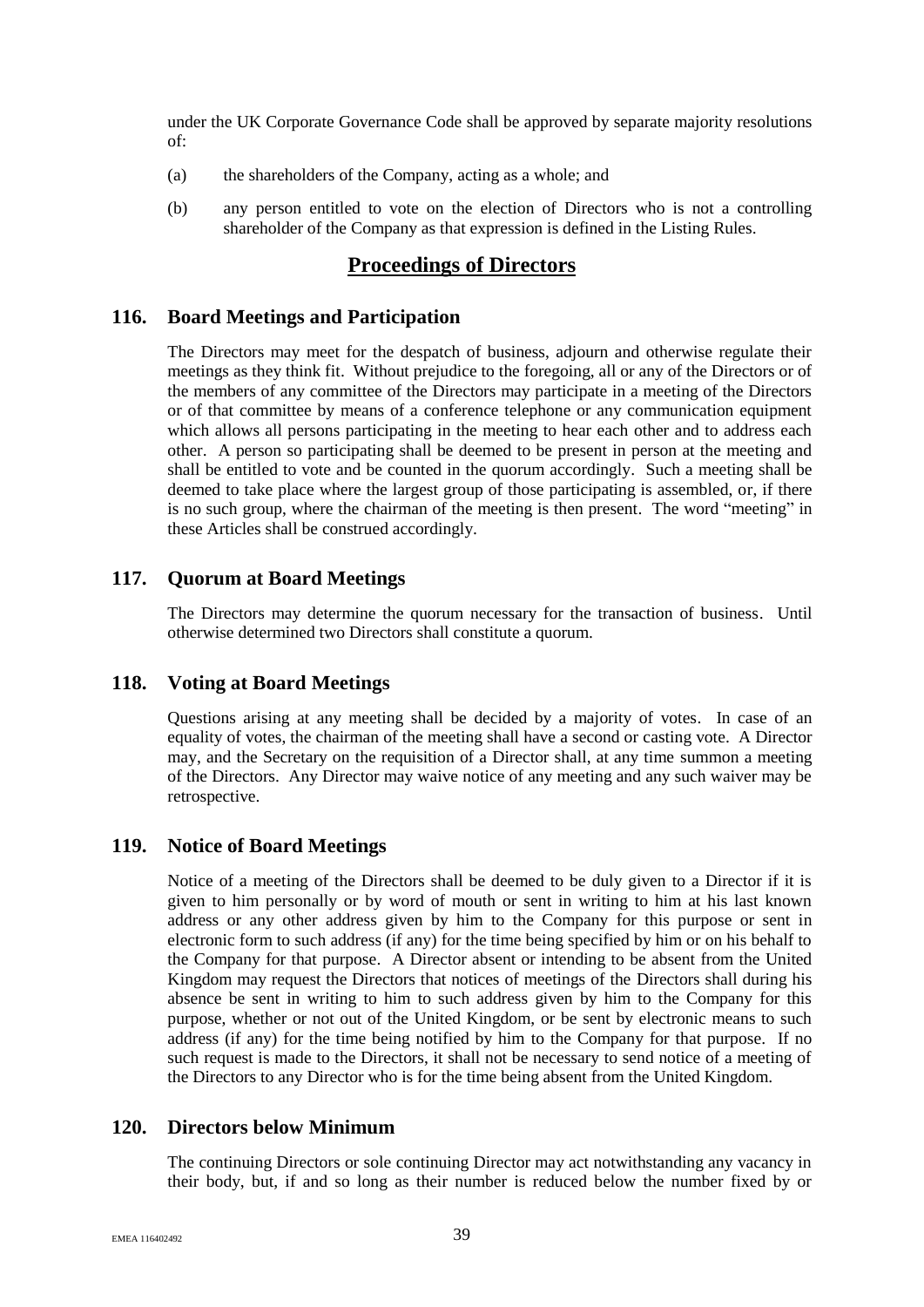pursuant to these Articles as the necessary quorum of Directors, the continuing Directors or Director may act for the purpose of increasing the number of Directors to that number, or of summoning a general meeting of the Company, but for no other purpose.

# <span id="page-45-0"></span>**121. Appointment of Chairman and Deputy Chairman of Meetings**

The Directors may elect one of their number as a chairman of their meetings, and one of their number to be the deputy chairman of their meetings and may at any time remove either of them from such office; but if no such chairman or deputy chairman is elected, or if at any meeting neither the chairman nor the deputy chairman is present within five minutes after the time appointed for holding the meeting and willing to act, the Directors present shall choose one of their number to be chairman of such meeting.

# <span id="page-45-1"></span>**122. Delegation of Directors' Powers to Committees and Otherwise**

The Directors may delegate any of their powers or discretions (including without prejudice to the generality of the foregoing all powers and discretions whose exercise involves or may involve any payment to or the conferring of any other benefit on all or any of the Directors) to committees consisting of one or more members of their body and (if thought fit) one or more other persons co-opted as hereinafter provided. Insofar as any such power or discretion is delegated to a committee any reference in these Articles to the exercise by the Directors of such power or discretion shall be read and construed as if it were a reference to the exercise of such power or discretion by such committee. Any committee so formed shall in the exercise of the powers and discretions so delegated conform to any regulations that may from time to time be imposed by the Directors in default of which the meetings and proceedings of a committee consisting of more than one member shall be governed *mutatis mutandis* by the provisions of these Articles regulating the proceedings and meetings of the Directors. Any such regulations may provide for or authorise the co-option to the committee of persons other than Directors and for such co-opted members to have voting rights as members of the committee.

Any such delegation shall, in the absence of express provision to the contrary in the terms of delegation, be deemed to include authority to sub-delegate to one or more Directors (whether or not acting as a committee) or to any employee or agent of the Company all or any of the powers and discretions delegated and may be made subject to such conditions as the Directors may specify, and may be revoked or altered.

# <span id="page-45-2"></span>**123. Validity of Directors' Acts**

All acts done by any meeting of the Directors or of a committee of the Directors or by any person acting as a Director or as a member of a committee shall, notwithstanding that it be afterwards discovered that there was some defect in the appointment or continuance in office of any of the persons acting as aforesaid, or that any of such persons were disqualified from holding office or not entitled to vote on the matter in question, or had in any way vacated office, be as valid as if every such person had been duly appointed or had duly continued in office and was qualified and had continued to be a Director or member of the committee and was entitled to vote.

# <span id="page-45-3"></span>**124. Written Resolution of Directors**

A resolution in writing, signed or otherwise agreed to by all those Directors for the time being entitled to receive notice of a meeting of the Directors or by all the members of a committee for the time being entitled to receive notice of a committee meeting, (in each case) who would have been entitled to vote on the resolution at a meeting of the Directors or of such committee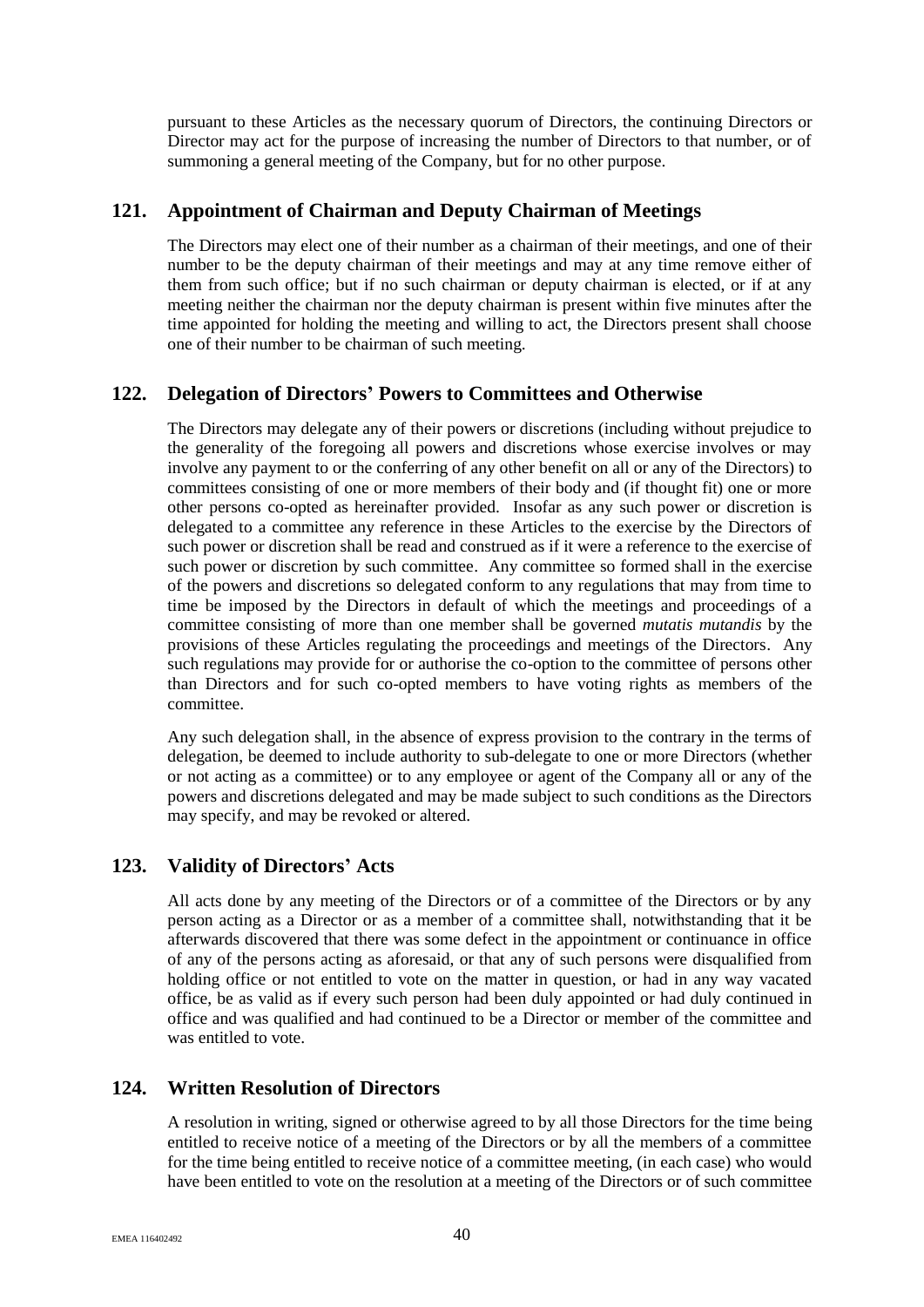shall be as valid and effective for all purposes as a resolution passed at a meeting duly convened and held, and may consist of two or more documents in like form each signed or agreed to by one or more of such Directors or members of such committee, *provided that* all those signing or agreeing to the resolution would have formed a quorum at such a meeting. Such a resolution in writing need not be signed or agreed to by an alternate Director if it is signed or agreed to by the Director who appointed him.

# **Managing and Executive Directors**

# <span id="page-46-0"></span>**125. Appointment of Executive Directors**

Subject to the provisions of the Statutes, the Directors may from time to time appoint one or more of their body to the office of Chief Executive Officer or to hold such other executive office in relation to the management of the business of the Company as they may decide, for such period and on such terms as they think fit, and, subject to the terms of any service contract entered into in any particular case and without prejudice to any claim for damages such Director may have for breach of any such service contract, may revoke such appointment. Without prejudice to any claim for damages such Director may have for breach of any service contract between him and the Company, his appointment shall be automatically determined if he ceases from any cause to be a Director.

# <span id="page-46-1"></span>**126. Remuneration of Executive Directors**

The salary or remuneration of any Chief Executive Officer or other executive Director of the Company shall, subject as provided in any contract, be such as the Directors may from time to time determine, and may either be a fixed sum of money, or may altogether or in part be governed by the business done or profits made, and may include the making of provisions for the payment to him, his widow or other dependants, of a pension on retirement from the office or employment to which he is appointed and for the participation in pension and life assurance and other benefits, or may be upon such other terms as the Directors determine.

# <span id="page-46-2"></span>**127. Powers of Executive Directors**

The Directors may entrust to and confer upon a Chief Executive Officer or other executive Director any of the powers and discretions exercisable by them upon such terms and conditions and with such restrictions as they may think fit, and either collaterally with or to the exclusion of their own powers and discretions and may from time to time revoke, withdraw, alter or vary all or any of such powers or discretions. Any such delegation shall, in the absence of express provision to the contrary in the terms of delegation, be deemed to include authority to sub-delegate to one or more Directors (whether or not acting as a committee) or to any employee or agent of the Company all or any of the powers and discretions delegated and may be made subject to such conditions as the Directors may specify and may be revoked or altered.

# **Secretary**

# <span id="page-46-3"></span>**128. Appointment and Removal of Secretary**

Subject to the provisions of the Statutes, the Secretary shall be appointed by the Directors for such term, at such remuneration and upon such conditions as they think fit and any Secretary may be removed by them.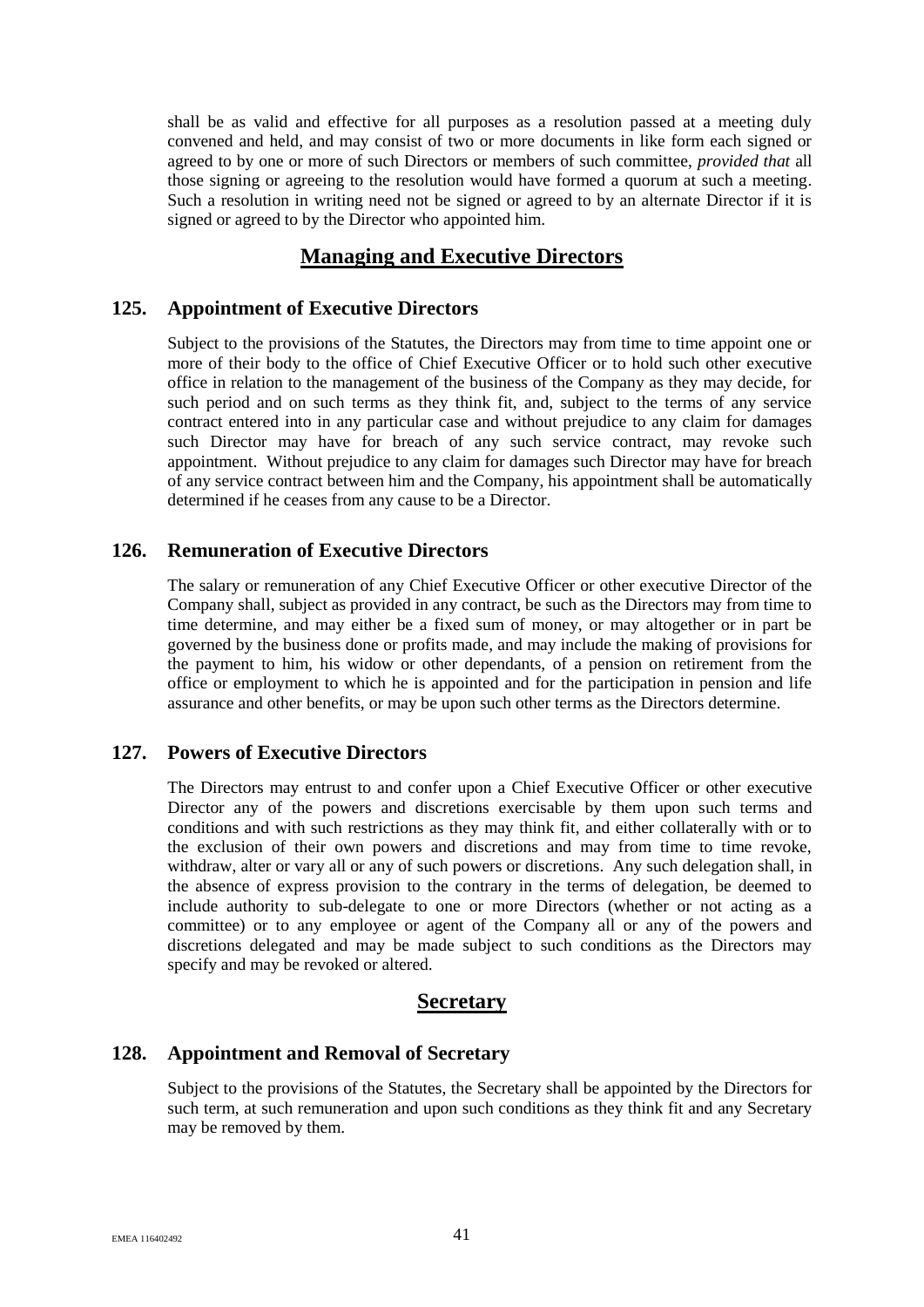# **The Seal**

#### <span id="page-47-0"></span>**129. Use of Seal**

The Directors shall provide for the safe custody of the Seal and any official seal kept under section 50 of the 2006 Act, and neither shall be used without the authority of the Directors or of a committee of the Directors authorised by the Directors in that behalf. Every instrument to which either shall be affixed shall be signed autographically by one Director and the Secretary or by two Directors or as otherwise determined by the Directors, save that as regards any certificates for shares or debentures or other securities of the Company to which the official seal is applied, the Directors may by resolution determine that such signatures or either of them shall be dispensed with or affixed by some mechanical or electronic or other means or may be printed on them.

# **Reserve**

#### <span id="page-47-1"></span>**130. Establishment of Reserve**

The Directors may from time to time set aside out of the profits of the Company such sums as they think proper as a reserve or reserves which shall, at the discretion of the Directors, be applicable for any purpose to which the profits of the Company may be properly applied, and pending such application may, at the like discretion, either be employed in the business of the Company or be invested in such investments as the Directors think fit. The Directors may divide the reserve into such special funds as they think fit, and may consolidate into one fund any special funds or any parts of any special funds into which the reserve may have been divided as they think fit. The Directors may also without placing the same to reserve carry forward any profits which they may think prudent not to divide.

# **Dividends**

# <span id="page-47-2"></span>**131. Declarations of Dividends by Company**

The Company in general meeting may declare dividends, but no dividend shall exceed the amount recommended by the Directors.

#### <span id="page-47-3"></span>**132. Payment of Interim and Fixed Dividends by Directors**

Subject to the provisions of the Statutes, the Directors:

- (a) may from time to time pay such interim dividends as they think fit;
- (b) may also pay the fixed dividends payable on any shares of the Company half-yearly or otherwise on fixed dates.

If the Directors act in good faith, they shall not incur any liability to the holders of shares conferring preferred rights for any loss they may suffer in consequence of the payment of an interim dividend on any shares having non-preferred or deferred rights.

# <span id="page-47-4"></span>**133. Restrictions on Dividends and Currency of Dividends**

No dividend or interim dividend shall be paid otherwise than in accordance with the provisions of the Statutes. Subject to the terms of issue of any share, dividends may be declared or paid in any currency or currencies determined by the Directors, and the Directors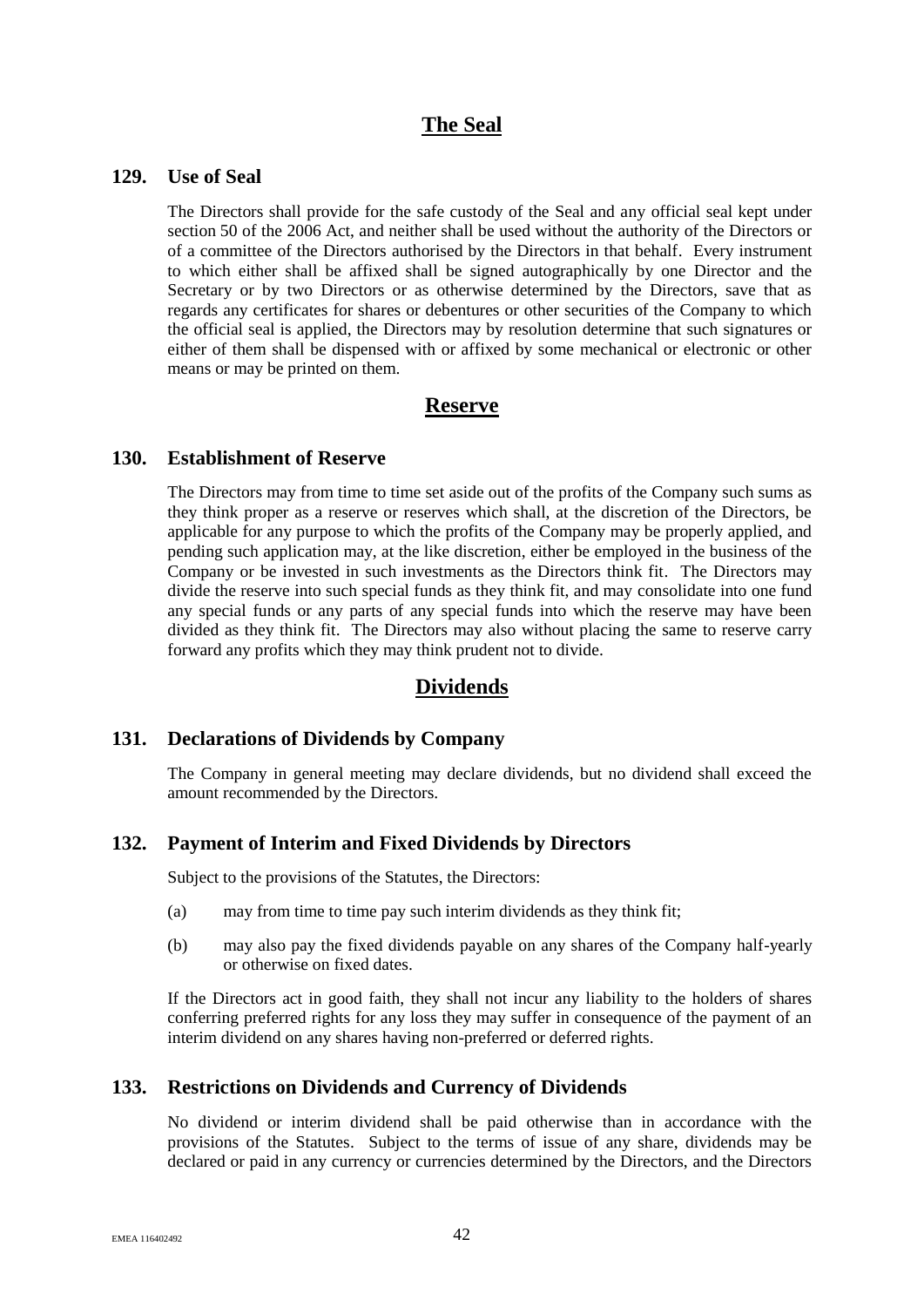may decide the basis of conversion for any currency conversion that may be required and how any costs involved are to be met.

# <span id="page-48-0"></span>**134. Calculation of Dividends**

Subject to the Statutes, and to the rights of persons, if any, entitled to shares with any priority, preference or special rights as to dividend, all dividends shall be declared and paid according to the amounts paid up on the shares in respect whereof the dividend is paid, but no amount paid up on a share in advance of calls shall be treated for the purpose of this Article as paid up on the share. All dividends shall be apportioned and paid proportionately to the amounts paid up on the shares during any portion or portions of the period in respect of which the dividend is paid; but if any share is issued on terms providing that it shall rank for dividend as if paid up in full or in part from a particular date, whether past or future, such share shall rank for dividend accordingly.

# <span id="page-48-1"></span>**135. Deductions of Amounts Due on Shares and Waiver of Dividends**

- 135.1 The Directors may deduct from any dividend or other monies payable to any Member on or in respect of a share all sums of money (if any) presently payable by him to the Company on account of calls or otherwise in relation to shares of the Company.
- 135.2 The waiver in whole or in part of any dividend on any share by any document (whether or not under seal) shall be effective only if such document is signed by the shareholder (or the person entitled to the share in consequence of the death or bankruptcy of the holder or otherwise by operation of law) and delivered to the Company and if or to the extent that the same is accepted as such or acted upon by the Company.

# <span id="page-48-2"></span>**136. Dividends other than in Cash**

Any general meeting declaring a dividend may, upon the recommendation of the Directors, direct payment of such dividend wholly or in part by the distribution of specific assets and in particular of paid up shares or debentures of any other body corporate, and the Directors shall give effect to such direction. Where any difficulty arises in regard to such distribution, the Directors may settle the same as they think expedient, and in particular may issue fractional certificates and fix the value for distribution of such specific assets or any part thereof and may determine that cash payments shall be made to any Members upon the footing of the value so fixed in order to adjust the rights of all parties, and may vest any such specific assets in trustees as may seem expedient to the Directors.

# <span id="page-48-3"></span>**137. Payment Procedure**

- 137.1 All dividends and other distributions shall be paid (subject to any lien of the Company) to those Members whose names shall be on the Register at the date at which such dividend shall be declared or at such other time and/or date as the Company by ordinary resolution or the Directors may determine.
- <span id="page-48-4"></span>137.2 Where a dividend or other monies which is a distribution is payable in respect of a share, it may, subject to Article [137.3,](#page-49-0) be paid by one or more of the following means:
	- (a) transfer to a bank or building society account specified by the distribution recipient either in writing or as the Directors may otherwise decide;
	- (b) sending a cheque made payable to, or to the order of, the distribution recipient (or to, or to the order of, such person as the distribution recipient has specified either in writing or as the Directors may otherwise decide) by post to the distribution recipient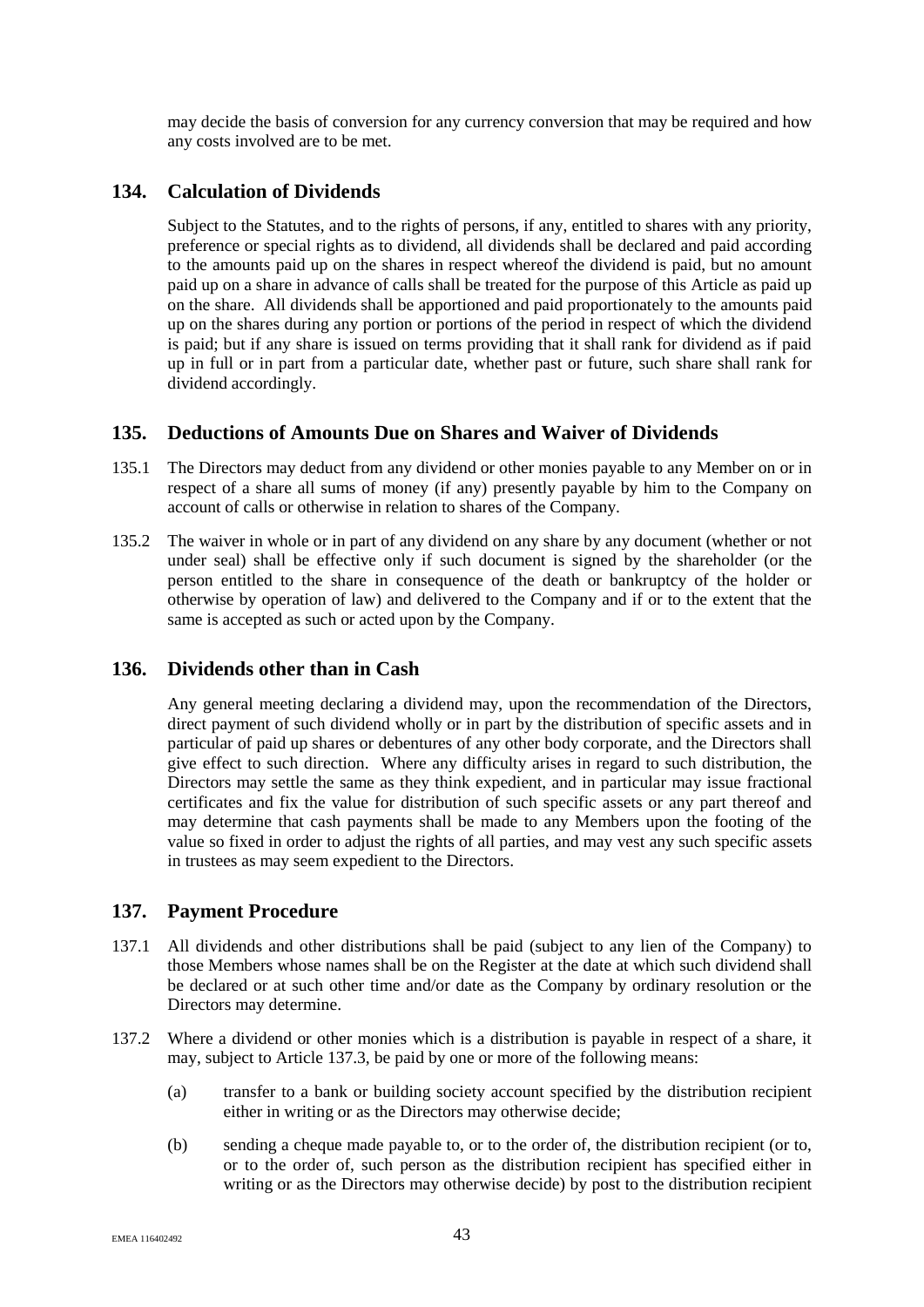at the distribution recipient's registered address or to such person at such address as the distribution recipient has specified either in writing or as the Directors may otherwise decide;

- (c) by means of a relevant system in respect of shares in uncertificated form in such manner as may be consistent with the facilities and requirements of the relevant system or as the Directors may otherwise decide; or
- (d) by any electronic or other means as the Directors may decide, to an account, or in accordance with the details, specified by the distribution recipient either in writing or as the Directors may otherwise decide.
- <span id="page-49-0"></span>137.3 In respect of the payment of any dividend or other monies which is a distribution, the Directors may decide, and notify distribution recipients, that:
	- (a) one or more of the means described in Article [137.2](#page-48-4) will be used for payment and a distribution recipient may elect to receive the payment by one of the means so notified in the manner prescribed by the Directors;
	- (b) one or more of such means will be used for the payment unless a distribution recipient elects otherwise in the manner prescribed by the Directors; or
	- (c) one or more of such means will be used for the payment and that distribution recipients will not be able to elect otherwise.

The Directors may for this purpose decide that different methods of payment may apply to different distribution recipients or groups of distribution recipients.

- 137.4 Payment of any dividend or other monies which is a distribution is made at the risk of the distribution recipient. The Company is not responsible for a payment which is lost or delayed. Payment, in accordance with these Articles, of any cheque by the bank upon which it is drawn, or the transfer of funds by any means, or (in respect of shares in uncertificated form) the making of payment by means of a relevant system, shall be a good discharge to the Company.
- 137.5 In the event that:
	- (a) a distribution recipient does not specify an address, or does not specify an account of a type prescribed by the Directors, or other details necessary in order to make a payment of a dividend or other distribution by the means by which the Directors have decided in accordance with this Article that a payment is to be made, or by which the distribution recipient has elected to receive payment, and such address or details are necessary in order for the Company to make the relevant payment in accordance with such decision or election; or
	- (b) if payment cannot be made by the Company using the details provided by the distribution recipient.

then the dividend or other distribution shall be treated as unclaimed for the purposes of these Articles.

- 137.6 In these Articles, "the distribution recipient" means, in respect of a share in respect of which a dividend or other monies is payable:
	- (a) the holder of the share; or
	- (b) if the share has two or more joint holders, all of such holders or any one of such holders or whichever of them is named first in the register of members (as the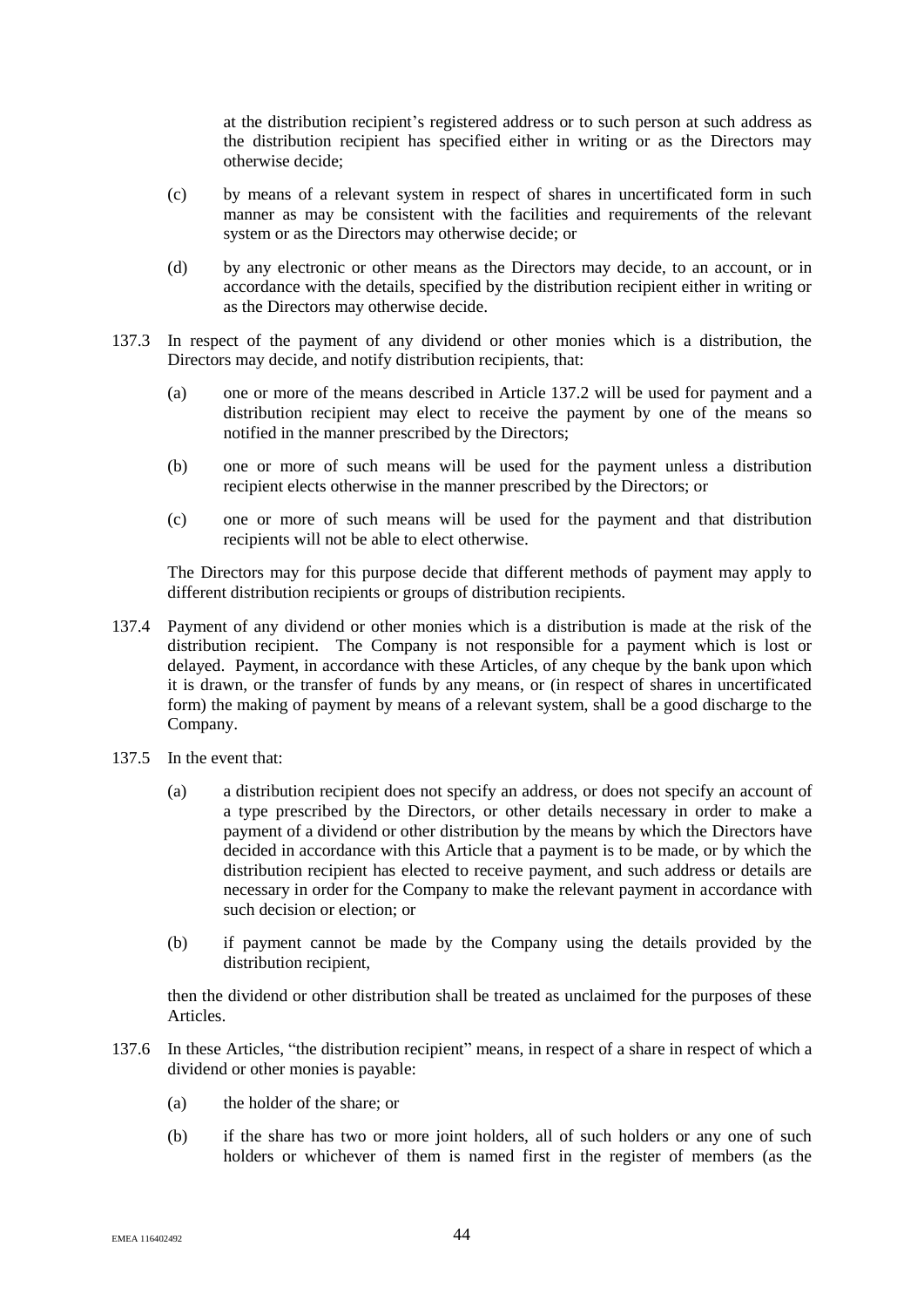Directors may decide, and they may decide differently for different references above to "distribution recipient"); or

(c) if the holder is no longer entitled to the share by reason of death or bankruptcy, or otherwise by operation of law, the transmittee(s).

#### <span id="page-50-0"></span>**138. Interest**

Subject to the rights attaching to, or the terms of issue of, any shares, no dividend or other monies payable on or in respect of a share shall bear interest against the Company.

# <span id="page-50-1"></span>**139. Forfeiture of Dividends**

All dividends or other sums payable on or in respect of any share which remain unclaimed may be invested or otherwise made use of by the Directors for the benefit of the Company until claimed. All dividends unclaimed for a period of 12 years or more after becoming due for payment shall be forfeited and shall revert to the Company. The payment of any unclaimed dividend or other sum payable by the Company on or in respect of any share into a separate account shall not constitute the Company a trustee thereof.

# **Capitalisation of Profits and Scrip Dividends**

#### <span id="page-50-2"></span>**140. Power to Capitalise**

Subject to the provisions of Article [141,](#page-51-0) the Directors may capitalise any part of the amount for the time being standing to the credit of any of the Company's reserve accounts (including any share premium account, capital redemption reserve and redenomination reserve) or to the credit of the profit and loss or retained earnings account (in each case, whether or not such amounts are available for distribution), and appropriate the sum resolved to be capitalised either:

- <span id="page-50-3"></span>140.1 to the holders of ordinary shares (on the Register at such time and on such date as may be specified in, or determined as provided in, the resolution of the general meeting granting authority for such capitalisation) who would have been entitled thereto if distributed by way of dividend and in the same proportions (including, for this purpose, any shares in the Company held as treasury shares, as if the restriction on payment of dividends in the Statutes did not apply); and the Directors shall apply such sum on their behalf either in or towards paying up any amounts, if any, for the time being unpaid on any shares held by such holders of ordinary shares respectively or in paying up in full at par new shares or debentures of the Company to be allotted credited as fully paid up to such holders of ordinary shares in the proportions aforesaid, or partly in the one way and partly in the other; or
- 140.2 to such holders of ordinary shares who may, in relation to any dividend or dividends, validly accept an offer or offers on such terms and conditions as the Directors may determine (and subject to such exclusions or other arrangements as the Directors may consider necessary or expedient to deal with legal or practical problems in respect of overseas shareholders or in respect of shares represented by depository receipts) to receive new ordinary shares, credited as fully paid up, in lieu of the whole or any part of any such dividend or dividends (any such offer being called a "**Scrip Dividend Offer**"); and the Directors shall apply such sum on their behalf in paying up in full at par new shares (in accordance with the terms, conditions and exclusions or other arrangements of the Scrip Dividend Offer) to be allotted credited as fully paid up to such holders respectively.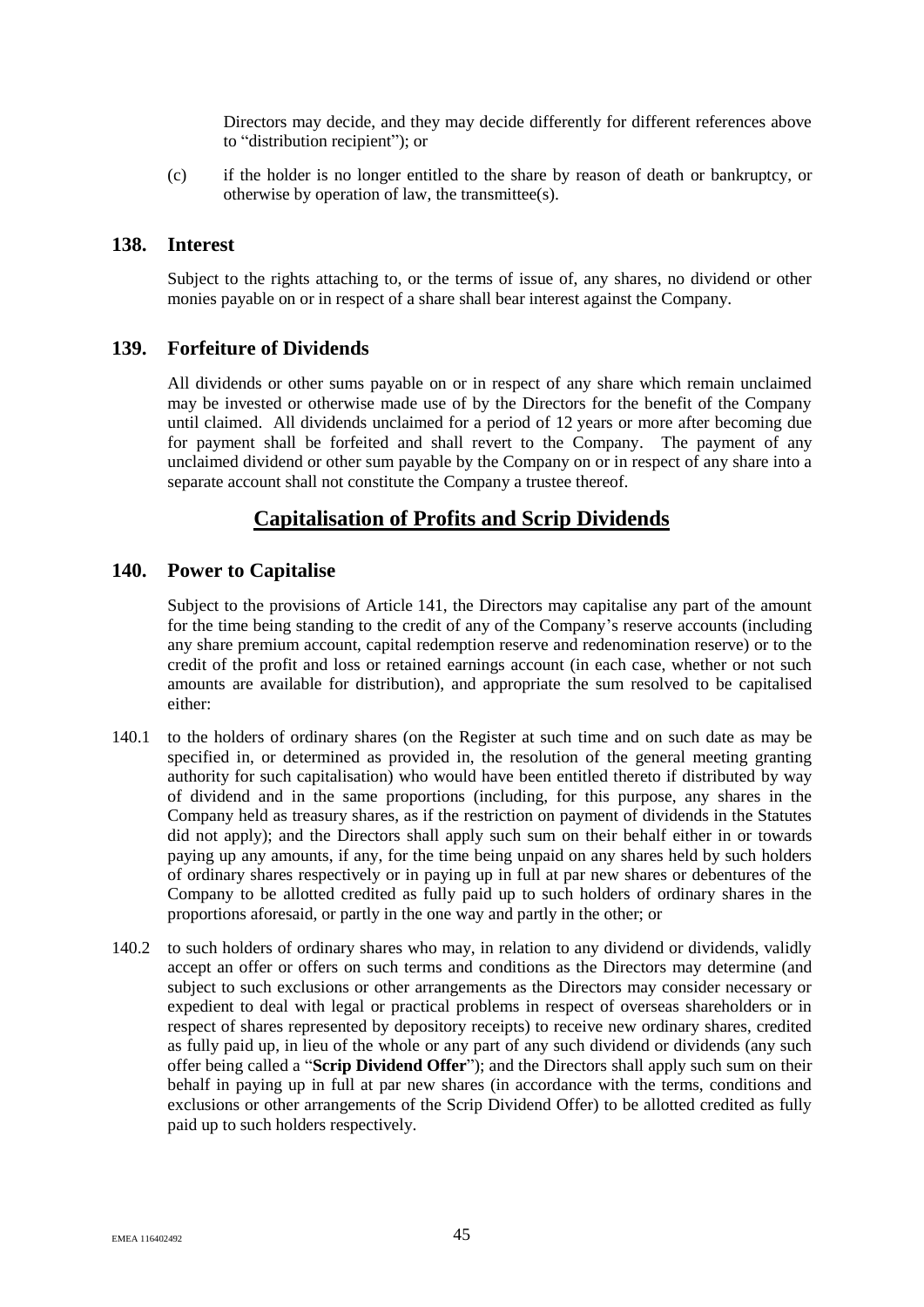# <span id="page-51-0"></span>**141. Authority Required**

- 141.1 The authority of the Company in general meeting shall be required before the Directors implement any Scrip Dividend Offer (which authority may extend to one or more offers).
- 141.2 The authority of the Company in general meeting shall be required for any capitalisation pursuant to Article [140.1](#page-50-3) above.
- 141.3 A share premium account, a capital redemption reserve and a redenomination reserve and any other amounts which are not available for distribution may only be applied in the paying up of new shares to be allotted to holders of ordinary shares of the Company credited as fully paid up.

# <span id="page-51-1"></span>**142. Provision for Fractions Etc.**

Whenever a capitalisation requires to be effected, the Directors may do all acts and things which they may consider necessary or expedient to give effect thereto, with full power to the Directors to make such provision as they think fit for the case of shares or debentures becoming distributable in fractions (including provisions whereby fractional entitlements are disregarded or the benefit thereof accrues to the Company rather than to the Members concerned) and also to authorise any person to enter on behalf of all Members concerned into an agreement with the Company providing for any such capitalisation and matters incidental thereto and any agreement made under such authority shall be effective and binding on all concerned.

# **Accounting Records**

# <span id="page-51-2"></span>**143. Accounting Records to be Kept**

The Directors shall cause accounting records to be kept in accordance with the provisions of the Statutes.

# <span id="page-51-3"></span>**144. Location of Accounting Records**

The accounting records shall be kept at the Office or, subject to the provisions of the Statutes, at such other place or places as the Directors think fit.

# <span id="page-51-4"></span>**145. Inspection of Accounting Records**

The accounting records shall always be open to the inspection of the officers of the Company.

#### <span id="page-51-5"></span>**146. Power to extend Inspection to Members**

The Directors shall from time to time determine whether and to what extent and at what times and places and under what conditions or regulations the accounting records of the Company or any of them shall be open to the inspection of Members not being Directors.

# <span id="page-51-6"></span>**147. Limit on Members' Right to Inspect**

No Member (not being a Director) shall have any right of inspecting any account or book or document or information of the Company except as conferred by statute or authorised by the Directors or by the Company in general meeting.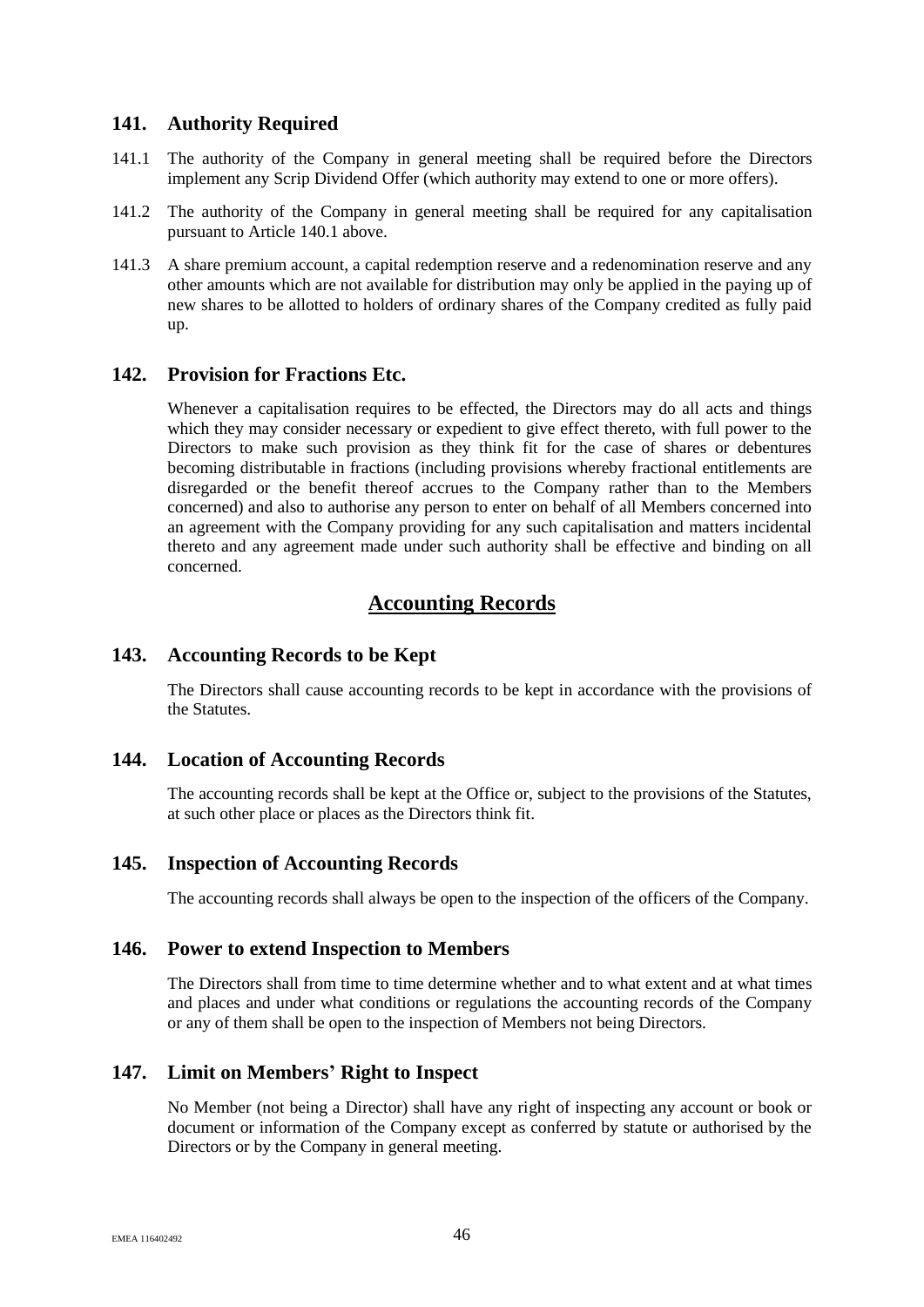# **Audit**

#### <span id="page-52-0"></span>**148. Appointment of Auditors**

Auditors shall be appointed and their duties regulated in accordance with the provisions of the Statutes.

# **Notices**

### <span id="page-52-1"></span>**149. Service of Notice and Curtailment of Postal Service**

- 149.1 A notice or other document (including a share certificate) or information may be given, sent, supplied, delivered or provided by the Company to any Member in accordance with the 2006 Act, subject to these Articles. The Company may at any time and in its sole discretion choose to give, send, supply, deliver or provide any notice, document or information in hard copy form alone to some or all members.
- 149.2 If at any time by reason of the suspension or any curtailment of postal services in the United Kingdom or any part of the United Kingdom, or of services for delivery by electronic means, the Company is unable in the opinion of the Directors effectively to convene a general meeting by notices sent through the post (or by notification by post as to the availability of the notice of meeting on a website) or (in the case of those Members in respect of whom an address has for the time being been notified to the Company, in a manner specified by the Directors, for the purpose of giving notices by electronic means) by electronic means, the Directors may decide that the only persons to whom notice of the affected general meeting must be sent are:
	- (a) the Directors;
	- (b) the Company's auditors;
	- (c) those Members to whom notice to convene the general meeting can validly be sent by electronic means; and
	- (d) those Members to whom notice to convene the general meeting can validly be sent by means of a website and to whom notification as to the availability of the notice of meeting on a website can validly be sent by electronic means.

In any such case the Company shall:

- (i) send confirmatory copies of the notice (or a confirmatory notification as to the availability of the notice on the Company's website in the case of those Members to whom notice to convene the general meeting can validly be sent by means of a website but to whom notification as of the availability of the notice of meeting on a website cannot validly be sent by electronic means) by post or (as the case may be) by electronic means if, at least seven days prior to the date of the general meeting, the posting of notices to addresses throughout the United Kingdom or (as the case may be) the sending of notices by electronic means again becomes, in the opinion of the Directors, practicable;
- (ii) advertise the notice of meeting in at least one national newspaper; and
- (iii) make the notice of meeting available on its website from the day the notice was sent until the conclusion of the meeting or any adjournment thereof.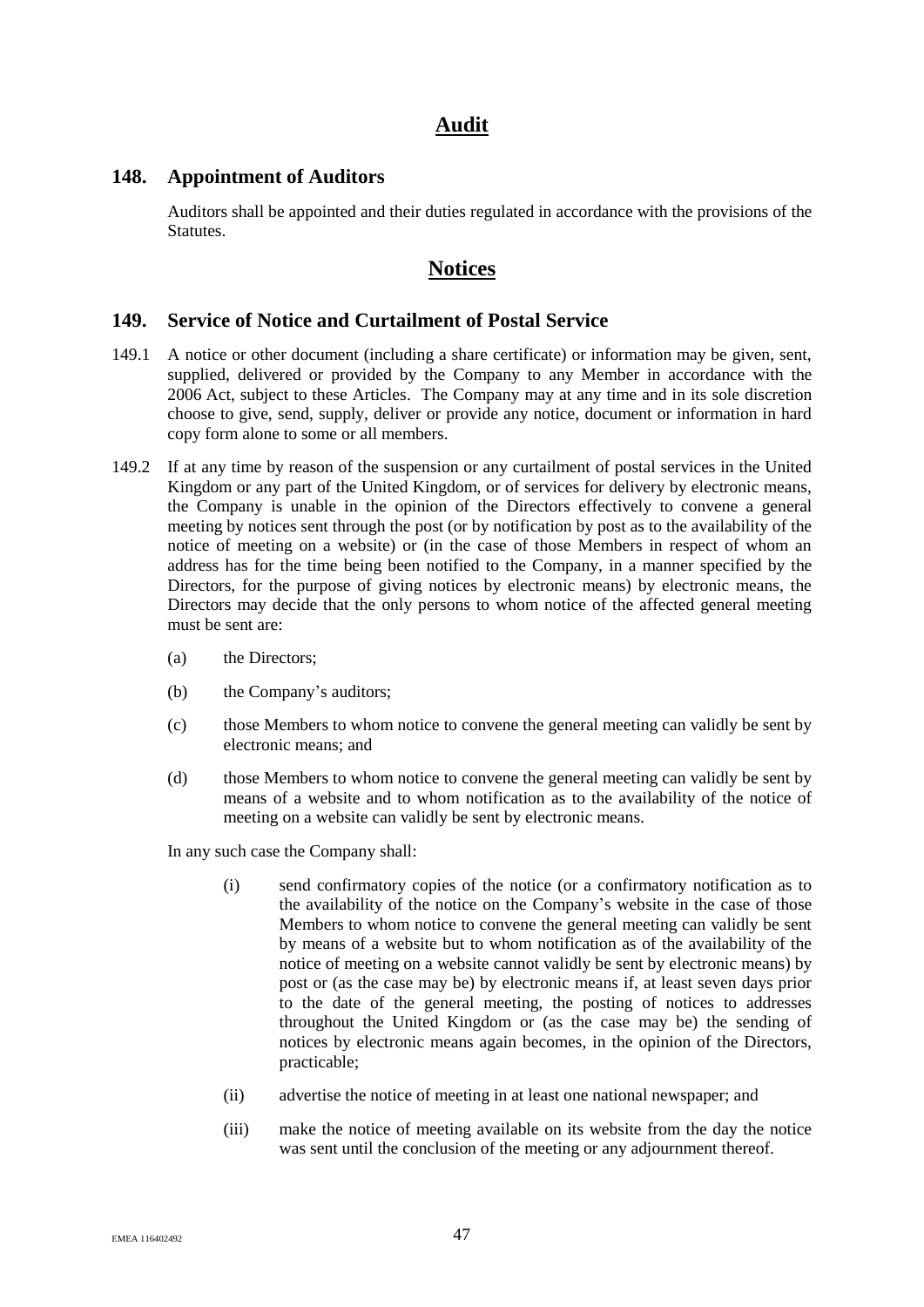# <span id="page-53-0"></span>**150. Members Resident Abroad**

A Member who has no registered address within the United Kingdom, and has not supplied to the Company an address (not being an address for communication by electronic means) within the United Kingdom at which notices or other documents or information may be given to him, shall not be entitled to receive any notice or other documents or information from the Company.

# <span id="page-53-1"></span>**151. Notice Deemed Served**

- 151.1 Where a notice or other document or information is given, sent, supplied, delivered or provided by the Company by post, service of the notice or other document or information shall be deemed to be effected by properly addressing, prepaying, and posting it, or a letter containing the notice or other document or information, and to have been effected at the latest at the expiration of 24 hours after posting if first-class post was used and at the latest at the expiration of 48 hours after posting if first-class post was not used. In proving such service it shall be sufficient to prove that the notice, document or information, or the letter containing the same, was properly addressed and put in the post with postage paid.
- 151.2 Where a notice or other document or information is given, sent, supplied, delivered or provided by the Company by electronic means, service of the notice or other document or information shall be deemed to be effected by sending it by electronic means to an address for the time being notified to the person giving the notice or other document or information or as otherwise permitted by the Statutes for that purpose, and to have been effected at the latest at the expiration of 24 hours from when it was sent (even if the Company subsequently sends a hard copy of such notice, document or information by post). In proving such service by electronic means, it shall be sufficient to prove that the notice or other document or information was properly addressed subject to the provisions of section 1147(4) of the 2006 Act as to deemed delivery of documents or information by means of a website.

# <span id="page-53-2"></span>**152. Notice to Joint Holders**

A notice or other document or information may be given, sent, supplied, delivered or provided by the Company to the joint holders of a share by giving, sending, supplying, delivering or providing the notice or other document or information to the joint holder first named in the Register in respect of the share.

Anything to be agreed or specified by joint holders of a share may be agreed or specified by any of the joint holders (and any such agreement or specification shall be deemed for all purposes to be agreed or specified by all the joint holders) unless the Directors require it to be agreed or specified by all the joint holders or by the joint holder first named in the Register in respect of the share.

# <span id="page-53-3"></span>**153. Service of Notice on Persons Entitled by Transmission**

A notice or other document or information may be given, sent, supplied, delivered or provided by the Company to the persons entitled to a share in consequence of the death or bankruptcy of a Member or otherwise by operation of law by giving, sending, supplying, delivering or providing it addressed to them by name, or by the title of representatives of the deceased, or trustee of the bankrupt, or by any like description, to the address, if any, within the United Kingdom supplied for the purpose by the persons claiming to be so entitled or (until such an address has been so supplied) by giving, sending, supplying, delivering or providing the notice or other document or information in any manner in which the same might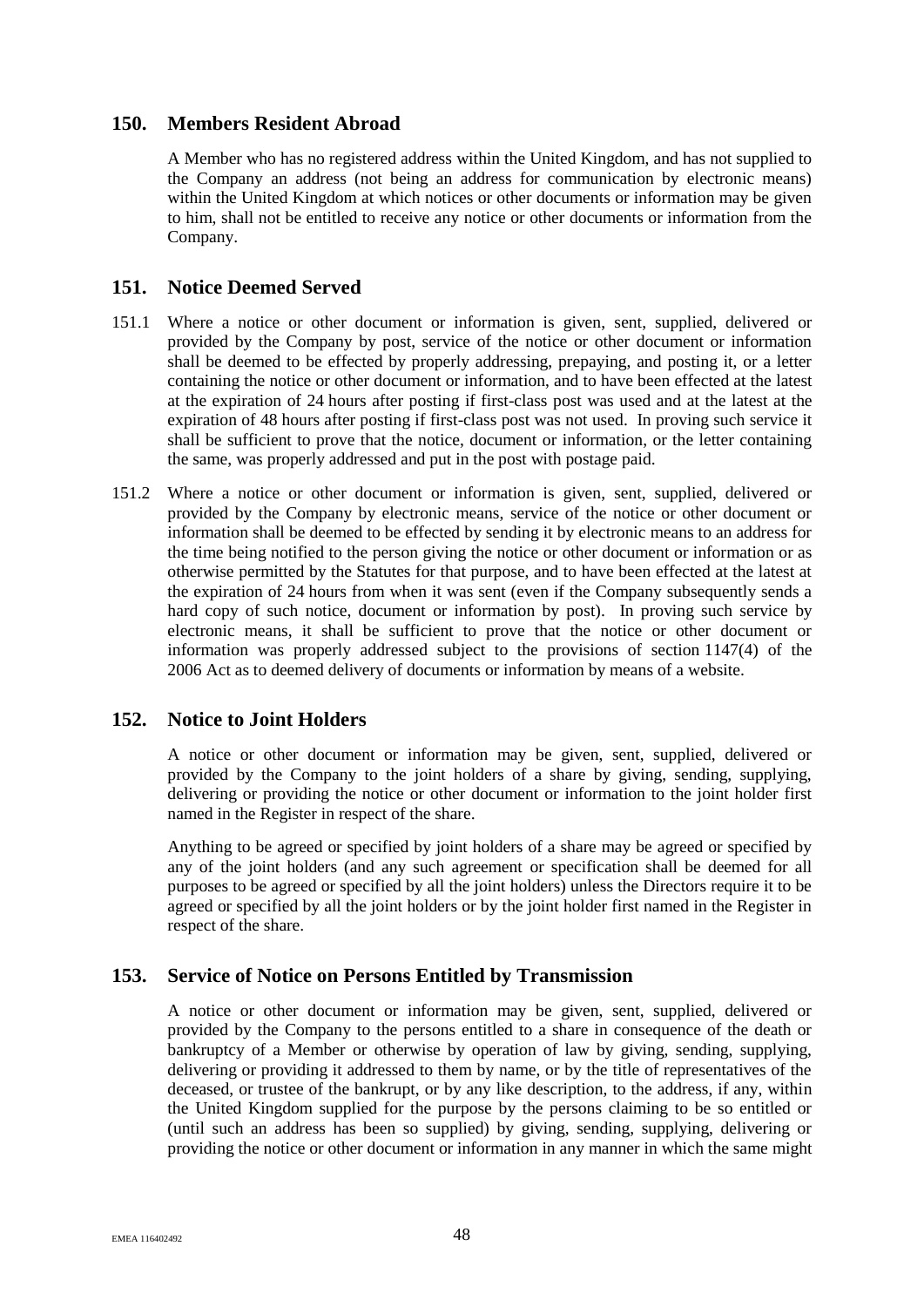have been given, sent, supplied, delivered or provided if the death or bankruptcy or other event had not occurred.

# **Electronic Communication**

# <span id="page-54-0"></span>**154. Electronic Communication**

Notwithstanding anything in these Articles to the contrary:

154.1 Any document or information to be given, sent, supplied, delivered or provided to any person by the Company, whether pursuant to these Articles, the Statutes or otherwise, is also to be treated as given, sent, supplied, delivered or provided where it is made available on a website, or is sent in electronic form, in the manner provided by the 2006 Act for the purposes of the 2006 Act (subject to the provisions of these Articles).

For the purposes of paragraph 10(2)(b) of schedule 5 to the 2006 Act, the Company may give, send, supply, deliver or provide documents or information to Members by making them available on a website.

For the purposes of paragraph 6.1.8R(1) of the Disclosure and Transparency Rules, the Company may use electronic means (as defined therein) to convey information or documents to Members or holders of debt securities (as defined therein).

154.2 The Directors may from time to time make such arrangements or regulations (if any) as they may from time to time in their absolute discretion think fit in relation to the giving of notices or other documents or information by electronic means by or to the Company and otherwise for the purpose of implementing and/or supplementing the provisions of these Articles and the Statutes in relation to electronic means; and such arrangements and regulations (as the case may be) shall have the same effect as if set out in this Article.

#### **Provision for Employees**

# <span id="page-54-1"></span>**155. Provision for Employees**

The power conferred by section 247 of the 2006 Act to make provision for the benefit of persons employed or formerly employed by the Company or any of its subsidiaries, in connection with the cessation or the transfer to any person of the whole or part of the undertaking of the Company or any subsidiary shall only be exercised by the Company with the prior sanction of a special resolution. If at any time the capital of the Company is divided into different classes of shares, the exercise of such power as aforesaid shall be deemed to be a variation of the rights attached to each class of shares in issue and shall accordingly require either (i) the prior consent in writing of the holders of at least three-quarters of the nominal value of the issued shares or (ii) the prior sanction of a special resolution passed at a separate general meeting of the holders of the shares of each class, in accordance with the provisions of Article [18.](#page-12-1)

#### **Winding Up**

# <span id="page-54-2"></span>**156. Distribution of Assets**

If the Company shall be wound up the liquidator may, subject to the Statutes, with the sanction of a special resolution of the Company and any other sanction required by the Statutes, divide amongst the Members in specie or in kind the whole or any part of the assets of the Company (whether they shall consist of property of the same kind or not) and may, for such purpose, set such value as he deems fair upon any property to be divided as aforesaid